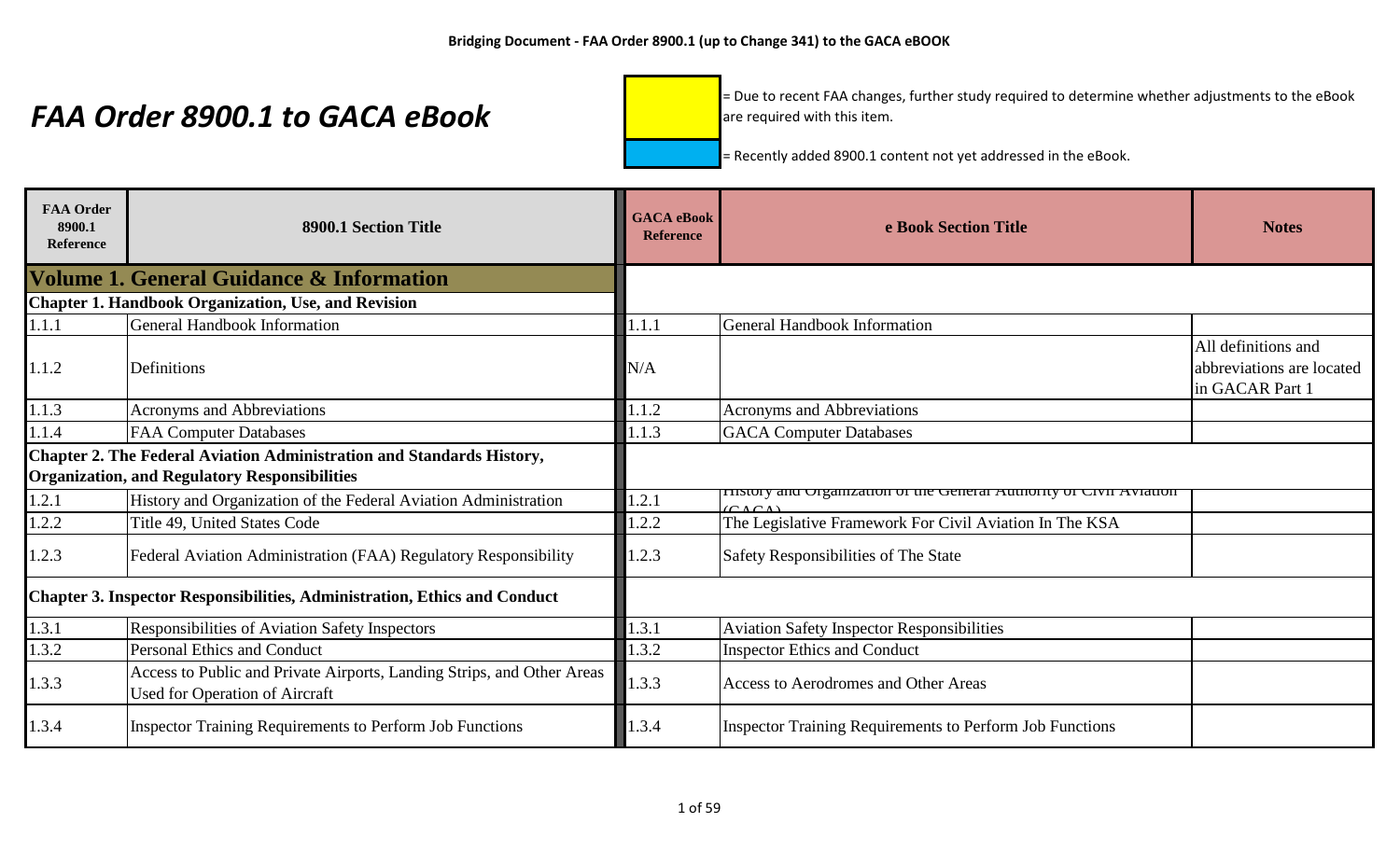= Due to recent FAA changes, further study required to determine whether adjustments to the eBook are required with this item.

| <b>FAA Order</b><br>8900.1<br><b>Reference</b> | 8900.1 Section Title                                                                                                  | <b>GACA</b> eBook<br><b>Reference</b> | e Book Section Title                                                      | <b>Notes</b> |
|------------------------------------------------|-----------------------------------------------------------------------------------------------------------------------|---------------------------------------|---------------------------------------------------------------------------|--------------|
|                                                | <b>Volume 2. Air Operator, Air Agency Certification</b>                                                               |                                       |                                                                           |              |
|                                                | <b>Chapter 1. The Generic Process for Certificating Organizations</b>                                                 |                                       |                                                                           |              |
| 2.1.1                                          | General Information and the Certification Process                                                                     | 3.1.1                                 | General Information and the Certification Process                         |              |
| 2.1.2                                          | Assignment of FAA Responsibilities, Operating Certificates                                                            | N/A                                   |                                                                           |              |
| 2.1.3                                          | Obtaining and Constructing Certificate/Designator Numbers for<br><b>Operating Certificates</b>                        | 3.1.2                                 | <b>GACA</b> Certificate Numbers and Designators                           |              |
| 2.1.4                                          | Preparation of Federal Aviation Administration Operating Certificates                                                 | 3.1.3                                 | Preparation of General Authority of Civil Aviation (GACA)<br>Certificates |              |
|                                                | Chapter 2. General Information for Air Carrier Certification and Fractional                                           |                                       |                                                                           |              |
| <b>Ownership Application</b>                   |                                                                                                                       |                                       |                                                                           |              |
| 2.2.1                                          | Certification, Air Carrier and 91K: General Information                                                               | 3.2.1                                 | <b>General Information</b>                                                |              |
| 2.2.2                                          | Air Carrier Commercial Operator Certificate Determinations, Types of<br>Certificates, and Applicable Rules            | 3.2.2                                 | Types of Certificates, Kinds of Operations and Economic Authority         |              |
| 2.2.3                                          | Evaluate Part 121/135 Maintenance Management Personnel                                                                | 3.3.1                                 | Phase $1 - Pre-Application$                                               |              |
|                                                | <b>Qualifications</b>                                                                                                 | 3.6.1                                 | Phase $1 - Pre-Application$                                               |              |
| 2.2.4                                          | Evaluate Part 121/135.411(a)(2) Operator<br>Evaluate Applicant's Kertiening Frocedures and Facturies (Farts 121,      | 3.1.1                                 | <b>General Information</b>                                                |              |
| 2.2.5                                          |                                                                                                                       | 4.19.4                                | Evaluate Neftering Frocedures and Factures for Farts 121, 125 and         |              |
| 2.2.6                                          | Hazardous Materials or Dangerous Goods                                                                                | 4.31.1                                | Evaluate the Transportation of Dangerous Goods                            |              |
| 2.2.7                                          | <b>International Civil Aviation Organization (ICAO) Company</b><br>Designators and Telephony Designators (Call Signs) | 3.2.3                                 | <b>Company Designators and Call Signs</b>                                 |              |
|                                                | <b>Chapter 3. The Certification Process--Title 14 CFR Part 121</b>                                                    |                                       |                                                                           |              |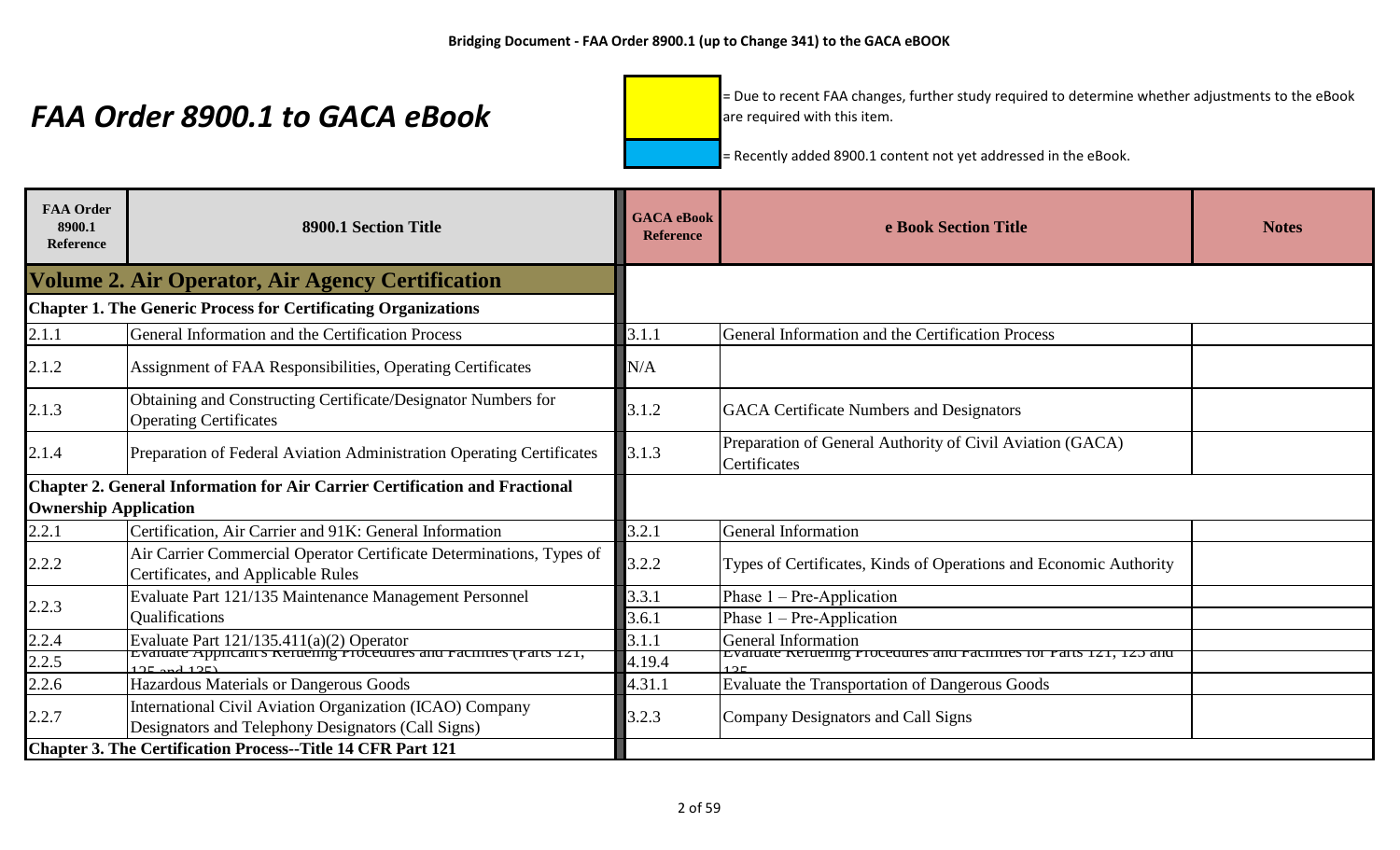= Due to recent FAA changes, further study required to determine whether adjustments to the eBook are required with this item.

| <b>FAA Order</b><br>8900.1<br><b>Reference</b> | 8900.1 Section Title                                                                 | <b>GACA</b> eBook<br><b>Reference</b> | e Book Section Title                                                       | <b>Notes</b> |
|------------------------------------------------|--------------------------------------------------------------------------------------|---------------------------------------|----------------------------------------------------------------------------|--------------|
|                                                |                                                                                      | 3.3.1                                 | Phase $1 - Pre-Application$                                                |              |
|                                                |                                                                                      | 3.3.2                                 | Phase 2 - Formal Application                                               |              |
| 2.3.1                                          | <b>General Information</b>                                                           | 3.3.3                                 | Phase 3 - Document Compliance                                              |              |
|                                                |                                                                                      | 3.3.4                                 | Phase 4 - Demonstration and Inspection                                     |              |
|                                                |                                                                                      | 3.3.5                                 | Phase $5 -$ Certification                                                  |              |
|                                                | Chapter 4. The Certification Process--Title 14 CFR Part 135                          |                                       |                                                                            |              |
| 2.4.1                                          | Phase $1 - Pre-application$                                                          | 3.6.1                                 | Phase $1 - Pre-Application$                                                |              |
|                                                | Phase 2 - Formal Application                                                         | 3.6.2                                 | Phase 2 - Formal Application                                               |              |
|                                                | Phase 3 - Document Compliance                                                        | 3.6.3                                 | Phase 3 - Document Compliance                                              |              |
|                                                | Phase 4 - Demonstration and Inspection                                               | 3.6.4                                 | Phase 4 - Demonstration and Inspection                                     |              |
| $\frac{2.4.2}{2.4.3}$<br>$\frac{2.4.3}{2.4.4}$ | Phase 5 - Certification                                                              | 3.6.5                                 | Phase 5 - Certification                                                    |              |
| 2.4.6                                          | Single Pilot, Single Pilot-in-Command, and Basic Part 135 Operators                  | 3.6.6                                 | Special Authorizations for Part 135 Operations                             |              |
| 2.4.7                                          | Evaluate Airworthiness Related Issues of a Part 135 (Nine Seats or<br>Less) Operator | 3.6.7                                 | Airworthiness Certification and Related Maintenance Issues For Part<br>135 |              |
| 2.4.8                                          | Evaluate Part 135 (Nine or Less) Operator/Applicant's Maintenance<br>Requirements    | 3.6.7                                 | Airworthiness Certification and Related Maintenance Issues For Part<br>135 |              |
|                                                | Chapter 5. The Application Process--Title 14 CFR Part 91, Subpart K                  |                                       |                                                                            |              |
| 2.5.1                                          | General                                                                              | N/A                                   |                                                                            |              |
| 2.5.2                                          | Phase 1-Pre-Application                                                              | N/A                                   |                                                                            |              |
|                                                | Phase 2-Formal Application                                                           | N/A                                   |                                                                            |              |
| $\frac{2.5.3}{2.5.4}$                          | Phase 3-Document Compliance                                                          | N/A                                   |                                                                            |              |
| 2.5.5                                          | Phase 4—Demonstration and Inspection                                                 | N/A                                   |                                                                            |              |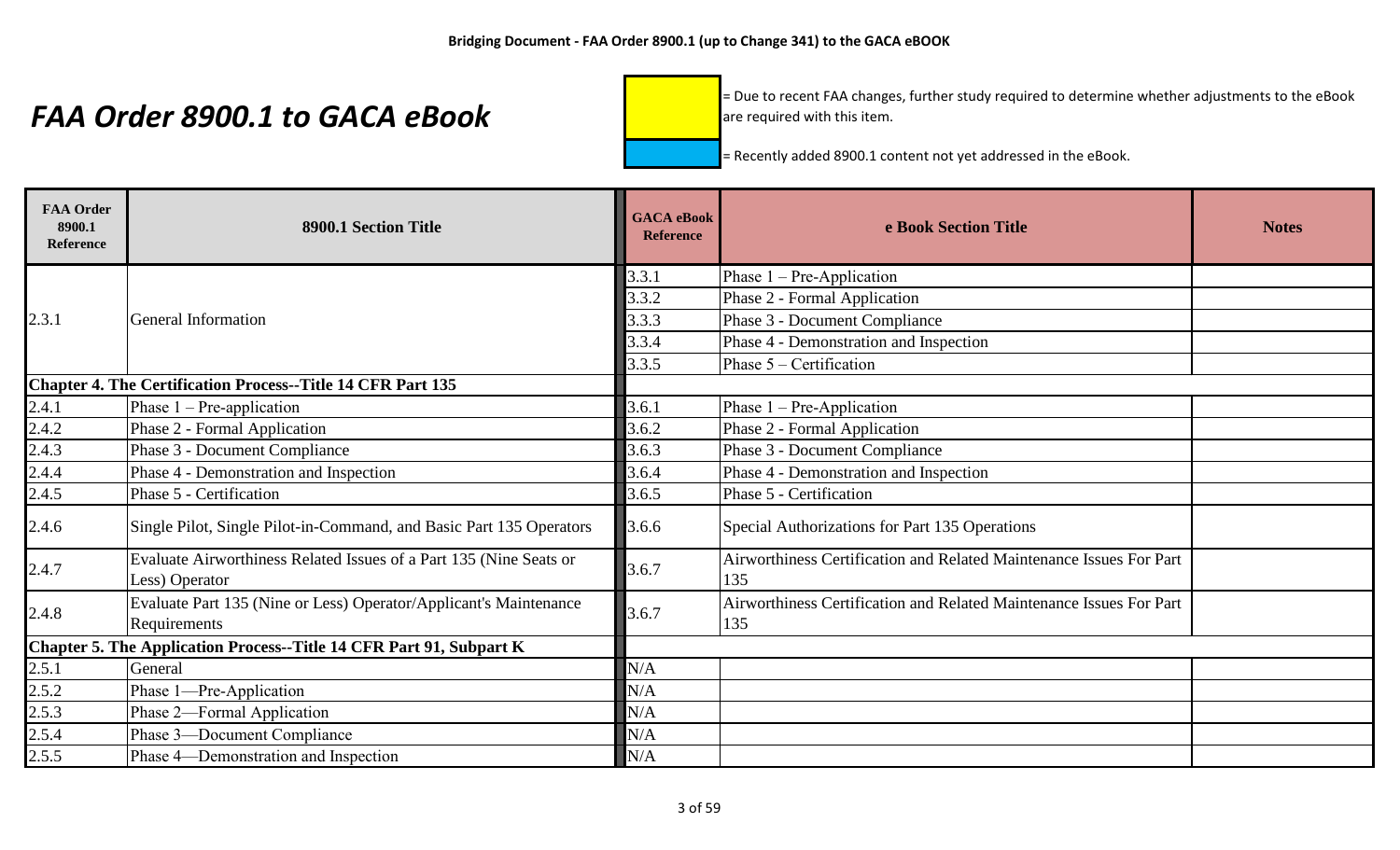= Due to recent FAA changes, further study required to determine whether adjustments to the eBook are required with this item.

| <b>FAA Order</b><br>8900.1<br>Reference | 8900.1 Section Title                                                        | <b>GACA</b> eBook<br><b>Reference</b> | e Book Section Title                                                                              | <b>Notes</b> |
|-----------------------------------------|-----------------------------------------------------------------------------|---------------------------------------|---------------------------------------------------------------------------------------------------|--------------|
| 2.5.6                                   | Phase 5-Documentation                                                       | N/A                                   |                                                                                                   |              |
|                                         | <b>Chapter 6. Title 14 CFR Part 125 Certification and Operating Rules</b>   |                                       |                                                                                                   |              |
| 2.6.1                                   | <b>Introduction to Part 125 Related Tasks</b>                               | 4.4.4                                 | Amendment, Surrender, Suspension, Revocation, and Replacement of<br><b>Operating Certificates</b> |              |
| 2.6.2                                   | Conduct Certification of a 14 CFR Part 125 Operator                         | 3.4.1                                 | Specific Part 125 Certification Guidance                                                          |              |
| 2.6.3                                   | Evaluate an Application for Deviation Authority under Part 125              | N/A                                   |                                                                                                   |              |
| 2.6.4                                   | Evaluation/Certification Part 125 Operator's Maintenance Capabilities       | 3.4.1                                 | Specific Part 125 Certification Guidance                                                          |              |
| 2.6.5                                   | Evaluate Qualifications of Part 125 Maintenance Management<br>Personnel     | 3.4.1                                 | Specific Part 125 Certification Guidance                                                          |              |
| 2.6.6                                   | Evaluate Part 125 Policies and Procedures Manual/Revision --<br>Maintenance | 4.18.1                                | <b>Evaluate Maintenance Manuals for Part 125</b>                                                  |              |
| 2.6.7                                   | Evaluate Part 125 Airplane Inspection Program and Maintenance               | 4.18.2                                | Evaluate Airplane Inspection Program and Engine Maintenance for<br>Part 125                       |              |
| 2.6.8                                   | Reserved                                                                    | N/A                                   |                                                                                                   |              |
| 2.6.9                                   | Evaluate a Part 125 Maintenance Inspection Training Programs/Records 4.18.3 |                                       | Evaluate Maintenance Inspection Training Programs/Records for Part<br>125                         |              |
|                                         | <b>Chapter 7. The Certification Process - Title 14 CFR Part 133</b>         |                                       |                                                                                                   |              |
| 2.7.1                                   | The Certification Process - Part 133 Operator                               | 3.5.3                                 | Special Considerations for Rotorcraft External Load Operations                                    |              |
|                                         | <b>Chapter 8. Certification of a Part 137 Operator</b>                      |                                       |                                                                                                   |              |
| 2.8.1                                   | The Certification Process of a Part 137 Operator                            | 3.5.1                                 | Specific Part 133 Certification Guidance                                                          |              |
|                                         |                                                                             | 3.5.2                                 | <b>Special Considerations for Aerial Application Operations</b>                                   |              |
| 2.8.2                                   | Introduction to Airworthiness Issues for Part 137                           | 3.5.2                                 | Special Considerations for Aerial Application Operations                                          |              |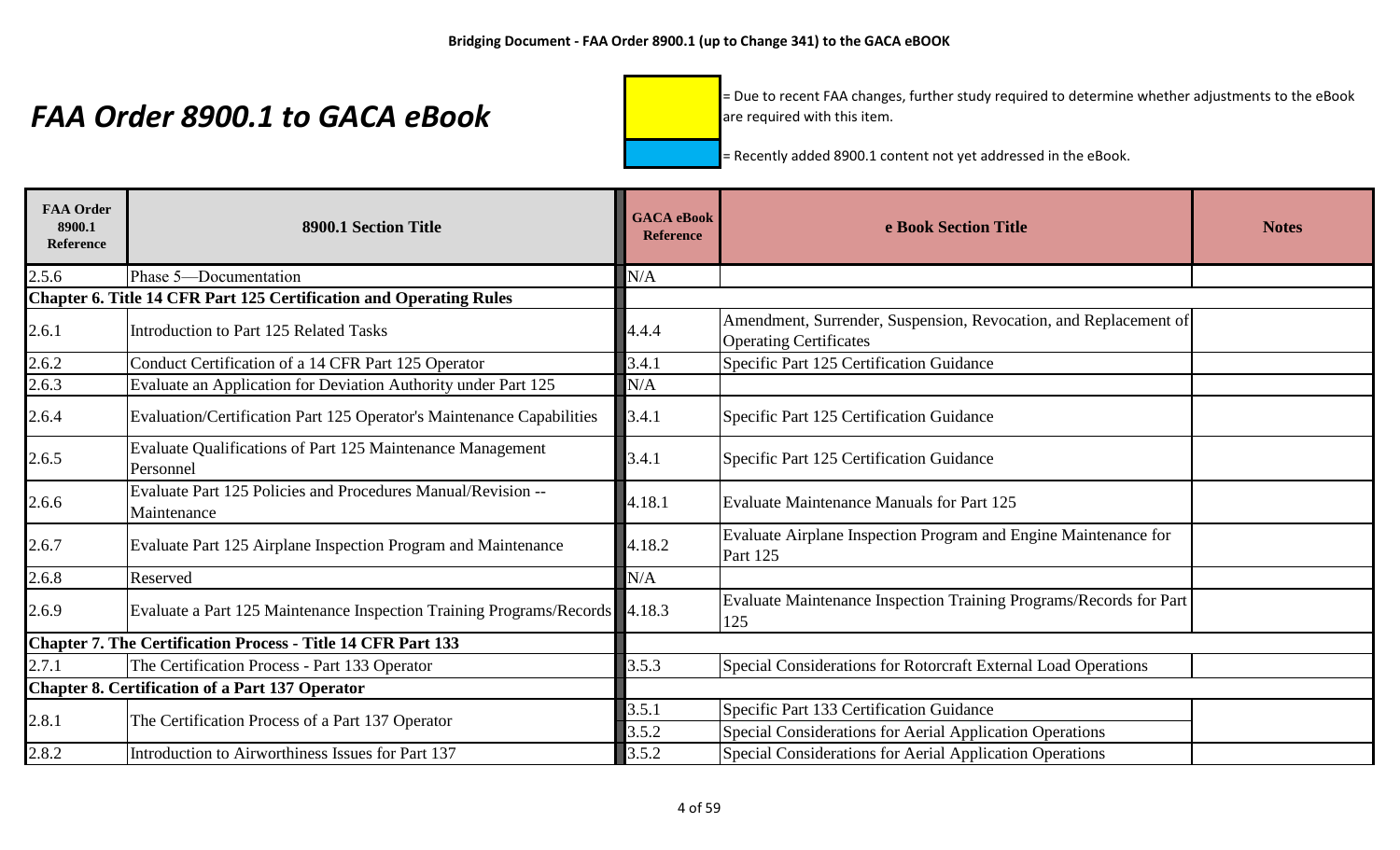= Due to recent FAA changes, further study required to determine whether adjustments to the eBook are required with this item.

| <b>FAA Order</b><br>8900.1<br><b>Reference</b> | 8900.1 Section Title                                                                                                                                                      | <b>GACA</b> eBook<br><b>Reference</b> | e Book Section Title                                                                         | <b>Notes</b> |
|------------------------------------------------|---------------------------------------------------------------------------------------------------------------------------------------------------------------------------|---------------------------------------|----------------------------------------------------------------------------------------------|--------------|
| 2.8.3                                          | <b>Evaluate Airworthiness Issues for Part 137</b>                                                                                                                         | 3.5.2                                 | Special Considerations for Aerial Application Operations                                     |              |
| 2.8.4                                          | <b>Restricted Category Agricultural Airplanes</b>                                                                                                                         | 3.5.2                                 | Special Considerations for Aerial Application Operations                                     |              |
|                                                | <b>Chapter 9. Certification of a Part 141 Pilot School</b>                                                                                                                |                                       |                                                                                              |              |
| 2.9.1                                          | Initial Certification or Renewal of a Part 141 Pilot School                                                                                                               | 3.7.1                                 | Specific Part 141 Certification Guidance                                                     |              |
| 2.9.2                                          | Introduction to Part 141 Airworthiness Related Tasks                                                                                                                      | N/A                                   |                                                                                              |              |
| 2.9.3                                          | Evaluate Airworthiness Issues of Part 141 Pilot School                                                                                                                    | 3.7.1                                 | Specific Part 141 Certification Guidance                                                     |              |
|                                                | <b>Chapter 10. Certification of a Part 142 Training Center</b>                                                                                                            |                                       |                                                                                              |              |
| 2.10.1                                         | Certification of a Part 142 Training Center                                                                                                                               | 3.8.1                                 | Specific Part 142 Certification Guidance                                                     |              |
|                                                | Chapter 11. Certification of a Title 14 CFR Part 145 Repair Station                                                                                                       |                                       |                                                                                              |              |
| 2.11.1                                         | Introduction                                                                                                                                                              | 3.11.1                                | Part 145 Policies & Procedures                                                               |              |
| 2.11.2                                         | Procedures for Certificating Part 145 Repair Stations/Satellites Located<br>Within the United States and Its Territories                                                  | 3.11.2                                | Specific Part 145 Certification Guidance                                                     |              |
| 2.11.3                                         | International Field Office Procedures for<br>Certificating/Renewing/Amending a Part 145 Repair Station Located<br>Outside the United States and Its Territories.          | 3.11.3                                | Part 145 Located Outside the Kingdom of Saudi Arabia (KSA)                                   |              |
| 2.11.4                                         | Evaluate a Part 145 Repair Station Manual and Quality Control Manual<br>or Revision                                                                                       | 4.10.2                                | Evaluate Repair Station Manual and Quality Control Manual or<br><b>Revision for Part 145</b> |              |
| 2.11.5                                         | <b>Evaluate Repair Station Facilities and Equipment</b>                                                                                                                   | 4.10.3                                | Evaluate Repair Station Facilities and Equipment for Part 145                                |              |
| 2.11.6                                         | Process the Application of a Domestic Repair Station for Approval<br>Under European Aviation Safety Agency (EASA) Part 145                                                | N/A                                   |                                                                                              |              |
| 2.11.7                                         | International Field Office Initial Certification of Repair Stations Under<br>the Maintenance Implementation Procedures of a Bilateral Aviation<br><b>Safety Agreement</b> | N/A                                   |                                                                                              |              |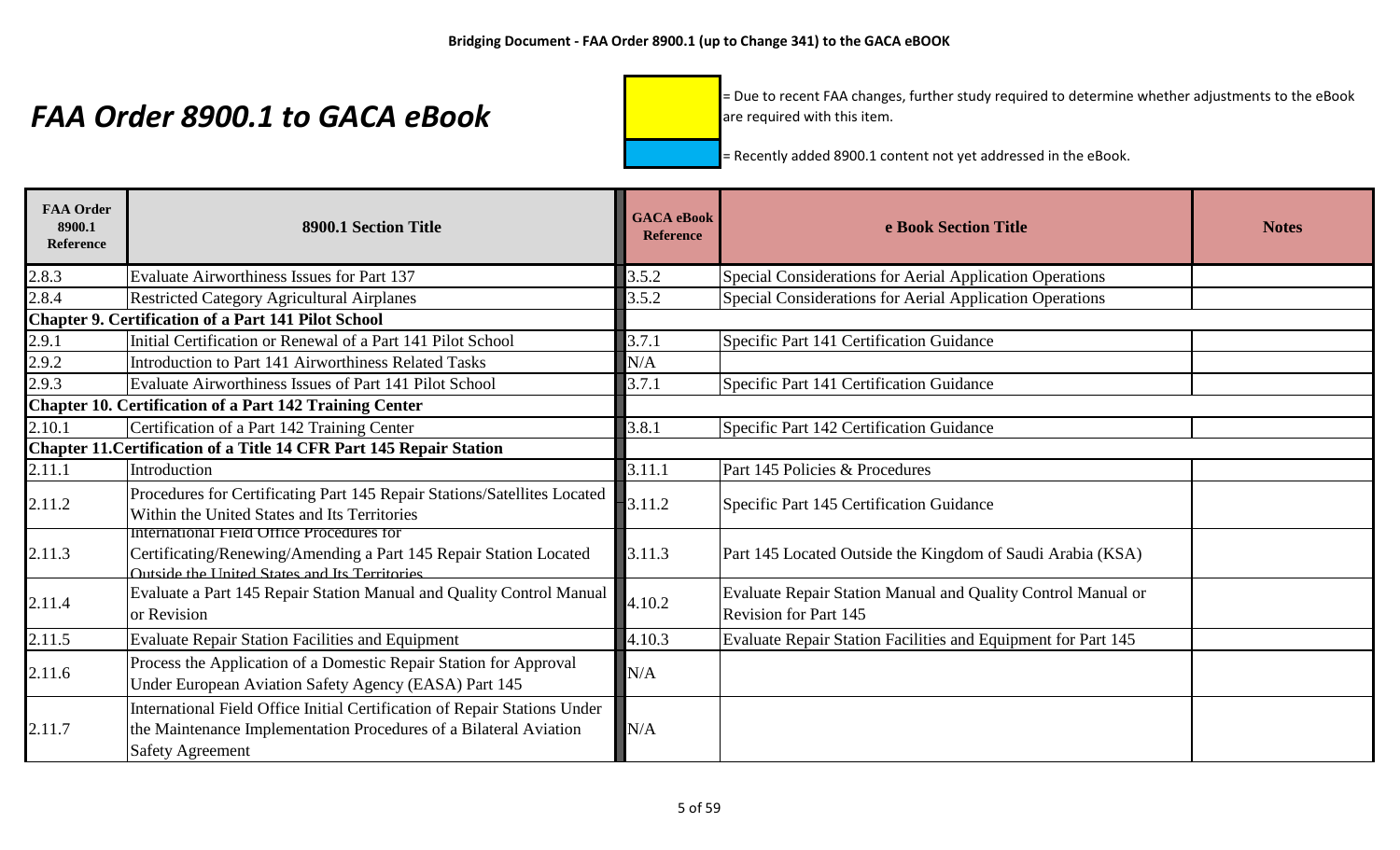= Due to recent FAA changes, further study required to determine whether adjustments to the eBook are required with this item.

| <b>FAA Order</b><br>8900.1<br><b>Reference</b> | 8900.1 Section Title                                                                                                   | <b>GACA</b> eBook<br><b>Reference</b> | e Book Section Title                                                                 | <b>Notes</b> |
|------------------------------------------------|------------------------------------------------------------------------------------------------------------------------|---------------------------------------|--------------------------------------------------------------------------------------|--------------|
|                                                | <b>Chapter 12. Certification of a Part 147 Aviation Maintenance Technician School</b>                                  |                                       |                                                                                      |              |
| (AMTS)                                         |                                                                                                                        |                                       |                                                                                      |              |
| 2.12.1                                         | General                                                                                                                | 3.12.1                                | <b>Certification Process for Part 147</b>                                            |              |
| 2.12.2                                         | <b>Evaluate Part 147 Aviation Maintenance Technician School's</b><br>Curriculum/Revision and Instructor Qualifications | 4.29.1                                | Evaluate and Approve Curriculum and Instructor Qualifications for<br><b>Part 147</b> |              |
| 2.12.3                                         | Evaluate Part 147 Aviation Maintenance Technician School Facilities,<br>Equipment, Materials, Tools, and Records       | 4.29.2                                | Evaluate Facilities, Equipment, Materials, Tools and Records for Part<br>147         |              |
|                                                | <b>Volume 3. General Technical Administration</b>                                                                      |                                       |                                                                                      |              |
|                                                | <b>Chapter 1. The General Process for Approval and Acceptance</b>                                                      |                                       |                                                                                      |              |
| 3.1.1                                          | General                                                                                                                | 1.4.1                                 | General Information and the Approval or Acceptance Process                           |              |
|                                                | <b>Chapter 2. Exemptions, Deviations, Waivers and Authorizations</b>                                                   |                                       |                                                                                      |              |
|                                                |                                                                                                                        | 4.2.1                                 | Exemptions                                                                           |              |
| 3.2.1                                          | Exemptions, Deviations, Waivers and Authorizations                                                                     | 4.2.2                                 | <b>Waivers and Authorizations</b>                                                    |              |
|                                                |                                                                                                                        | 4.2.3                                 | <b>Cockpit Authorizations</b>                                                        |              |
| 3.2.2                                          | Responsibility for Part 91 Letters of Authorization (LOA)                                                              |                                       |                                                                                      |              |
| (Banner Towing)                                | Chapter 3. Issue a Certificate of Waiver or Authorization –14 CFR Section 91.119                                       |                                       |                                                                                      |              |
| 3.3.1                                          | Issue a Certificate of Waiver or Authorization -14 CFR Section 91.311<br>(Banner Towing)                               | 3.5.4                                 | Special Considerations for Banner Towing Operations                                  |              |
|                                                | Chapter 4. Issue a Certificate of Waiver for Restricted Category Civil Aircraft                                        |                                       |                                                                                      |              |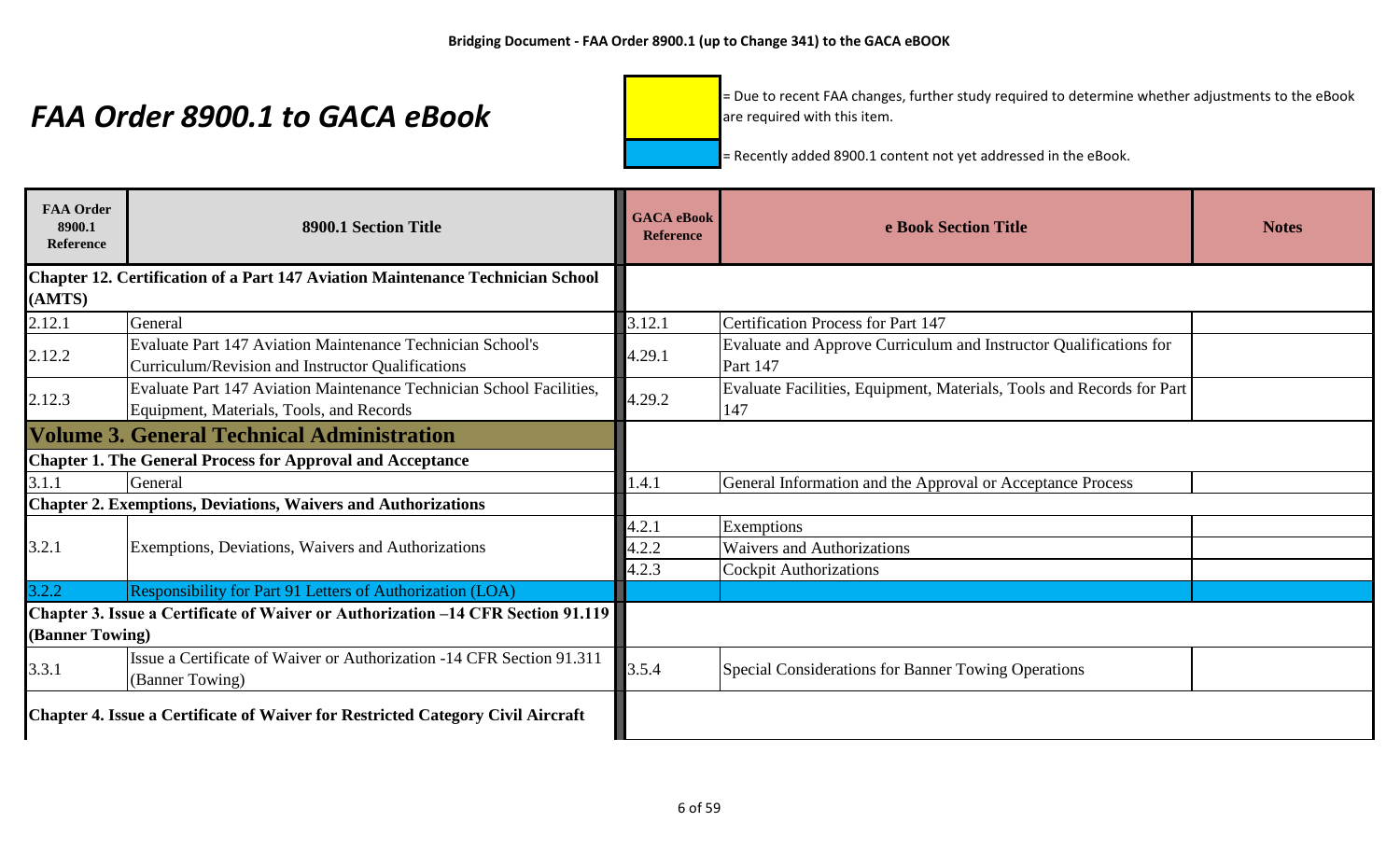= Due to recent FAA changes, further study required to determine whether adjustments to the eBook are required with this item.

| <b>FAA Order</b><br>8900.1<br><b>Reference</b>                                  | 8900.1 Section Title                                                                                                                                                                  | <b>GACA</b> eBook<br><b>Reference</b> | e Book Section Title                                                                               | <b>Notes</b> |
|---------------------------------------------------------------------------------|---------------------------------------------------------------------------------------------------------------------------------------------------------------------------------------|---------------------------------------|----------------------------------------------------------------------------------------------------|--------------|
| 3.4.1                                                                           | Issue a Certificate of Waiver for Restricted Category Civil Aircraft                                                                                                                  | N/A                                   |                                                                                                    |              |
|                                                                                 | Chapter 5. Issue a Certificate of Waiver or Authorization for an Aerobatic<br><b>Practice Area or an Aerobatic Contest Box</b>                                                        |                                       |                                                                                                    |              |
| 3.5.1                                                                           | Issue a Certificate of Waiver or Authorization for an Aerobatic Practice<br>Area or an Aerobatic Contest Box                                                                          | 11.1                                  | Issue a Certificate of Waiver for an Aerobatic Practice Area or an<br><b>Aerobatic Contest Box</b> |              |
| Chapter 6. Issue a Certificate of Waiver or Authorization for an Aviation Event |                                                                                                                                                                                       |                                       |                                                                                                    |              |
| 3.6.1                                                                           | Issue a Certificate of Waiver or Authorization for an Aviation Event                                                                                                                  | 11.2                                  | Issue a Certificate of Waiver or Authorization for a Special Aviation<br>Event                     |              |
| 3.6.2                                                                           | Requirements for Air Race Acceditation and Letters of Authorization<br>for Air Race Organizations Prior to Issuance of a Certificate of<br><b>Authorization for an Air Race Event</b> |                                       |                                                                                                    |              |
|                                                                                 | Chapter 7. Issue a Certificate of Waiver or Authorization: 14 CFR Part 91,                                                                                                            |                                       |                                                                                                    |              |
| 3.7.1                                                                           | 14 CFR Part 91, Section 91.119(b) and/or (c) (Minimum Safe Altitudes) 11.3                                                                                                            |                                       | Issue a Certificate of Waiver for GACAR § 91.67(b) and/or (c)<br>(Minimum Safe Altitudes: General) |              |
| <b>Filming</b>                                                                  | Chapter 8. Issue a Certificate of Waiver for Motion Picture and Television                                                                                                            |                                       |                                                                                                    |              |
| 3.8.1                                                                           | Issue a Certificate of Waiver for Motion Picture and Television Filming                                                                                                               | 3.5.5                                 | Special Considerations for Motion Picture and Television Filming<br><b>Operations</b>              |              |
| <b>Chapter 9. Reserved</b>                                                      |                                                                                                                                                                                       |                                       |                                                                                                    |              |
|                                                                                 | <b>Chapter 10. Operational Emphasis Items</b>                                                                                                                                         |                                       |                                                                                                    |              |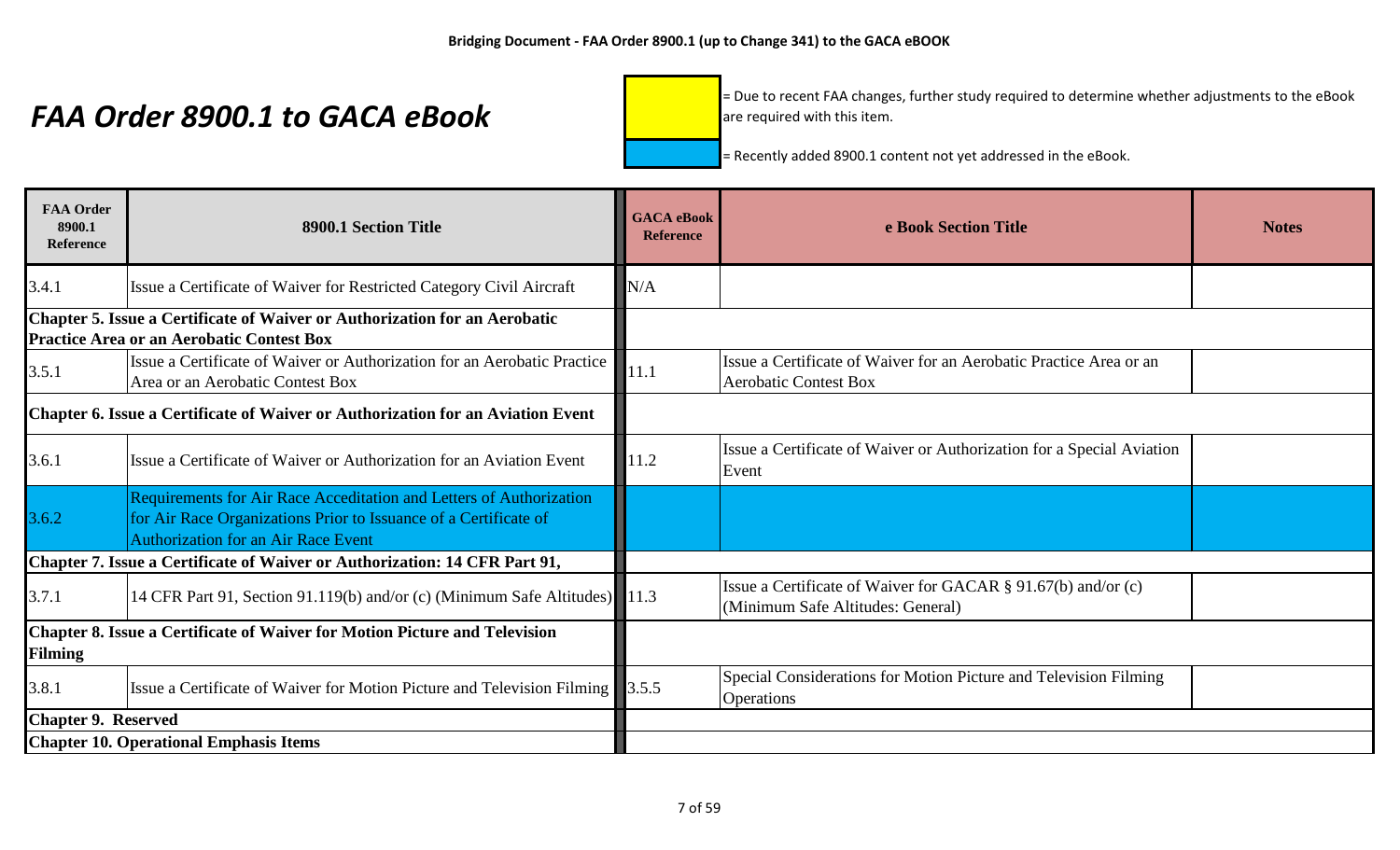= Due to recent FAA changes, further study required to determine whether adjustments to the eBook are required with this item.

| <b>FAA Order</b><br>8900.1<br>Reference | 8900.1 Section Title                                                                        | <b>GACA</b> eBook<br><b>Reference</b> | e Book Section Title                                                                                             | <b>Notes</b> |
|-----------------------------------------|---------------------------------------------------------------------------------------------|---------------------------------------|------------------------------------------------------------------------------------------------------------------|--------------|
| 3.10.1                                  | <b>Operational Emphasis Items</b>                                                           | 4.19.1                                | <b>Operational Emphasis Items</b>                                                                                |              |
| 3.10.2                                  | Operational Emphasis Items - Uncommanded High Thrust                                        |                                       |                                                                                                                  |              |
|                                         | Chapter 11. Use of Airplanes Issued Experimental/Exhibition Airworthiness                   |                                       |                                                                                                                  |              |
| 3.11.1                                  | Use of Airplanes Issued Experimental/Exhibition Airworthiness                               | N/A                                   |                                                                                                                  |              |
|                                         | <b>Chapter 12. Introduction to 14 CFR Part 91 Related Tasks</b>                             |                                       |                                                                                                                  |              |
| 3.12.1                                  | General                                                                                     | N/A                                   |                                                                                                                  |              |
| 3.12.2                                  | Balloons                                                                                    | 4.1.1                                 | <b>Balloon Operations</b>                                                                                        |              |
| 3.12.3                                  | Suspected Violations of 14 CFR § 91.17, Alcohol or Drugs                                    | 4.19.3                                | Suspected Violations of GACAR § 91.21, Problematic Use of<br><b>Psychoactive Substances</b>                      |              |
| 3.12.4                                  | <b>Major Event Planning</b>                                                                 | 4.1.2                                 | <b>Major Event Planning</b>                                                                                      |              |
|                                         | <b>Chapter 13. Lease and Interchange Agreements</b>                                         |                                       |                                                                                                                  |              |
| 3.13.1                                  | Evaluate Aircraft Lease/Interchange Agreements                                              | 4.16.1                                | <b>Introduction to Aircraft Leasing</b>                                                                          |              |
| 3.13.2                                  | <b>Information for Air Carrier Lease Agreements</b>                                         | 4.16.2                                | Determining Who Has Operational Control                                                                          |              |
| 3.13.3                                  | Dry Lease Agreements                                                                        | 4.16.3                                | Processing Lease Agreement Authorizations                                                                        |              |
| 3.13.4                                  | Wet Lease Agreements                                                                        | 4.16.4                                | Special Considerations for Lease Arrangements Involving Foreign-<br>Registered Aircraft or Foreign Air Operators |              |
| 3.13.5                                  | <b>Interchange Agreements</b>                                                               | 4.16.4                                | Special Considerations for Lease Arrangements Involving Foreign-<br>Registered Aircraft or Foreign Air Operators |              |
| 3.13.6                                  | Process an Aircraft Lease Agreement for Regulatory Compliance under<br>14 CFR Section 91.23 | 4.16.4                                | Special Considerations for Lease Arrangements Involving Foreign-<br>Registered Aircraft or Foreign Air Operators |              |
|                                         | <b>Chapter 14. Public Aircraft</b>                                                          |                                       |                                                                                                                  |              |
| 3.14.1                                  | General Information on Public Aircraft Operations                                           | N/A                                   |                                                                                                                  |              |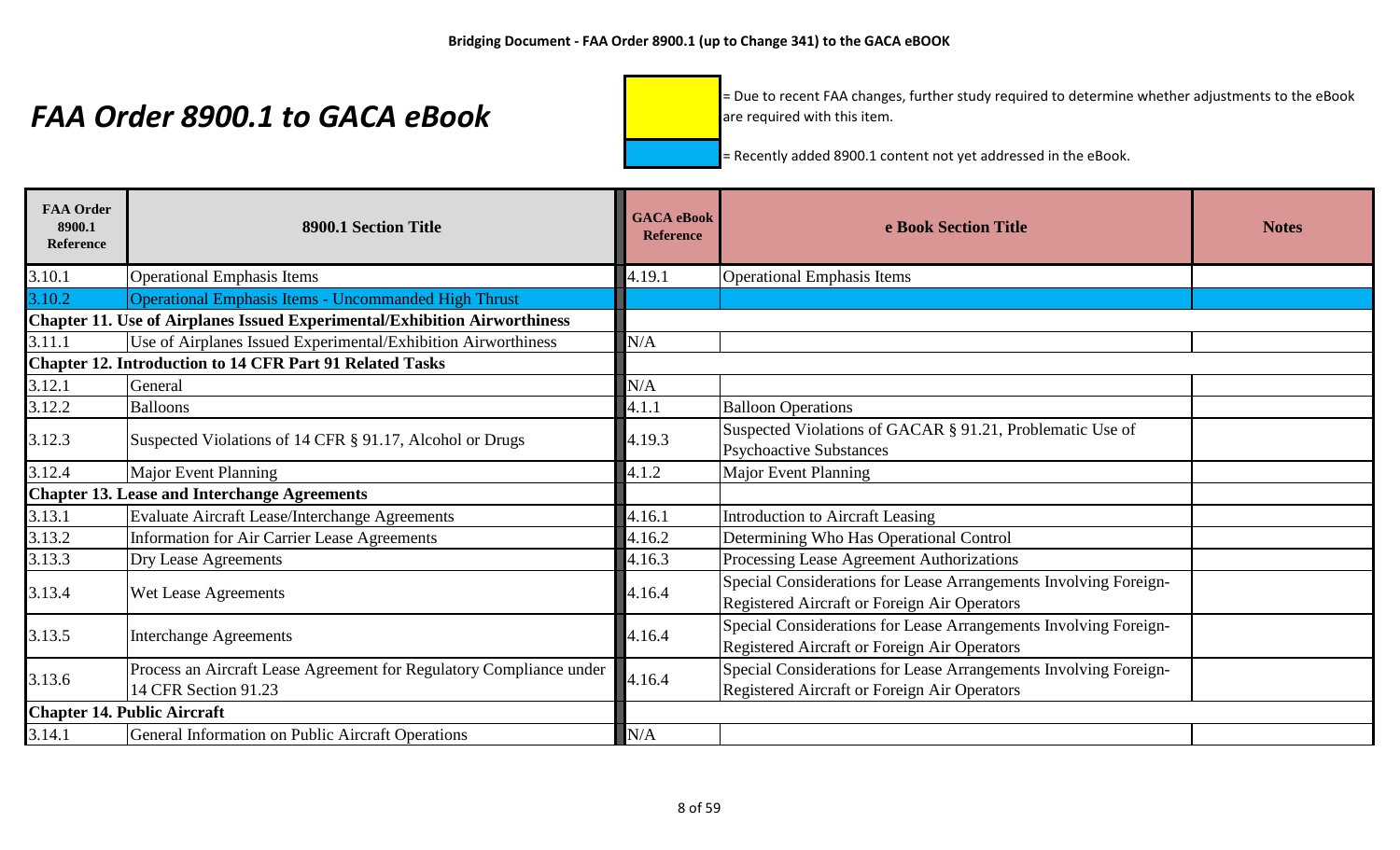= Due to recent FAA changes, further study required to determine whether adjustments to the eBook are required with this item.

| <b>FAA Order</b><br>8900.1<br><b>Reference</b> | 8900.1 Section Title                                                                                                  | <b>GACA</b> eBook<br><b>Reference</b> | e Book Section Title                                                                                                    | <b>Notes</b>                                                                                                             |
|------------------------------------------------|-----------------------------------------------------------------------------------------------------------------------|---------------------------------------|-------------------------------------------------------------------------------------------------------------------------|--------------------------------------------------------------------------------------------------------------------------|
| 3.14.2                                         | Public Aircraft Operations and Surveillance Government Aircraft<br><b>Operations Versus Civil Aircraft Operations</b> | N/A                                   |                                                                                                                         |                                                                                                                          |
|                                                | <b>Chapter 15. Evaluate Avionics Test Equipment</b>                                                                   |                                       |                                                                                                                         |                                                                                                                          |
| 3.15.1                                         | General                                                                                                               | 4.19.5                                | <b>Evaluate Avionics Test Equipment</b>                                                                                 |                                                                                                                          |
|                                                | <b>Chapter 16. Prorated Time Authorizations</b>                                                                       |                                       |                                                                                                                         |                                                                                                                          |
| 3.16.1                                         | Determining the Prorated Time Authorization for an Item                                                               | 4.5.2                                 | Prorated Time Authorizations                                                                                            |                                                                                                                          |
|                                                | Chapter 17. Evaluate Foreign-Registered Aircraft Operated by 14 CFR Part                                              |                                       |                                                                                                                         |                                                                                                                          |
|                                                | $121/135.411(a)(2)$ Operators                                                                                         |                                       |                                                                                                                         |                                                                                                                          |
| 3.17.1                                         | Ensure Foreign-Registered Aircraft Meet the Requirements of Parts 121<br>and 135                                      | 4.16.4                                | Special Considerations for Lease Arrangements Involving Foreign-<br><b>Registered Aircraft or Foreign Air Operators</b> |                                                                                                                          |
|                                                | <b>Chapter 18. Operations Specifications</b>                                                                          |                                       |                                                                                                                         |                                                                                                                          |
| 3.18.1                                         | <b>Background Information</b>                                                                                         | 15.1.2                                | <b>Operations Specifications: General</b>                                                                               |                                                                                                                          |
| 3.18.2                                         | <b>Operations Safety System, Automated</b>                                                                            | 15.2.1                                | <b>General Procedures</b>                                                                                               |                                                                                                                          |
| 3.18.3                                         | Part A Operations Specifications—General                                                                              | 15.X.1                                | Part A-General                                                                                                          |                                                                                                                          |
| 3.18.4                                         | Part B Operations Specifications—En Route Authorizations and<br>Limitations                                           | 15.X.2                                | Part B—En Route Authorizations and Limitations                                                                          | A represents the different<br>Chapter numbers in<br>Volume 15 dedicated to<br>OpSpecs for the different<br>$GACAP$ Parts |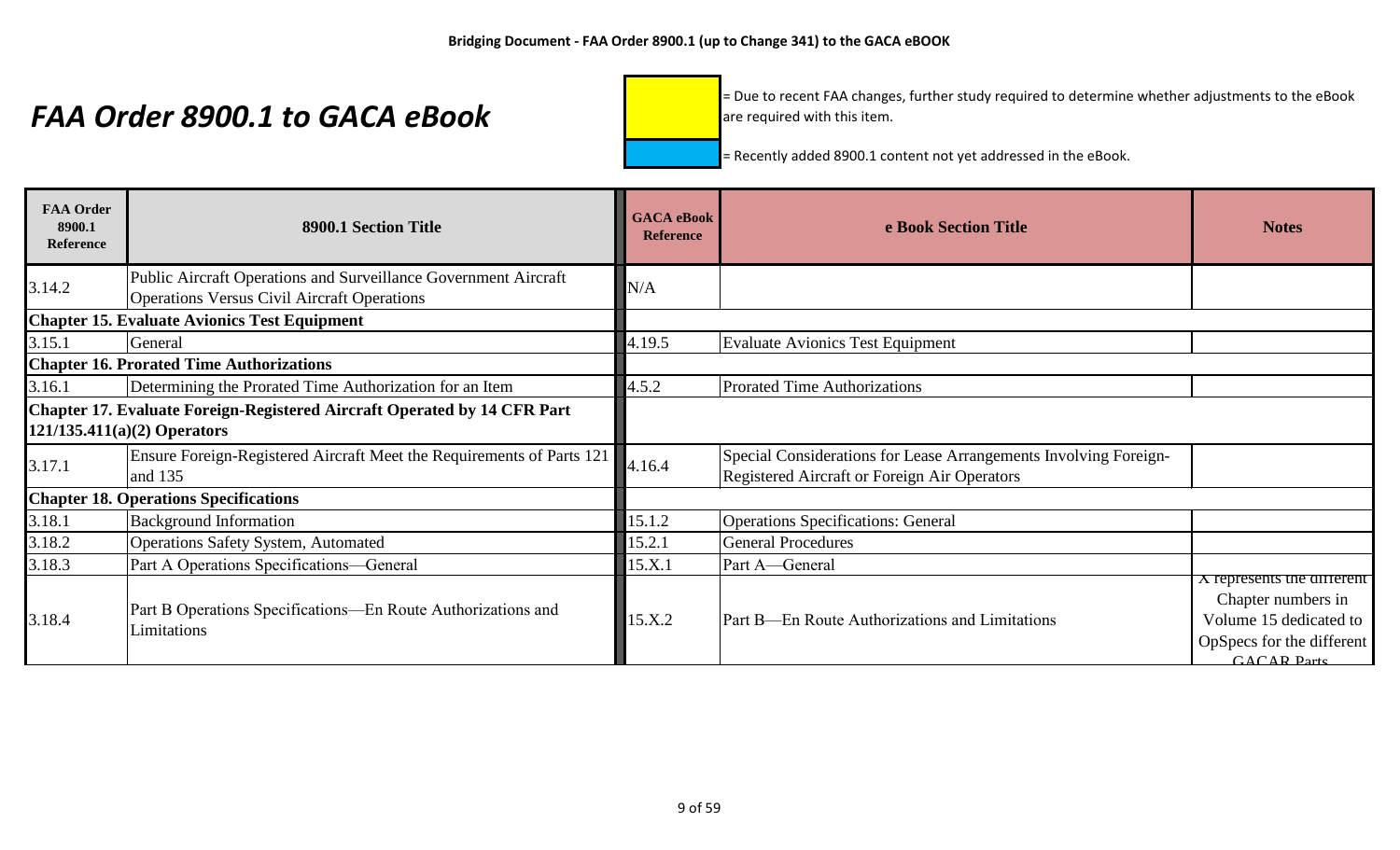= Due to recent FAA changes, further study required to determine whether adjustments to the eBook are required with this item.

| <b>FAA Order</b><br>8900.1<br><b>Reference</b> | 8900.1 Section Title                                                                                                   | <b>GACA</b> eBook<br><b>Reference</b> | e Book Section Title                                                       | <b>Notes</b>                                                                                                                   |
|------------------------------------------------|------------------------------------------------------------------------------------------------------------------------|---------------------------------------|----------------------------------------------------------------------------|--------------------------------------------------------------------------------------------------------------------------------|
| 3.18.5                                         | Part C Operations Specifications—Airplane Terminal Instrument<br>Procedures and Airport Authorizations and Limitations | 15.X.3                                | Part C-Airplane Terminal Area Authorizations and Limitations               | X represents the different<br>Chapter numbers in<br>Volume 15 dedicated to<br>OpSpecs for the different<br><b>GACAR Parts.</b> |
| 3.18.6                                         | Parts D and E – Maintenance MSpecs/OpSpecs                                                                             | 15.X.4                                | Parts D and $E -$ Airworthiness and Mass & Balance                         | X represents the different<br>Chapter numbers in<br>Volume 15 dedicated to<br>OpSpecs for the different<br><b>GACAR Parts.</b> |
| 3.18.7                                         | Part H-Helicopter Terminal Instrument Procedures and Airport<br><b>Authorizations and Limitations</b>                  | 15.X.5                                | Part R-Rotorcraft                                                          | X represents the different<br>Chapter numbers in<br>Volume 15 dedicated to<br>OpSpecs for the different<br><b>GACAR Parts.</b> |
| 3.18.8                                         | Amendment, Surrender, and Suspension of OpSpecs                                                                        | 15.11.1                               | Amendment, Surrender or Suspension of OpSpecs                              |                                                                                                                                |
| 3.18.9                                         | <b>Emergency Actions Involving Air Carrier Operations</b>                                                              | 15.12.1                               | Emergency Actions Involving Operators Certificated under GACAR<br>Part 119 |                                                                                                                                |
| 3.18.10                                        | Reserved                                                                                                               | N/A                                   |                                                                            |                                                                                                                                |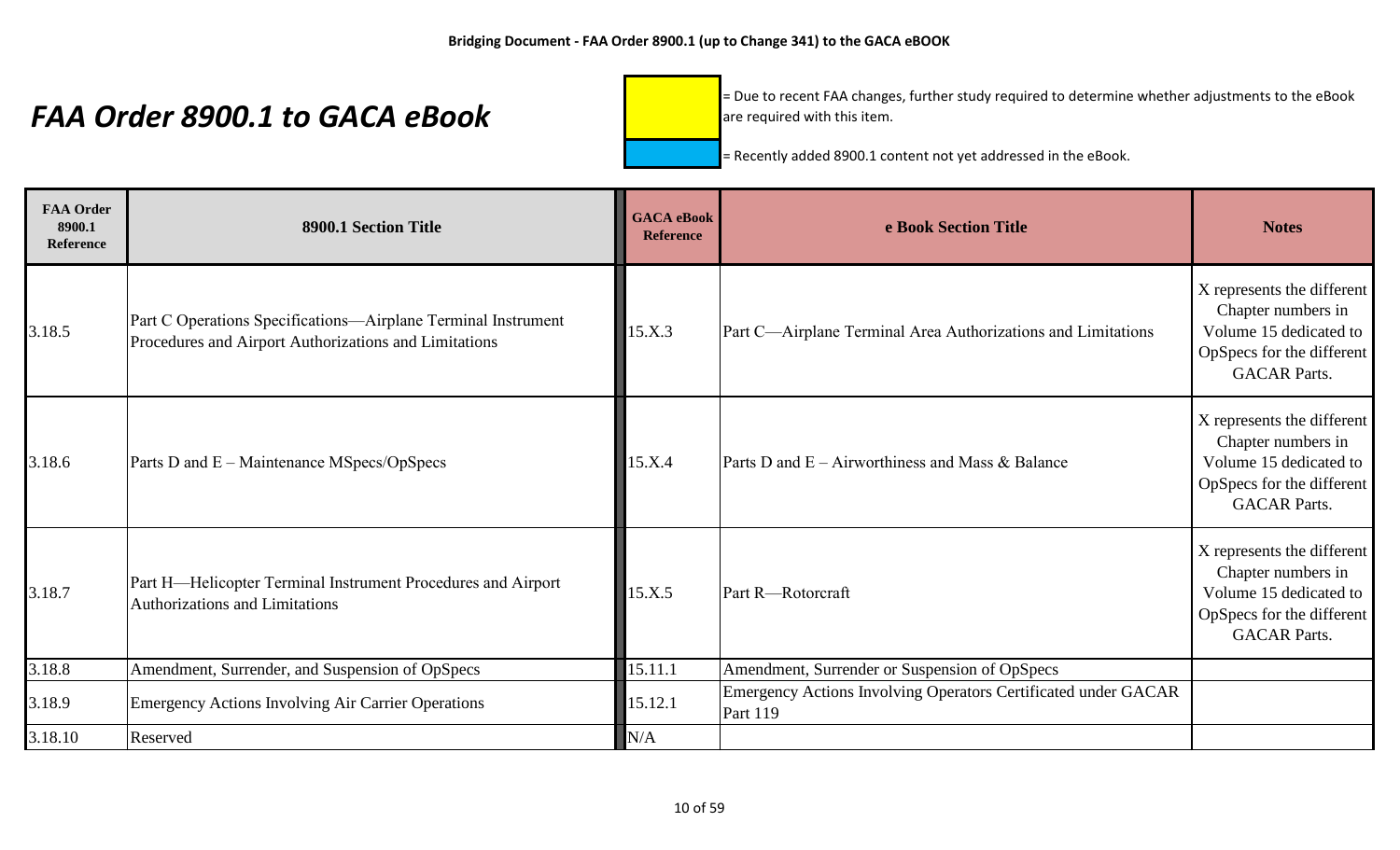= Due to recent FAA changes, further study required to determine whether adjustments to the eBook are required with this item.

| <b>FAA Order</b><br>8900.1<br>Reference | 8900.1 Section Title                                                                                      | <b>GACA</b> eBook<br><b>Reference</b> | e Book Section Title                                                                                          | <b>Notes</b> |
|-----------------------------------------|-----------------------------------------------------------------------------------------------------------|---------------------------------------|---------------------------------------------------------------------------------------------------------------|--------------|
| 3.18.11                                 | Parts A, B, and D Operations Specifications for Part 145 Repair Stations                                  | 15.9.1                                | Part A-General                                                                                                |              |
|                                         |                                                                                                           | 15.9.2                                | Part D - Airworthiness                                                                                        |              |
|                                         | <b>Chapter 19. Training Programs and Airman Qualifications</b>                                            |                                       |                                                                                                               |              |
| 3.19.1                                  | Scope, Concepts, and Definitions                                                                          | 4.21.1                                | Scope, Concepts, and Definitions                                                                              |              |
| 3.19.2                                  | <b>Training Approval Process</b>                                                                          | 4.21.2                                | <b>Training Approval Process</b>                                                                              |              |
| 3.19.3                                  | <b>Flightcrew Basic Indoctrination Curriculum Segments</b>                                                | 4.21.3                                | <b>Flightcrew Basic Indoctrination Curriculum Segments</b>                                                    |              |
| 3.19.4                                  | <b>Flightcrew General Emergency Training Curriculum Segments</b>                                          | 4.21.4                                | <b>Flightcrew General Emergency Training Curriculum Segments</b>                                              |              |
| 3.19.5                                  | Flightcrew Aircraft Ground Training Curriculum Segments                                                   | 4.21.5                                | <b>Flightcrew Aircraft Ground Training Curriculum Segments</b>                                                |              |
| 3.19.6                                  | <b>Flight Training Curriculum Segments</b>                                                                | 4.21.6                                | <b>Flight Training Curriculum Segments</b>                                                                    |              |
| 3.19.7                                  | <b>Flightcrew Qualification Curriculum Segments</b>                                                       | 4.21.7                                | <b>Flightcrew Qualification Curriculum Segments</b>                                                           |              |
| 3.19.8                                  | <b>Special Curriculum Segments</b>                                                                        | 4.21.8                                | <b>Special Curriculum Segments</b>                                                                            |              |
| 3.19.9                                  | Differences Training-All Training Categories                                                              | 4.21.9                                | Differences Training-All Training Categories                                                                  |              |
| 3.19.10                                 | <b>Flightcrew Recurrent Training Curriculums</b>                                                          | 4.21.10                               | <b>Flightcrew Recurrent Training Curriculums</b>                                                              |              |
| 3.19.11                                 | <b>Flightcrew Requalification Training Curriculums</b>                                                    | 4.21.11                               | Flightcrew Requalification Training Curriculums                                                               |              |
| 3.19.12                                 | Related Aircraft Designations, Training, and Deviations - Part 121                                        |                                       |                                                                                                               |              |
|                                         | Chapter 20. Check Airman, Instructor, and Supervisor Programs for Part 121<br>and 135 Certificate Holders |                                       |                                                                                                               |              |
| 3.20.1                                  | General                                                                                                   | 4.20.1                                | General                                                                                                       |              |
| 3.20.2                                  | <b>Check Airman Approval and Surveillance</b>                                                             | 4.20.2                                | <b>Check Pilot Approval</b>                                                                                   |              |
| 3.20.3                                  | Approve a Check Airman for Title 14 CFR Part 125 Operations (Pilot,<br>Flight Engineer, or Navigator)     | 4.20.3                                | Approve a Check Pilot for Part 125 Operations and a Part 142 Check<br><b>Pilot for Training Center Checks</b> |              |
| 3.20.4                                  | Check Airman and Air Transportation Flight Instructor Training                                            | 4.20.4                                | Training for Check Pilots and Air Transportation Flight Instructors                                           |              |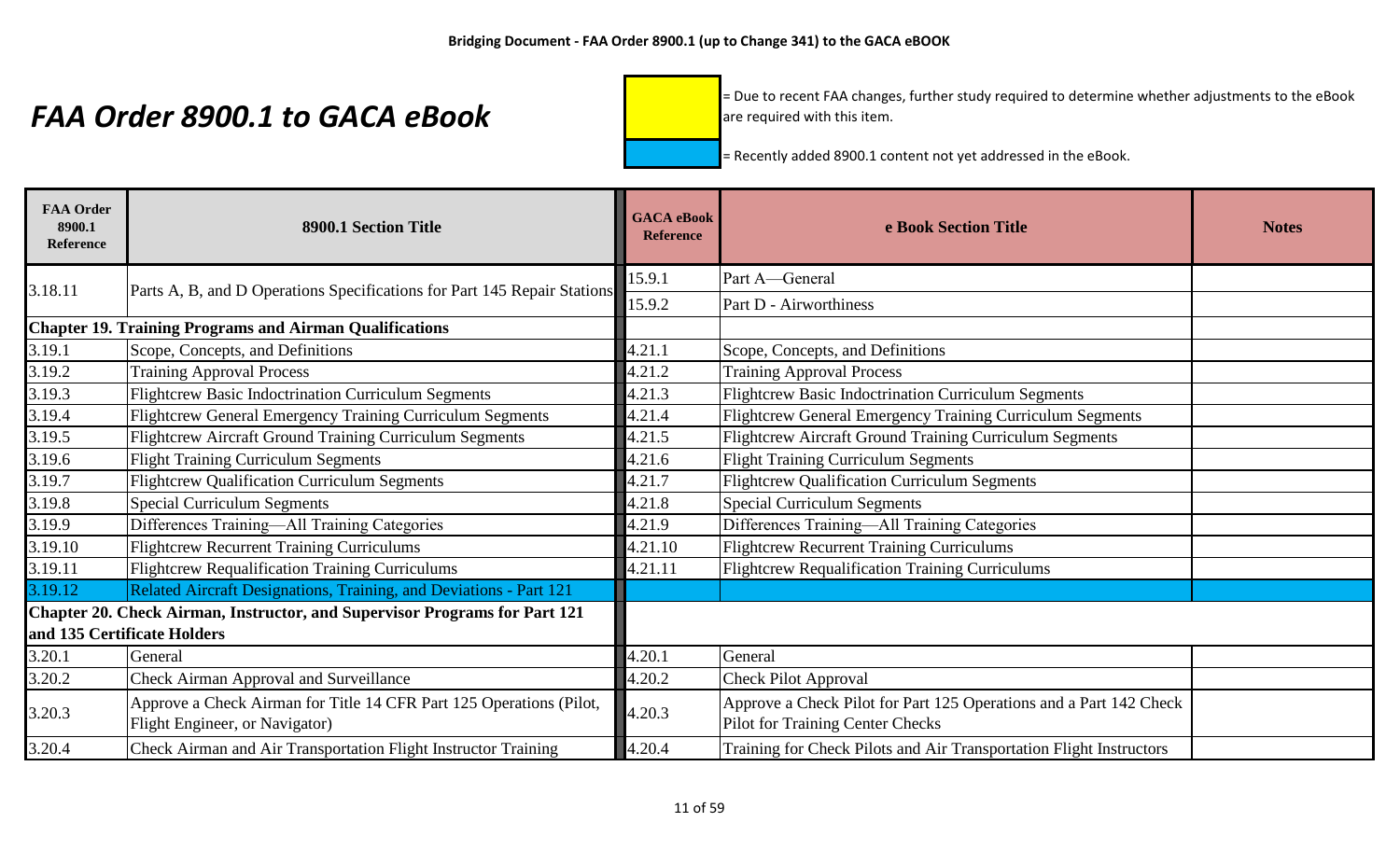= Due to recent FAA changes, further study required to determine whether adjustments to the eBook are required with this item.

| <b>FAA Order</b><br>8900.1<br><b>Reference</b> | 8900.1 Section Title                                                                                                  | <b>GACA</b> eBook<br><b>Reference</b> | e Book Section Title                                                                                          | <b>Notes</b> |
|------------------------------------------------|-----------------------------------------------------------------------------------------------------------------------|---------------------------------------|---------------------------------------------------------------------------------------------------------------|--------------|
|                                                | <b>Chapter 21. The Advanced Qualification Program</b>                                                                 |                                       |                                                                                                               |              |
| 3.21.1                                         | Scope, Concepts and Definitions                                                                                       | N/A                                   |                                                                                                               |              |
| 3.21.2                                         | Surveillance                                                                                                          | N/A                                   |                                                                                                               |              |
| 3.21.3                                         | Instructors/Evaluators/Aircrew Program Designees                                                                      | N/A                                   |                                                                                                               |              |
| 3.21.4                                         | The Advanced Qualification Program Approval Process<br>Crew Resource Management (CRNI) / Dispatch Resource Management | N/A                                   |                                                                                                               |              |
| 3.21.5                                         |                                                                                                                       | N/A                                   |                                                                                                               |              |
|                                                | <b>Chapter 22. Aircraft Dispatcher Training and Qualification Programs</b>                                            |                                       |                                                                                                               |              |
| 3.22.1                                         | Aircraft Dispatcher Training Curricula                                                                                | 4.22.1                                | Aircraft Dispatcher Training Curricula                                                                        |              |
| 3.22.2                                         | <b>Aircraft Dispatcher Training Approval Process (TBD)</b>                                                            | N/A                                   |                                                                                                               |              |
| 3.22.3                                         | Aircraft Dispatcher Basic Indoctrination Curriculum Segments                                                          | 4.22.2                                | Aircraft Dispatcher Basic Indoctrination Curriculum Segments                                                  |              |
| 3.22.4                                         | Aircraft Dispatcher Initial Equipment and Transition Ground Training<br>Curriculum Segments                           | 4.22.3                                | Aircraft Dispatcher Initial Equipment and Transition Ground<br><b>Training Curriculum Segments</b>            |              |
| 3.22.5                                         | Aircraft Dispatcher Qualification Curriculum Segments and Recurrent<br>and Requalification Curriculums                | 4.22.4                                | Aircraft Dispatcher Qualification Curriculum Segments and<br><b>Recurrent and Requalification Curriculums</b> |              |
|                                                | <b>Chapter 23. Flight Attendant Training and Qualification Programs</b>                                               |                                       |                                                                                                               |              |
| 3.23.1                                         | <b>Flight Attendant Training Curriculums</b>                                                                          | 4.23.1                                | <b>Cabin Crew Member Training Curriculums</b>                                                                 |              |
| 3.23.2                                         | <b>Flight Attendant Training Approval Process</b>                                                                     | 4.23.2                                | Cabin Crew Member Training Approval Process                                                                   |              |
| 3.23.3                                         | Flight Attendant Basic Indoctrination Training Curriculum Segment                                                     | 4.23.3                                | Cabin Crew Member Basic Indoctrination Training Curriculum<br>Segments                                        |              |
| 3.23.4                                         | Flight Attendant General Emergency Training Curriculum Segment                                                        | 4.23.4                                | Cabin Crew Member General Emergency Training Curriculum<br>Segments                                           |              |
| 3.23.5                                         | Flight Attendant Aircraft Ground Training Curriculum Segment                                                          | 4.23.5                                | Cabin Crew Member Aircraft Ground Training Curriculum Segments                                                |              |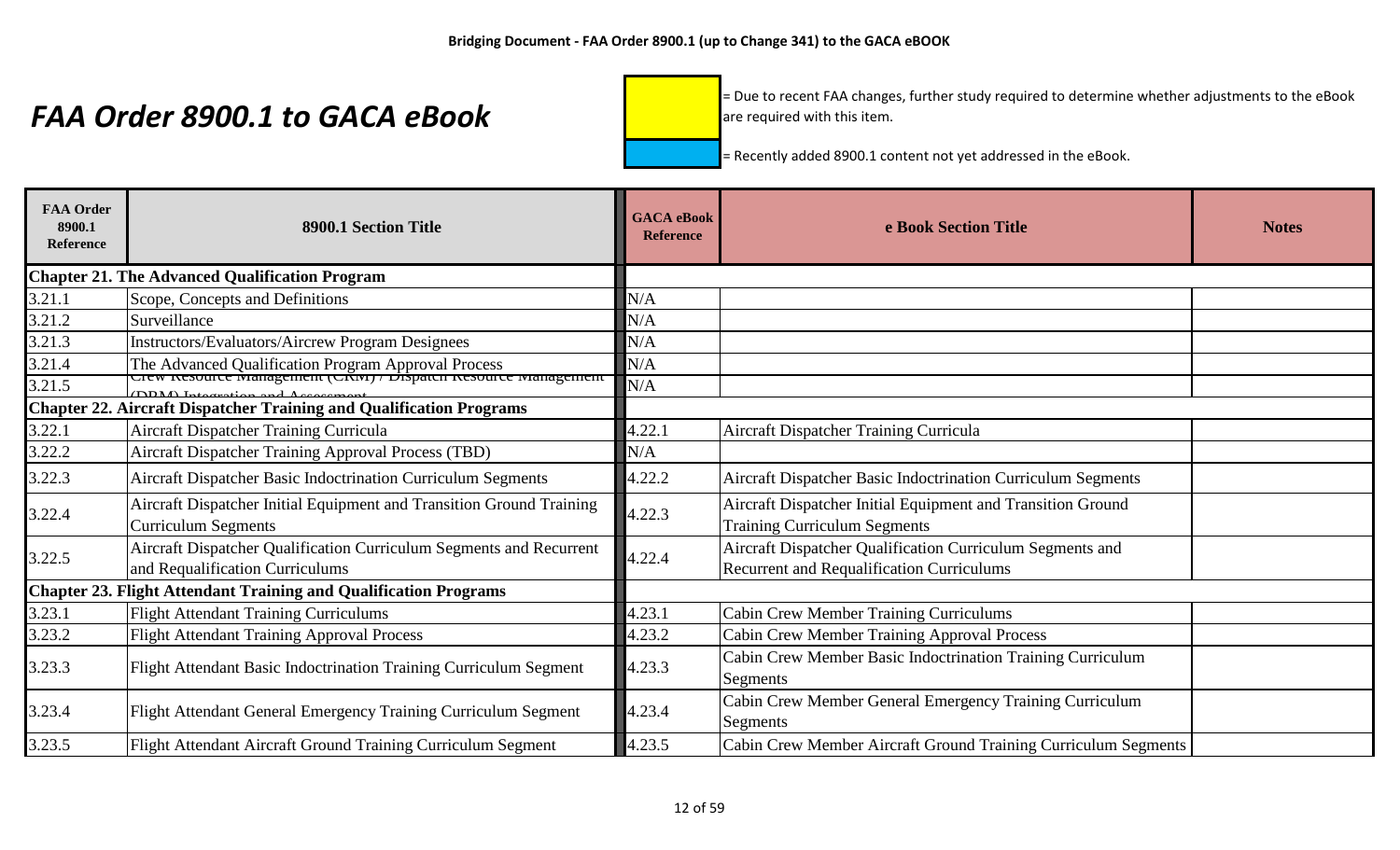= Due to recent FAA changes, further study required to determine whether adjustments to the eBook are required with this item.

| <b>FAA Order</b><br>8900.1<br>Reference | 8900.1 Section Title                                                                                                    | <b>GACA</b> eBook<br><b>Reference</b> | e Book Section Title                                                                                | <b>Notes</b> |
|-----------------------------------------|-------------------------------------------------------------------------------------------------------------------------|---------------------------------------|-----------------------------------------------------------------------------------------------------|--------------|
| 3.23.6                                  | Cabin Safety and Flight Attendant Training                                                                              | 4.23.6                                | <b>Cabin Safety Concerns</b>                                                                        |              |
| <b>Program/Record</b>                   | Chapter 24. Evaluate 14 CFR Part 121/135.411(a)(2) Maintenance Training                                                 |                                       |                                                                                                     |              |
| 3.24.1                                  | <b>Training Program Evaluation</b>                                                                                      | 4.24.1                                | <b>Training Program Evaluation</b>                                                                  |              |
| 3.24.2                                  | Evaluate and Accept a Maintenance Human Factors Training Program                                                        | 4.24.2                                | Evaluate and Accept a Maintenance Human Factors Training<br>Program                                 |              |
|                                         | <b>Chapter 25. Operational Control for Air Carriers</b>                                                                 |                                       |                                                                                                     |              |
| 3.25.1                                  | <b>General Topics</b>                                                                                                   | 4.25.1                                | General Information                                                                                 |              |
| 3.25.2                                  | <b>Flight Dispatch Systems and Domestic Operating Rules</b>                                                             | 4.25.2                                | Part 121 Dispatch Release Systems                                                                   |              |
| 3.25.3                                  | Part 121 Flight Release Systems and Supplemental Operating Rules                                                        | 4.25.3                                | Part 121 Flight Release Systems                                                                     |              |
| 3.25.4                                  | Part 121 Flag Operations, Supplemental Operations Outside the<br>Contiguous States, and Extended Overwater Operations   | 4.25.4                                | Part 121 Operations Outside the Kingdom of Saudi Arabia (KSA),<br>and Extended Overwater Operations |              |
| 3.25.5                                  | Operating Rules, Title 14 CFR Part 135 Flight-Locating Systems                                                          | 4.25.5                                | Part 135 Flight Locating Systems                                                                    |              |
|                                         | <b>Chapter 26. Aviation Weather Information Systems for Air Carriers</b>                                                |                                       |                                                                                                     |              |
| 3.26.1                                  | General - Parts 91K, 121, 125 and 135                                                                                   | 4.14.1                                | <b>General Information</b>                                                                          |              |
| 3.26.2                                  | Regulatory Sources of Aviation Weather Information and Aviation<br>Weather Information Systems - Parts 91K, 121 and 135 | 4.14.2                                | <b>Weather Products and Approval Process</b>                                                        |              |
| 3.26.3                                  | Adverse Weather Phenomena Reporting and Forecasting Systems                                                             | 4.14.3                                | <b>Weather Information Systems</b>                                                                  |              |
| 3.26.4                                  | <b>Enhanced Weather Information Systems</b>                                                                             | N/A                                   |                                                                                                     |              |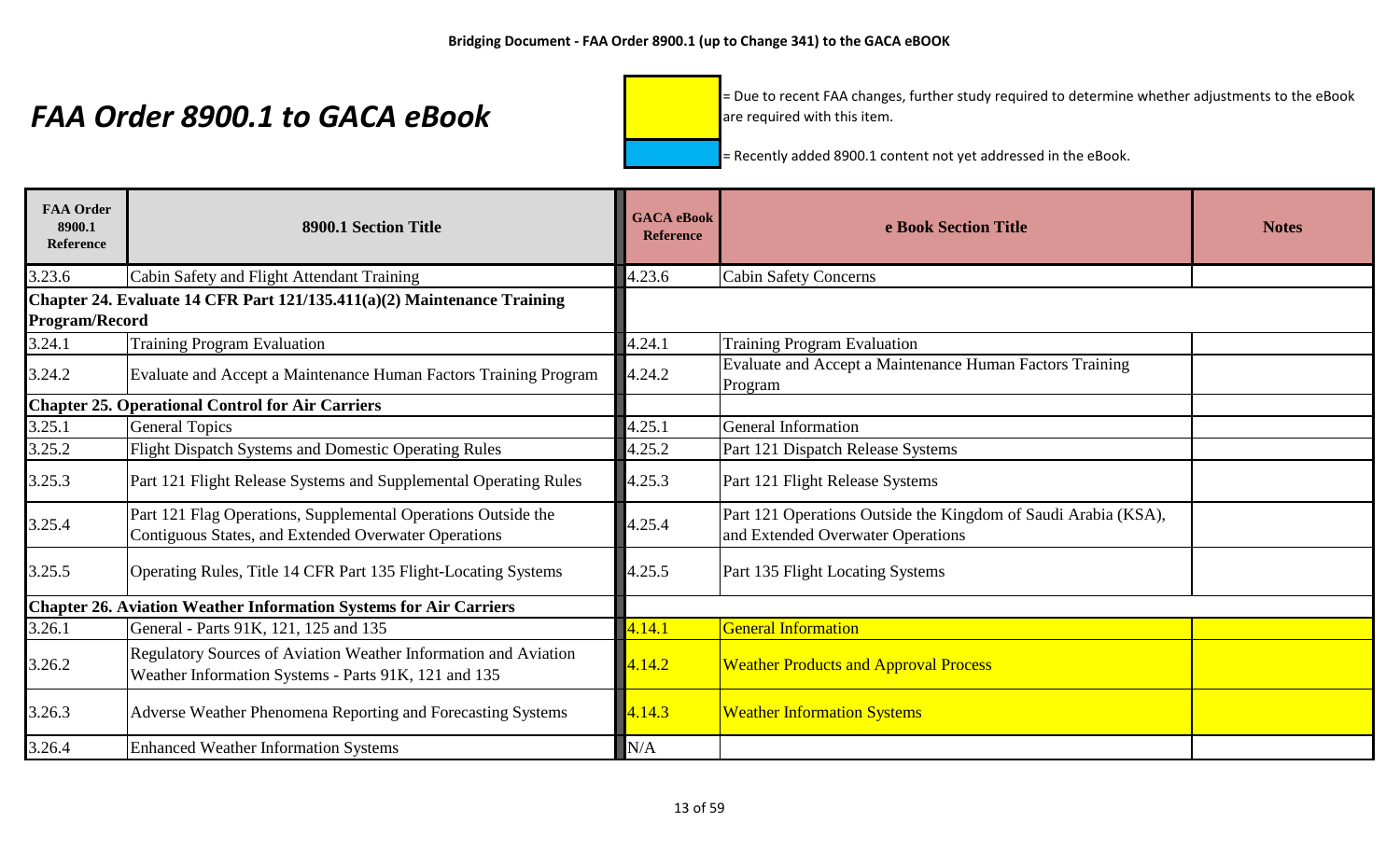= Due to recent FAA changes, further study required to determine whether adjustments to the eBook are required with this item.

| <b>FAA Order</b><br>8900.1<br><b>Reference</b>          | 8900.1 Section Title                                                                         | <b>GACA</b> eBook<br><b>Reference</b> | e Book Section Title                                                    | <b>Notes</b> |
|---------------------------------------------------------|----------------------------------------------------------------------------------------------|---------------------------------------|-------------------------------------------------------------------------|--------------|
| 3.26.5                                                  | Use of Flight Information Services on the Flight Deck - Parts 91K, 121,<br>and 135           |                                       |                                                                         |              |
| 3.26.6                                                  | <b>Notices to Airmen</b>                                                                     |                                       |                                                                         |              |
|                                                         | <b>Chapter 27. Ground Deicing/Anti-Icing Programs</b>                                        |                                       |                                                                         |              |
| 3.27.1                                                  | General                                                                                      | 4.15.1                                | General                                                                 |              |
| 3.27.2                                                  | Approval of Parts 121, 125, and 135 Procedures                                               | 4.15.2                                | Approval of Procedures for Parts 121, 125, and 135                      |              |
| 3.27.3                                                  | Other Means of Deicing/Anti-Icing                                                            | 4.15.3                                | Other Means of Deicing/Anti-Icing                                       |              |
| 3.27.4                                                  | Maintenance Inspector Responsibilities: Evaluate an Operator's<br>Deicing/Anti-Icing Program | 4.15.4                                | Airworthiness Evaluation of an Operator's Deicing/Anti-Icing<br>Program |              |
| <b>Chapter 28. Air Carrier Management Effectiveness</b> |                                                                                              |                                       |                                                                         |              |
| 3.28.1                                                  | Air Carrier Management Effectiveness                                                         | 4.4.1                                 | Evaluate Air Operator Management Effectiveness                          |              |
|                                                         | <b>Chapter 29. Proving and Validation Tests</b>                                              |                                       |                                                                         |              |
| 3.29.1                                                  | <b>General Information</b>                                                                   | 4.17.1                                | General Information                                                     |              |
| 3.29.2                                                  | The Proving and Validation Test Process                                                      | 4.17.2                                | The Proving and Validation Test Process                                 |              |
| 3.29.3                                                  | <b>Proving Test Requirements</b>                                                             | 4.17.3                                | <b>Proving Test Requirements</b>                                        |              |
| 3.29.4                                                  | Planning the Proving Test                                                                    | 4.17.4                                | Planning the Proving Test                                               |              |
| 3.29.5                                                  | The Demonstration Phase                                                                      | 4.17.5                                | The Demonstration Phase                                                 |              |
| 3.29.6                                                  | <b>Reporting Procedures</b>                                                                  | 4.17.6                                | <b>Reporting Procedures</b>                                             |              |
| 3.29.7                                                  | Request for Deviation of Proving Test Hours                                                  | 4.17.7                                | Request for Reduction of Proving Test Hours                             |              |
| 3.29.8                                                  | <b>Validation Test Requirements</b>                                                          | 4.17.8                                | <b>Validation Test Requirements</b>                                     |              |
|                                                         | <b>Chapter 30. Emergency Evacuation and Ditching Demonstrations</b>                          |                                       |                                                                         |              |
| 3.30.1                                                  | General                                                                                      | 4.26.1                                | General                                                                 |              |
| 3.30.2                                                  | The Aborted Takeoff Emergency Evacuation Demonstration                                       | 4.26.2                                | Aborted Takeoff Emergency Evacuation Demonstration                      |              |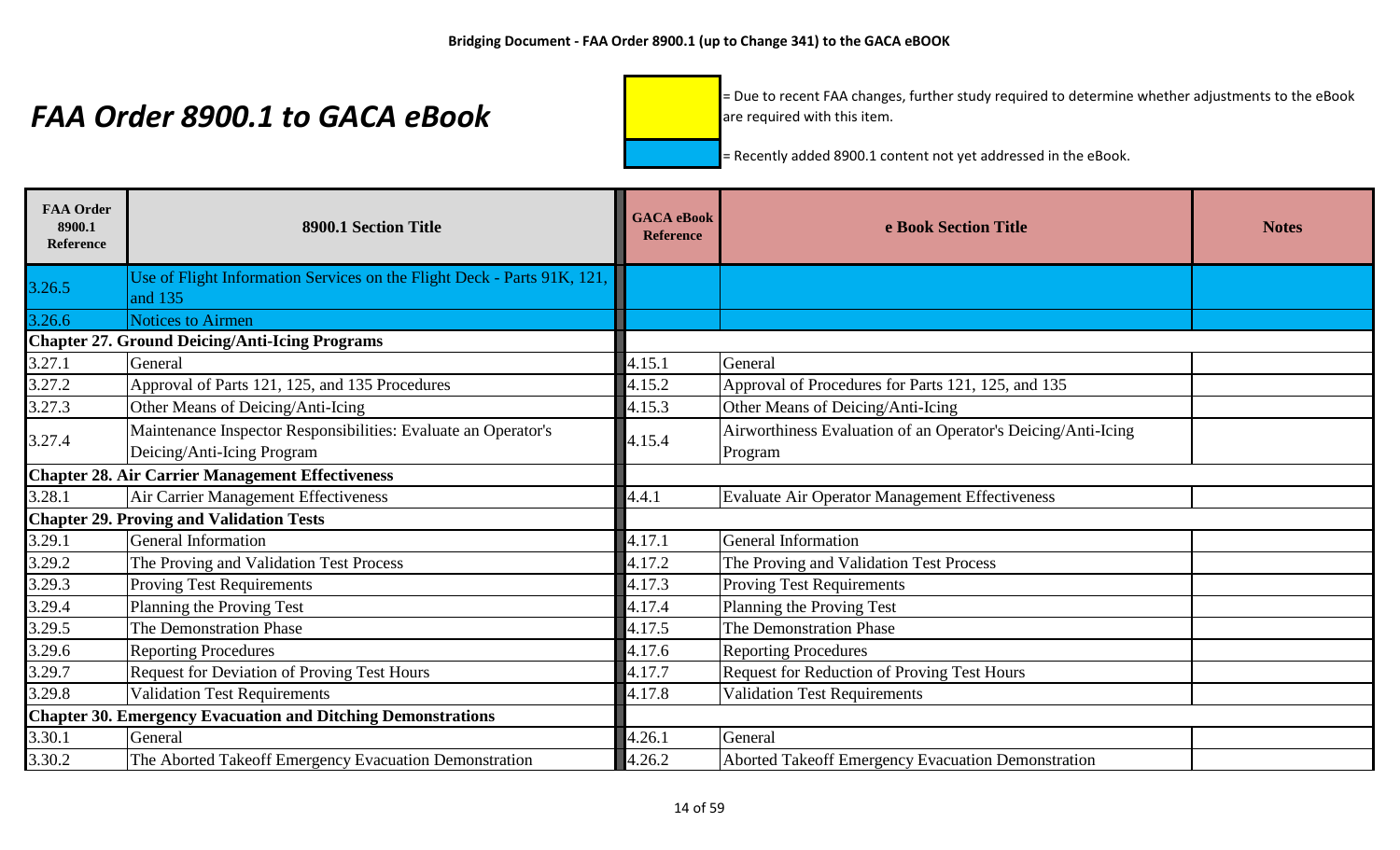= Due to recent FAA changes, further study required to determine whether adjustments to the eBook are required with this item.

| <b>FAA Order</b><br>8900.1<br><b>Reference</b> | 8900.1 Section Title                                                                                                | <b>GACA</b> eBook<br><b>Reference</b> | e Book Section Title                                                                                  | <b>Notes</b> |
|------------------------------------------------|---------------------------------------------------------------------------------------------------------------------|---------------------------------------|-------------------------------------------------------------------------------------------------------|--------------|
| 3.30.3                                         | <b>Aborted Takeoff Demonstration Procedures</b>                                                                     | 4.26.3                                | <b>Aborted Takeoff Demonstration Procedures</b>                                                       |              |
| 3.30.4                                         | <b>Ditching Demonstrations</b>                                                                                      | 4.26.4                                | <b>Ditching Demonstrations</b>                                                                        |              |
| 3.30.5                                         | Evaluate 14 CFR Part 125 Emergency Evacuation/Ditching<br><b>Demonstration/Procedures</b>                           | 4.26.5                                | Evaluate Emergency Evacuation and Ditching Procedures for Parts<br>121 and 125                        |              |
| 3.30.6                                         | Evaluating Evacuation and Ditching Demonstrations Parts 121 and 125                                                 | 4.26.5                                | Evaluate Emergency Evacuation and Ditching Procedures for Parts<br>121 and 125                        |              |
| 3.30.7                                         | Evaluate Airworthiness Issues for 14 CFR Part 121 Emergency<br><b>Evacuation/Ditching Procedures/Demonstrations</b> | 4.26.6                                | Evaluate Airworthiness Issues for Part 121 Emergency<br>Evacuation/Ditching Procedures/Demonstrations |              |
| 3.30.8                                         | <b>Reporting Evacuation Demonstrations</b>                                                                          | 4.26.7                                | <b>Reporting Evacuation Demonstrations</b>                                                            |              |
| 3.30.9                                         | Maximum Passenger Seating Capacity for Airplanes Used in 14 CFR<br>Part 121 or Part 125 Operations                  | 4.26.1                                | General                                                                                               |              |
|                                                | Chapter 31. Operator Recordkeeping for Part 121 and 135 Certificate Holders                                         |                                       |                                                                                                       |              |
| 3.31.1                                         | General                                                                                                             | 4.11.1                                | General                                                                                               |              |
| 3.31.2                                         | <b>Acceptance or Approval Process</b>                                                                               | 4.11.2                                | <b>Acceptance or Approval Process</b>                                                                 |              |
| 3.31.3                                         | <b>Currency Periods for Records</b>                                                                                 | 4.11.3                                | <b>Currency Periods for Records</b>                                                                   |              |
| 3.31.4                                         | <b>Computer-Based Recordkeeping</b>                                                                                 | 4.11.4                                | <b>Electronic Recordkeeping</b>                                                                       |              |
| 3.31.5                                         | Evaluate 14 CFR Part 121/135.411(a)(2) Air Carrier's Maintenance<br>Recordkeeping System                            | 4.11.5                                | Evaluate Maintenance Recordkeeping System for Part 121                                                |              |
| 3.31.6                                         | Evaluate a Part 91K Non-CAMP and $\S$ 135.411(A)(1) Operator's<br><b>Maintenance Records</b>                        | 4.11.7                                | Evaluate Maintenance Records for Part 135                                                             |              |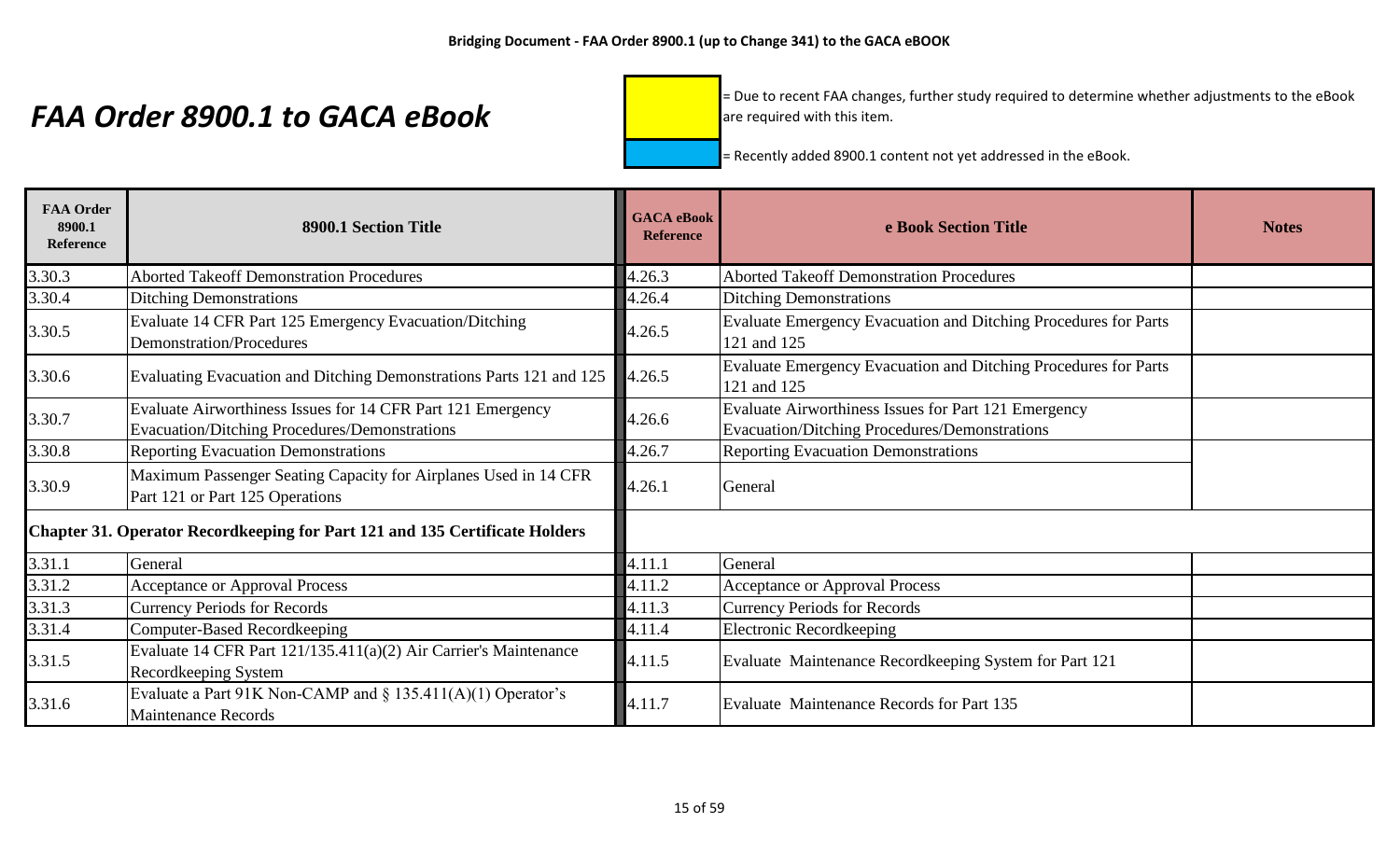= Due to recent FAA changes, further study required to determine whether adjustments to the eBook are required with this item.

| <b>FAA Order</b><br>8900.1<br><b>Reference</b> | 8900.1 Section Title                                                                                              | <b>GACA</b> eBook<br><b>Reference</b> | e Book Section Title                                                                 | <b>Notes</b> |
|------------------------------------------------|-------------------------------------------------------------------------------------------------------------------|---------------------------------------|--------------------------------------------------------------------------------------|--------------|
|                                                | Chapter 32. Manuals, Procedures, and Checklists for Part 91K, 121, 125, and 135                                   |                                       |                                                                                      |              |
| 3.32.1                                         | <b>Background and Definitions</b>                                                                                 | 4.12.1                                | <b>Background and Definitions</b>                                                    |              |
| 3.32.2                                         | Approval and Acceptance of Manuals and Checklists                                                                 | 4.12.2                                | Approval and Acceptance of Manuals and Checklists                                    |              |
| 3.32.3                                         | Evaluate a 14 CFR Part 125 Certificate Holders Manual                                                             | 4.12.4                                | Evaluate an Operations Manual for Parts 121, 125, 133 and 135                        |              |
| 3.32.4                                         | General Operations Manuals for 14 CFR Parts 121/135                                                               | 4.12.4                                | Evaluate an Operations Manual for Parts 121, 125, 133 and 135                        |              |
| 3.32.5                                         | Flight Manuals for 14 CFR Parts 121/135                                                                           | 4.12.3                                | Evaluate a Flight Manual for Parts 121, 125 and 135                                  |              |
| 3.32.6                                         | Accept or Approve Manuals, Procedures, and Checklists, and Evaluate<br><b>General Maintenance Manuals</b>         | 4.12.8                                | Aircraft Checklists for Parts 121, 125, 133 and 135                                  |              |
| 3.32.7                                         | Procedures                                                                                                        | 1.4.1                                 | General Information and the Approval or Acceptance Process                           |              |
| 3.32.8                                         | <b>Evaluate General Maintenance Manuals</b>                                                                       | 4.12.5                                | Evaluate a Maintenance Manual (MM)                                                   |              |
| 3.32.9                                         | Evaluate Part 91 Subpart K Company Manual/Revision for Maintenance<br>and Inspection Procedures                   | N/A                                   |                                                                                      |              |
| 3.32.10                                        | Evaluate a Maintenance Manual/Revision for a 14 CFR Section<br>$135.411(a)(1)$ Program                            | 4.12.6                                | Evaluate a Maintenance Manual/Revision for Part 135                                  |              |
| 3.32.11                                        | Evaluate a Maintenance Company Manual/Revision for a 14 CFR Part<br>121 or a 14 CFR Section 135.411(a)(2) Program | 4.12.7                                | Evaluate a Maintenance Manual/Revision for Part 121                                  |              |
| 3.32.12                                        | Aircraft Checklists for Parts 121/135                                                                             | 4.12.8                                | Aircraft Checklists for Parts 121, 125, 133 and 135                                  |              |
| 3.32.13                                        | Approval and Acceptance of Flight Attendant Manuals and Checklists                                                | 4.12.9                                | <b>Evaluate Cabin Crew Member Manuals and Checklists</b>                             |              |
| 3.32.14                                        | Review Operator's Mechanical Interruption Summary Report for Parts<br>121 and 135                                 | 4.5.13                                | Review an Operator's Mechanical Interruption Summary Report for<br>Parts 121 and 135 |              |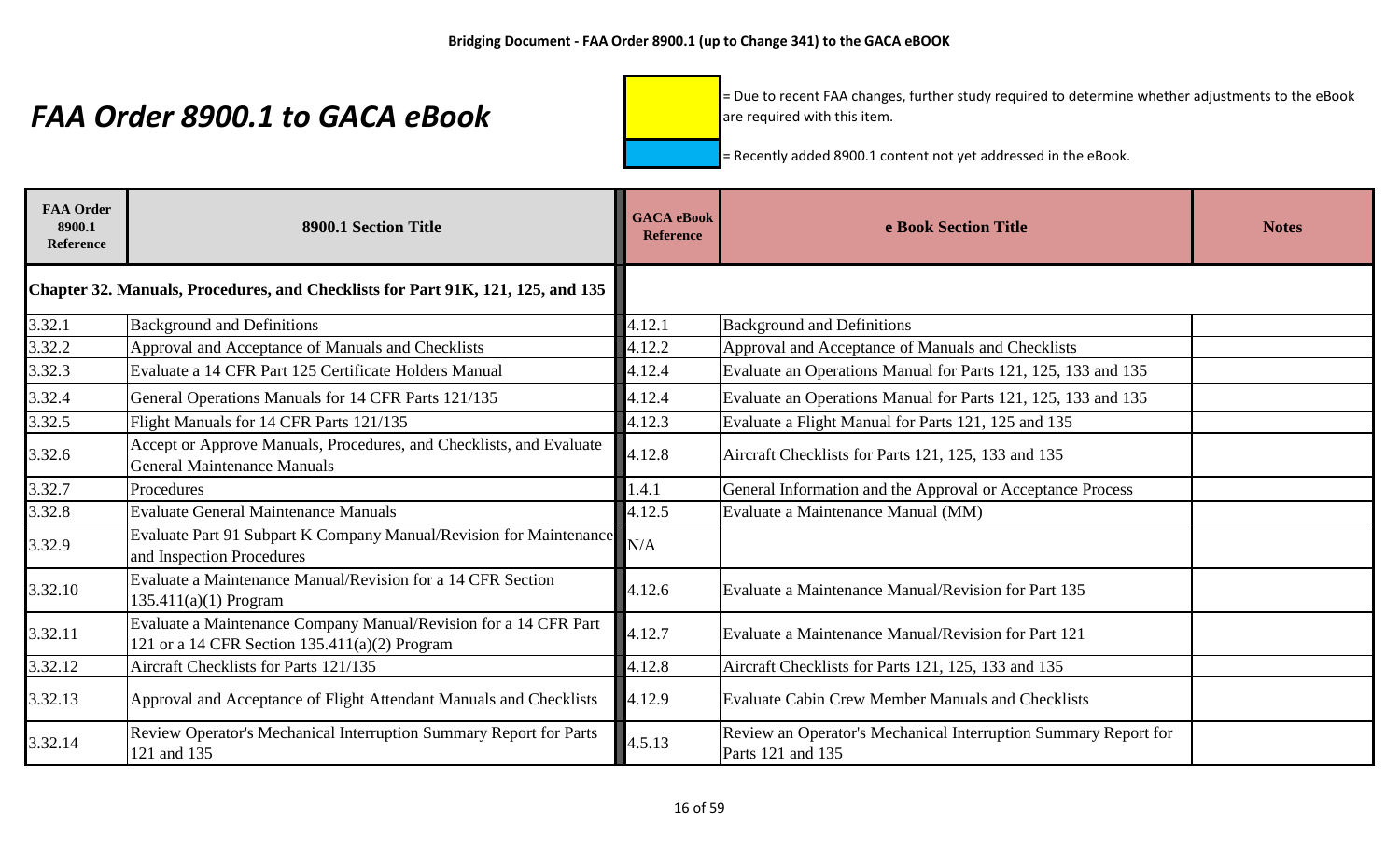= Due to recent FAA changes, further study required to determine whether adjustments to the eBook are required with this item.

| <b>FAA Order</b><br>8900.1<br>Reference | 8900.1 Section Title                                                                              | <b>GACA</b> eBook<br><b>Reference</b> | e Book Section Title                                                                              | <b>Notes</b> |
|-----------------------------------------|---------------------------------------------------------------------------------------------------|---------------------------------------|---------------------------------------------------------------------------------------------------|--------------|
|                                         | <b>Chapter 33. Cabin Safety and Flight Attendant Management</b>                                   |                                       |                                                                                                   |              |
| 3.33.1                                  | <b>General Information</b>                                                                        | 4.27.1                                | General Information                                                                               |              |
| 3.33.2                                  | <b>Special Airworthiness Requirements</b>                                                         | 4.27.2                                | <b>Special Airworthiness Requirements</b>                                                         |              |
| 3.33.3                                  | <b>Instrument and Equipment Requirements</b>                                                      | 4.27.3                                | Instrument and Emergency Equipment Requirements                                                   |              |
| 3.33.4                                  | <b>Flight Attendant Requirements</b>                                                              | 4.27.4                                | <b>Cabin Crew Member Requirements</b>                                                             |              |
| 3.33.5                                  | <b>Flight Attendant Qualifications</b>                                                            | 4.27.5                                | <b>Cabin Crew Member Qualifications</b>                                                           |              |
| 3.33.6                                  | Operations-Cabin Safety                                                                           | 4.27.6                                | Operations-Cabin Safety                                                                           |              |
|                                         | <b>Chapter 34. Changes to Air Carrier Certificate or Operating Authority</b>                      |                                       |                                                                                                   |              |
| 3.34.1                                  | Air Carrier Mergers and Acquisition of Air Carrier Operational Assets                             | 4.4.2                                 | Air Operator Mergers and Acquisition of Air Operator Operational<br>Assets                        |              |
| 3.34.2                                  | Major Changes in Operating Authority                                                              | 4.4.3                                 | Major Changes in Operating Authority                                                              |              |
| 3.34.3                                  | Amendment, Surrender, Suspension, Revocation, and Replacement of<br><b>Operating Certificates</b> | 4.4.4                                 | Amendment, Surrender, Suspension, Revocation, and Replacement of<br><b>Operating Certificates</b> |              |
| Report                                  | Chapter 35. Process Part 121 and 135 Operator's Aircraft/Engine Utilization                       |                                       |                                                                                                   |              |
| 3.35.1                                  | General                                                                                           | N/A                                   |                                                                                                   |              |
| <b>Authorization</b>                    | Chapter 36. Review 14 CFR Part 121/135.411(a)(2) Engineering Change                               |                                       |                                                                                                   |              |
| 3.36.1                                  | Evaluating an Engineering Change Authorization/Order                                              | 4.5.4                                 | Evaluate Engineering Change Authorization for Part 121                                            |              |
| <b>Escalation Procedures</b>            | Chapter 37. Evaluate a Part 121/135.411(a)(2) Certificate Holder's Short-Term                     |                                       |                                                                                                   |              |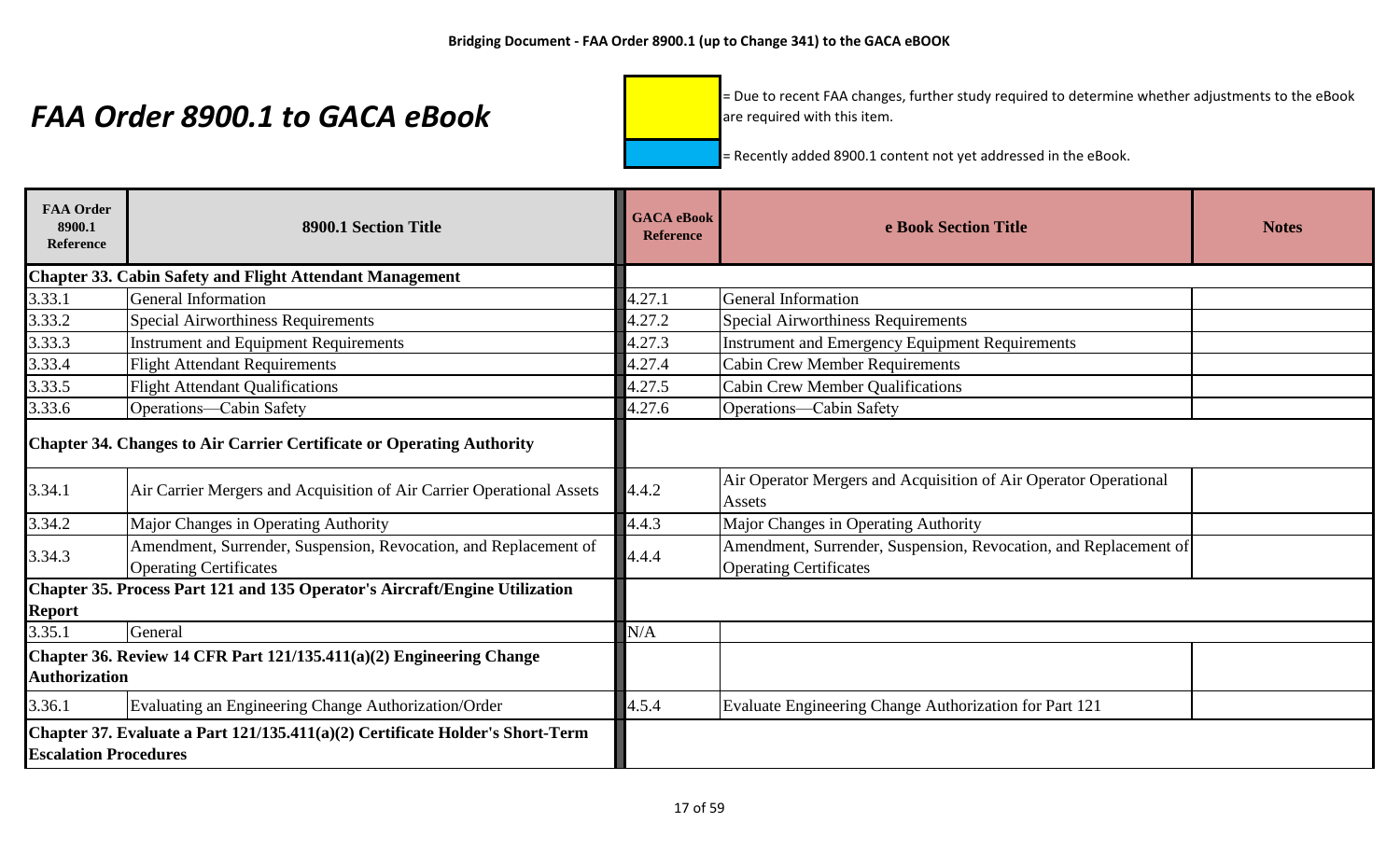= Due to recent FAA changes, further study required to determine whether adjustments to the eBook are required with this item.

| <b>FAA Order</b><br>8900.1<br>Reference | 8900.1 Section Title                                                                                                          | <b>GACA</b> eBook<br><b>Reference</b> | e Book Section Title                                                           | <b>Notes</b> |
|-----------------------------------------|-------------------------------------------------------------------------------------------------------------------------------|---------------------------------------|--------------------------------------------------------------------------------|--------------|
| 3.37.1                                  | <b>Evaluating Short-Term Escalation Procedures</b>                                                                            | 4.5.5                                 | Evaluate Certificate Holder's Short-Term Escalation Procedures for<br>Part 121 |              |
| Program                                 | Chapter 38. Evaluate Part 135 (Nine or Less) Approved Aircraft Inspection                                                     |                                       |                                                                                |              |
| 3.38.1                                  | Evaluate and Approve an Approved Aircraft Inspection Program                                                                  | 4.5.9                                 | Evaluate an Aircraft Inspection Program for Part 135                           |              |
|                                         | <b>Chapter 39. Approve Parts/Parts Pool/Parts Borrowing</b>                                                                   |                                       |                                                                                |              |
| 3.39.1                                  | Evaluate and Approve Aircraft Parts, Parts Pool, and Parts Borrowing<br>Authorization                                         | 4.5.6                                 | <b>Approved Parts and Parts Borrowing</b>                                      |              |
|                                         | Chapter 40. Approve a Maintenance Reliability Program for 121/135                                                             |                                       |                                                                                |              |
| 3.40.1                                  | Approving 14 CFR Parts 121 and 135 Reliability Programs                                                                       | 4.5.7                                 | Approve Reliability Programs for Part 121                                      |              |
|                                         | Chapter 41. Approve Contract Maintenance Reliability Program for                                                              |                                       |                                                                                |              |
| 121/135.411(a)(2)                       |                                                                                                                               |                                       |                                                                                |              |
| 3.41.1                                  | <b>Approving Contract Reliability Programs</b>                                                                                | 4.3.6                                 | Approve Contract Maintenance Reliability Program for Part 121                  |              |
|                                         | Chapter 42. Evaluate Part 121/135 (10 or More) Outsource Maintenance                                                          |                                       |                                                                                |              |
| <b>Arrangement</b>                      |                                                                                                                               |                                       |                                                                                |              |
| 3.42.1                                  | nnuar and Continuar Oversignt and Evaluation of Essential<br>Maintenance and Other Contract Maintenance Provider Programs and | 4.5.1                                 | Evaluate Outsource Maintenance Arrangement for Part 121                        |              |
|                                         | Chapter 43. Evaluate Continuous Airworthiness Maintenance Program/Revision                                                    |                                       |                                                                                |              |
| 3.43.1                                  | Evaluate a Part 121 and Part 135 Continuous Airworthiness<br>Maintenance Program                                              | 4.3.1                                 | Evaluate a Continuous Airworthiness Maintenance Program (CAMP)                 |              |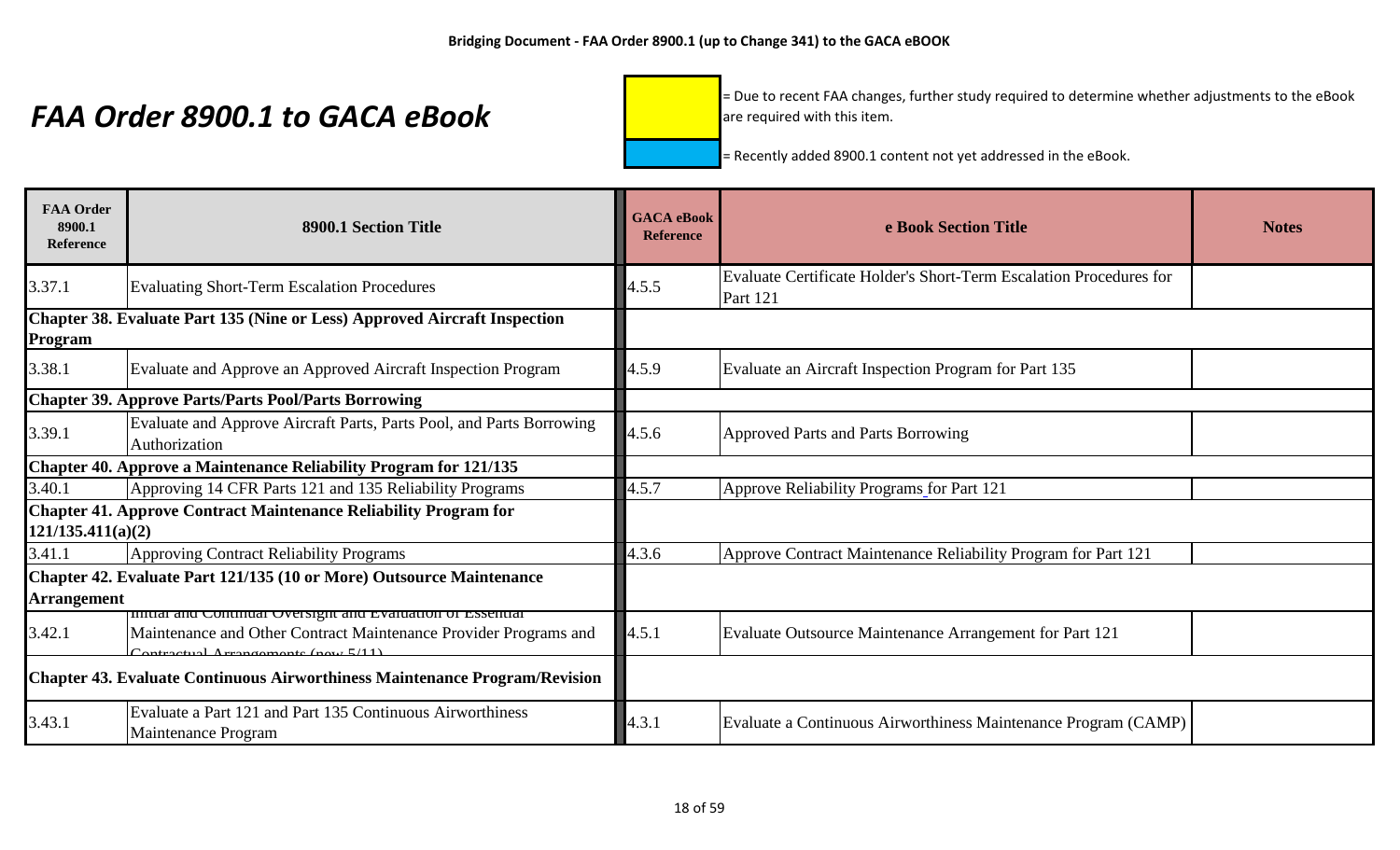= Due to recent FAA changes, further study required to determine whether adjustments to the eBook are required with this item.

| <b>FAA Order</b><br>8900.1<br><b>Reference</b> | 8900.1 Section Title                                                                                                             | <b>GACA</b> eBook<br><b>Reference</b> | e Book Section Title                                                                                             | <b>Notes</b> |
|------------------------------------------------|----------------------------------------------------------------------------------------------------------------------------------|---------------------------------------|------------------------------------------------------------------------------------------------------------------|--------------|
| 3.43.2                                         | Evaluating the Required Inspection Element of a Continuous<br>Airworthiness Maintenance Program                                  | 4.3.2                                 | Evaluate Required Inspections in a Continuous Airworthiness<br>Maintenance Program (CAMP)                        |              |
| Parts 121/135                                  | Chapter 44. Evaluate Continuing Analysis and Surveillance Program/Revision for                                                   |                                       |                                                                                                                  |              |
| 3.44.1                                         | Evaluating an Air Carrier's CASS                                                                                                 | 4.5.8                                 | Evaluate Continuing Analysis and Surveillance (CASS)<br>$D_{\rm rocram}/D_{\rm avicion}$                         |              |
|                                                | <b>Chapter 45. Air Carrier Emergency Evacuation Systems (EES) Scheduled</b>                                                      |                                       |                                                                                                                  |              |
| 3.45.1                                         | General                                                                                                                          | 4.5.10                                | Emergency Evacuation Systems (EES) Scheduled Maintenance<br>Requirements                                         |              |
|                                                | Chapter 46. Evaluate 14 CFR Part 121/135 10 or More Leased Maintenance<br>Program Authorization: U.S. Registered Aircraft        |                                       |                                                                                                                  |              |
| 3.46.1                                         | Authorize an Operator (Lessee) to Maintain a Leased Aircraft                                                                     | 4.16.4                                | Special Considerations for Lease Arrangements Involving Foreign-<br>Registered Aircraft or Foreign Air Operators |              |
|                                                | Chapter 47. Evaluate Part 121/125/135 (10 or More and Turbine-Powered<br>Aircraft) Operator's Weight and Balance Control Program |                                       |                                                                                                                  |              |
| 3.47.1                                         | Evaluating an Operator/Applicant's Weight and Balance Control<br>Program                                                         | 4.13.1                                | Evaluate an Operator's Mass and Balance Control Program for Parts<br>121, 125 and 135                            |              |
| <b>Control Procedures</b>                      | Chapter 48. Evaluate 14 CFR Part 135 (Nine or Less) Weight and Balance                                                           |                                       |                                                                                                                  |              |
| 3.48.1                                         | Accepting or Approving Weight and Balance Control Procedures                                                                     | 4.13.1                                | Evaluate Operator's Mass and Balance Control Programs for Parts<br>121, 125 and 135                              |              |
|                                                | Chapter 49. Evaluate and Authorize a Part 121 or 135 (10 or More)                                                                |                                       |                                                                                                                  |              |
| 3.49.1                                         | Evaluating and Authorizing C.A.S.E                                                                                               | N/A                                   |                                                                                                                  |              |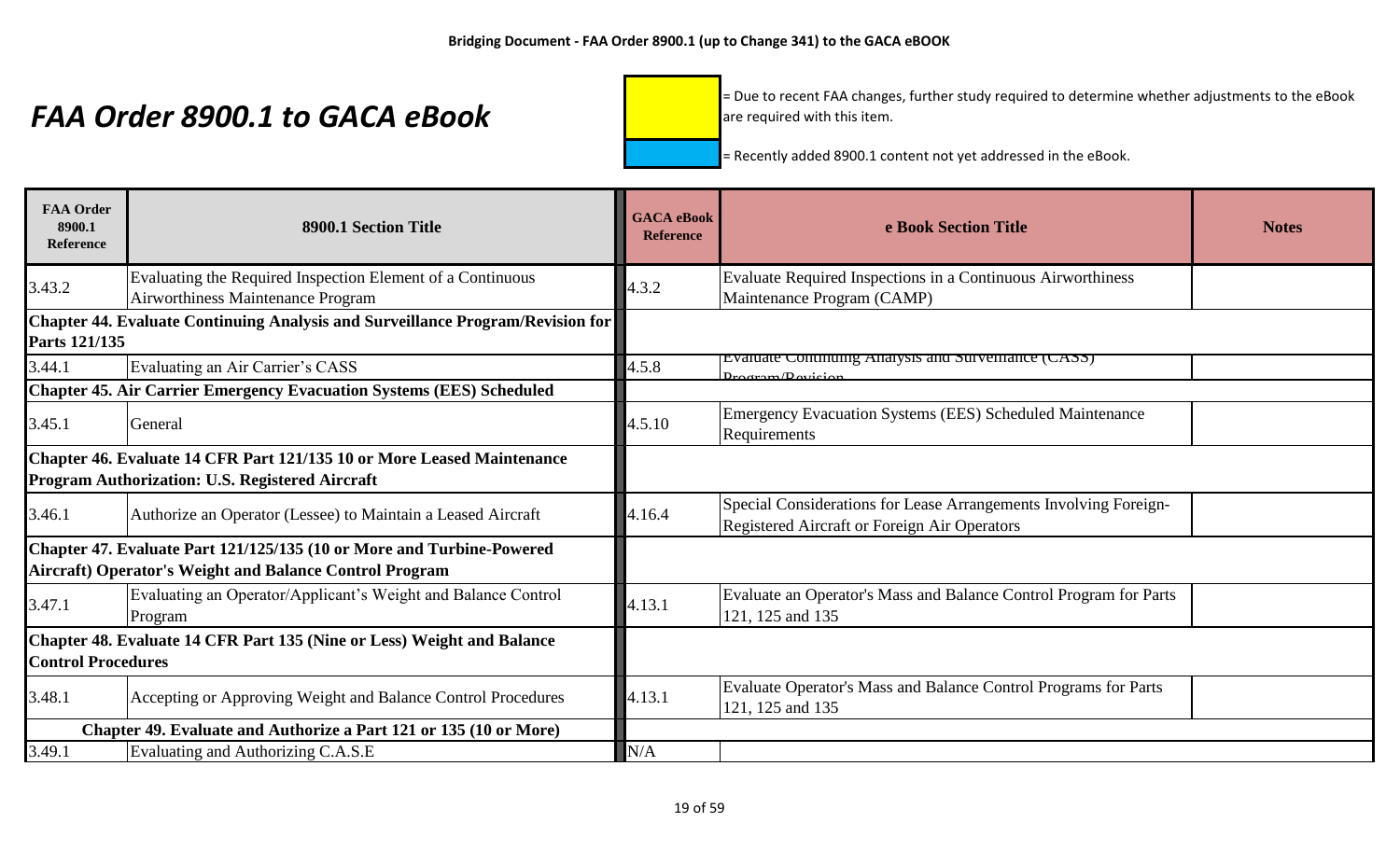= Due to recent FAA changes, further study required to determine whether adjustments to the eBook are required with this item.

| <b>FAA Order</b><br>8900.1<br><b>Reference</b> | 8900.1 Section Title                                                                                                                    | <b>GACA</b> eBook<br><b>Reference</b> | e Book Section Title                                         | <b>Notes</b> |
|------------------------------------------------|-----------------------------------------------------------------------------------------------------------------------------------------|---------------------------------------|--------------------------------------------------------------|--------------|
|                                                | Chapter 50. Evaluate/Inspect 14 CFR Part 91 Operator's Aircraft / Part 91<br>Subpart K, Fractional Ownership Program Manager's Aircraft |                                       |                                                              |              |
| 3.50.1                                         | Evaluating and Inspecting 14 CFR Part 91/Part 91 Subpart K Aircraft                                                                     | 12.5.3                                | Inspect an Approved Aircraft Inspection Program for Part 91  |              |
|                                                | <b>Chapter 51. Part 133 External Load Operations</b>                                                                                    |                                       |                                                              |              |
| 3.51.1                                         | <b>Introduction to Part 133 Related Tasks</b>                                                                                           | 4.6.1                                 | Evaluate a Part 133 Operator                                 |              |
| 3.51.2                                         | Part 133 Airworthiness Related Tasks                                                                                                    | 4.6.1                                 | Evaluate a Part 133 Operator                                 |              |
| 3.51.3                                         | Evaluate a Rotorcraft-Load Combination Flight Manual (RLCFM)                                                                            | 4.6.4                                 | Evaluate a Rotorcraft-Load Combination Flight Manual (RLCFM) |              |
| 3.51.4                                         | Evaluate 14 CFR Part 133 Operator                                                                                                       | 4.6.1                                 | Evaluate a Part 133 Operator                                 |              |
| 3.51.5                                         | Evaluate 14 CFR Part 133 Rotorcraft Lease Agreement                                                                                     | N/A                                   |                                                              |              |
| 3.51.6                                         | Evaluate a Part 133 Congested Area Plan (CAP)                                                                                           | 4.6.3                                 | Evaluate a Part 133 Congested Area Plan (CAP)                |              |
| 3.51.7                                         | <b>Authorize Carriage of Hazardous Materials</b>                                                                                        | 4.6.1                                 | Evaluate a Part 133 Operator                                 |              |
|                                                | <b>Chapter 52. Part 137 Agricultural Aircraft Operations</b>                                                                            |                                       |                                                              |              |
| 3.52.1                                         | Introduction to Part 137 Related Tasks                                                                                                  | 4.6.1                                 | Evaluate a Part 133 Operator                                 |              |
| 3.52.2                                         | Evaluate a Part 137 Congested Area Operations Plan                                                                                      | 4.6.3                                 | Evaluate a Part 133 Congested Area Plan (CAP)                |              |
|                                                | <b>Chapter 53. Part 141 Pilot Schools</b>                                                                                               |                                       |                                                              |              |
| 3.53.1                                         | <b>Introduction to Part 141 Related Tasks</b>                                                                                           | 4.8.1                                 | General Information for Part 141 Related Tasks               |              |
| 3.53.2                                         | Approve Training Course Outlines for a Part 141 Pilot School                                                                            | 4.8.2                                 | Approve Training Course Outlines for Part 141                |              |
|                                                | <b>Chapter 54. Part 142 Training Centers</b>                                                                                            |                                       |                                                              |              |
| 3.54.1                                         | Training Center and Training Center Program Manager Overview                                                                            | 4.9.1                                 | <b>Training Centers</b>                                      |              |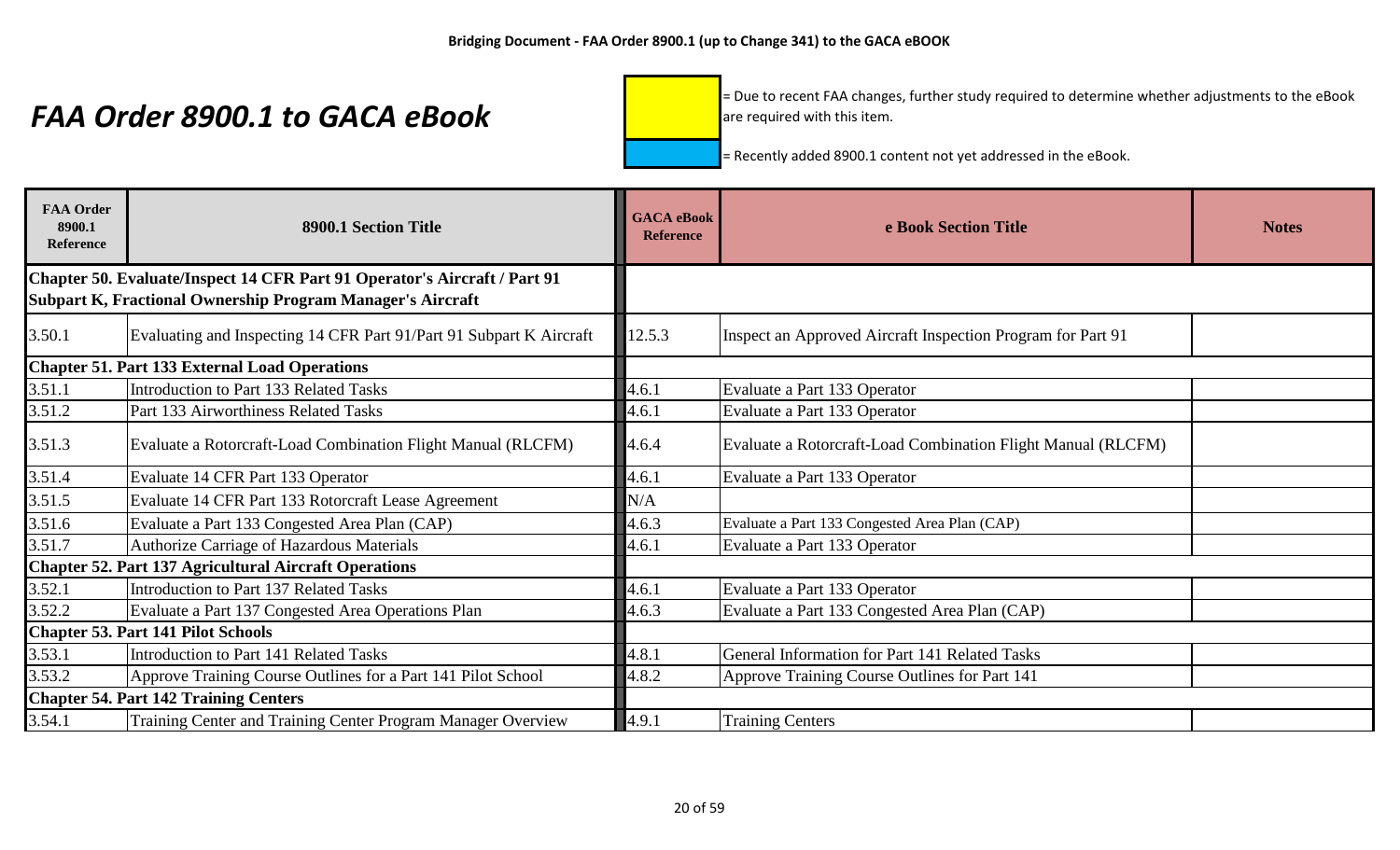= Due to recent FAA changes, further study required to determine whether adjustments to the eBook are required with this item.

| <b>FAA Order</b><br>8900.1<br><b>Reference</b>                                     | 8900.1 Section Title                                                                                       | <b>GACA</b> eBook<br><b>Reference</b> | e Book Section Title                                                                                           | <b>Notes</b> |
|------------------------------------------------------------------------------------|------------------------------------------------------------------------------------------------------------|---------------------------------------|----------------------------------------------------------------------------------------------------------------|--------------|
| 3.54.2                                                                             | Training, Qualification, and Designation of Training Center Instructors<br>and Evaluators                  | 4.9.2                                 | Training, Qualification and Designation of Training Center<br>Instructors and Evaluators for Part 142          |              |
| 3.54.3                                                                             | Lead Centers and Standardized Curriculum(s)                                                                | N/A                                   |                                                                                                                |              |
| 3.54.4                                                                             | Deviations and Waivers-Section 142.9                                                                       | N/A                                   |                                                                                                                |              |
| 3.54.5                                                                             | Outsource Training—Air Operators and/or Fractional Ownership                                               | 4.9.5                                 | Outsource Training-Contracting With Training Providers for Part                                                |              |
| 3.54.6                                                                             | Evaluate Training Programs, Curricula, Flight Training Equipment, and<br><b>Recordkeeping Requirements</b> | 4.9.6                                 | Evaluate Training Programs, Curricula, Flight Training Equipment<br>and Recordkeeping Requirements for Part142 |              |
|                                                                                    | <b>Chapter 55. Part 145 Repair Stations</b>                                                                |                                       |                                                                                                                |              |
| 3.55.1                                                                             | Review and Approve a Part 145 Repair Station's Training Program                                            | 4.10.1                                | Review/Approve a Part 145 Repair Station's Training Program                                                    |              |
| 3.55.2                                                                             | Reserved                                                                                                   | N/A                                   |                                                                                                                |              |
|                                                                                    | <b>Chapter 56. Method of Inspection Authorization Refresher Training Acceptance</b>                        |                                       |                                                                                                                |              |
| 3.56.1                                                                             | Information and Policy for Acceptance and Renewal of Inspection<br><b>Authorization Refresher Training</b> | 4.19.2                                |                                                                                                                |              |
|                                                                                    | <b>Chapter 57. Maintenance Requirements for High Pressure Cylinders Installed in</b>                       |                                       |                                                                                                                |              |
|                                                                                    | <b>U.S.-Registered Aircraft in Any Category</b>                                                            |                                       |                                                                                                                |              |
| 3.57.1                                                                             | Maintenance Requirements for High Pressure Cylinders                                                       |                                       |                                                                                                                |              |
|                                                                                    | <b>Chapter 58. Management of Aviation Fatigue</b>                                                          |                                       |                                                                                                                |              |
| 3.58.1                                                                             | Review and Acceptance of Fatigue Risk Management Plans (FRMP)                                              |                                       |                                                                                                                |              |
| 3.58.2                                                                             | Understanding and Applying Part 117                                                                        |                                       |                                                                                                                |              |
| 3.58.3                                                                             | Qualifying Onboard Flightcrew Member Rest Facilities                                                       |                                       |                                                                                                                |              |
| <b>Chapter 59. Airworthiness Directive Management Process and Alternate Method</b> |                                                                                                            |                                       |                                                                                                                |              |
| of Compliance                                                                      |                                                                                                            |                                       |                                                                                                                |              |
| 3.59.1                                                                             | <b>Evaluating an Airworthiness Directive Management Process</b>                                            |                                       |                                                                                                                |              |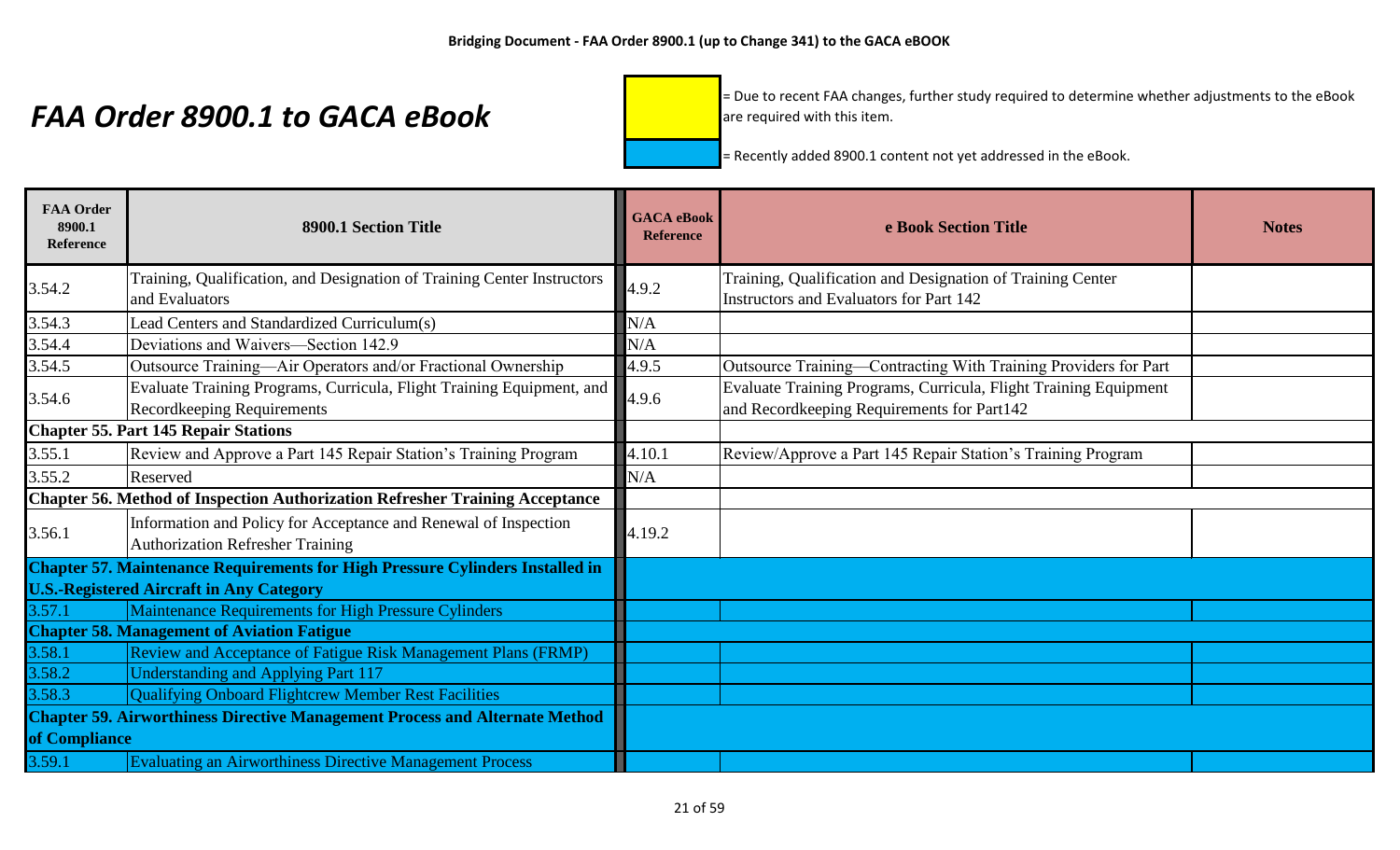= Due to recent FAA changes, further study required to determine whether adjustments to the eBook are required with this item.

| <b>FAA Order</b><br>8900.1<br><b>Reference</b> | 8900.1 Section Title                                                                                             | <b>GACA</b> eBook<br><b>Reference</b> | e Book Section Title                          | <b>Notes</b> |
|------------------------------------------------|------------------------------------------------------------------------------------------------------------------|---------------------------------------|-----------------------------------------------|--------------|
| 3.59.2                                         | Reserved                                                                                                         |                                       |                                               |              |
| 3.59.3                                         | Processing Alternate Methods of Compliance Proposals to<br><b>Airworthiness Directives</b>                       |                                       |                                               |              |
| 3.59.4                                         | <b>Requesting 24/7 Support for AMOCs</b>                                                                         |                                       |                                               |              |
|                                                | <b>Chapter 60. Procedures for Aviation Safety Inspector Decisionmaking Regarding</b>                             |                                       |                                               |              |
|                                                | <b>Airworthiness Directive Compliance</b>                                                                        |                                       |                                               |              |
| 3.60.1                                         | <b>Aviation Safety Inspector Decisionmaking</b>                                                                  |                                       |                                               |              |
|                                                | <b>Chapter 61. Aviation Network Security Program</b>                                                             |                                       |                                               |              |
| 3.61.1                                         | Evaluate the Operator's 14 CFR Parts 121, 121/135, 125 and 129                                                   |                                       |                                               |              |
|                                                | <b>Aviation Network Security Program</b>                                                                         |                                       |                                               |              |
|                                                | <b>Chapter 62. The Airline Transport Pilot Certification Training Program</b>                                    |                                       |                                               |              |
| 3.62.1                                         | The Airline Transport Pilot Certification Training Program Approval<br>Process for 14 CFR Parts 121, 135 and 142 |                                       |                                               |              |
| 3.62.2                                         | The Airline Transport Pilot Certification Training Program Approval<br>Process for 14 CFR Part 141 Pilot School  |                                       |                                               |              |
|                                                | Volume 4. Aircraft Equipment & Authorization                                                                     |                                       |                                               |              |
|                                                | <b>Chapter 1. Air Navigation, Communications, And Surveillance</b>                                               |                                       |                                               |              |
| 4.1.1                                          | General Navigation Concepts, Policies, and Guidance                                                              | 5.1.1                                 | Navigation: General Concepts and Guidance     |              |
| 4.1.2                                          | Air Navigation Approval Requirements                                                                             | 5.1.2                                 | Air Navigation Approval Requirements: General |              |
| 4.1.3                                          | <b>Class I Navigation</b>                                                                                        | 5.1.3                                 | <b>VFR Navigation</b>                         |              |
| 4.1.4                                          | <b>Class II Navigation</b>                                                                                       | 5.1.2                                 | Air Navigation Approval Requirements: General |              |
| 4.1.5                                          | Special Navigation Areas of Operation                                                                            | 5.1.5                                 | Special Navigation Areas of Operation         |              |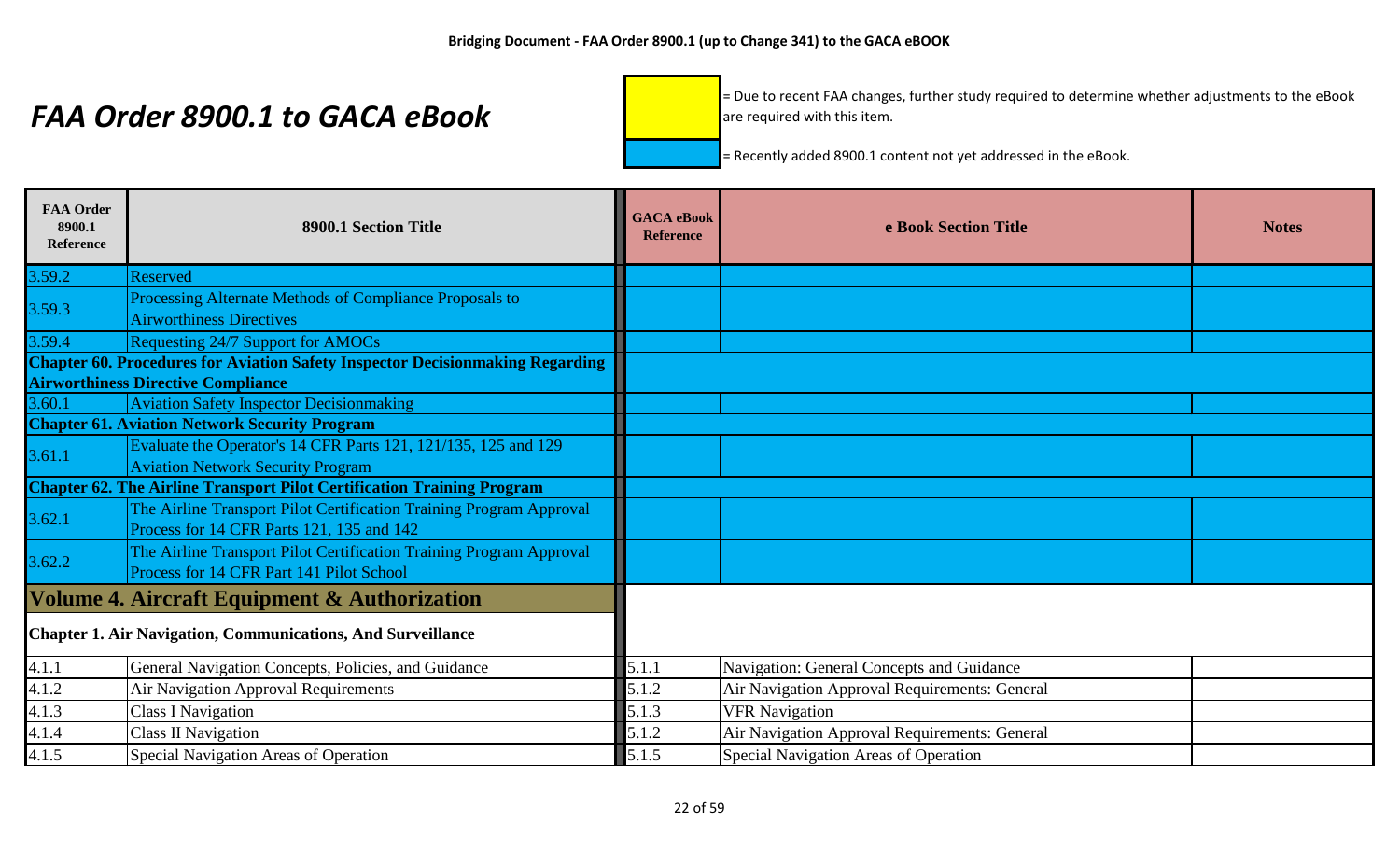= Due to recent FAA changes, further study required to determine whether adjustments to the eBook are required with this item.

| <b>FAA Order</b><br>8900.1<br>Reference | 8900.1 Section Title                                                                                                                                              | <b>GACA</b> eBook<br><b>Reference</b> | e Book Section Title                                                                    | <b>Notes</b> |
|-----------------------------------------|-------------------------------------------------------------------------------------------------------------------------------------------------------------------|---------------------------------------|-----------------------------------------------------------------------------------------|--------------|
| 4.1.6                                   | General Communication Concepts, Policies, and Guidance                                                                                                            | 5.1.6                                 | <b>Communications: General Concepts and Guidance</b>                                    |              |
|                                         | <b>Chapter 2. All-Weather Terminal Area Operations</b>                                                                                                            |                                       |                                                                                         |              |
| 4.2.1                                   | <b>Introduction</b>                                                                                                                                               | 5.2.1                                 | <b>Background of All Weather Terminal Area (AWTA) Operations</b>                        |              |
| 4.2.2                                   | Approval of U.S. Operators for Special Authorization Category I and<br>All Category II/III Operations - Parts 91 (Large Aircraft), 91K, 121, 125 5.2.2<br>and 135 |                                       | <b>General Concepts for All Weather Terminal Area (AWTA)</b><br><b>Operations</b>       |              |
| 4.2.3                                   | Approval of Small Category A Aircraft for Category II Operations - Part                                                                                           | 5.2.2                                 | General Concepts for All Weather Terminal Area (AWTA)<br><b>Operations</b>              |              |
| 4.2.4                                   | Low Visibility Surface Movement and Takeoff Operations                                                                                                            | 5.2.3                                 | General Approval Requirements for All Weather Terminal Area<br>(AWTA) Operations        |              |
|                                         |                                                                                                                                                                   | 5.2.4                                 | <b>Low Visibility Takeoff</b>                                                           |              |
|                                         | Non-Precision Approach Procedures With Vertical Guidance, and                                                                                                     | 5.2.3                                 | <b>General Approval Requirements for All Weather Terminal Area</b><br>(AWTA) Operations |              |
| 4.2.5                                   | <b>Category I Precision Approach Landing Operations</b>                                                                                                           | 5.2.5                                 | Non-Precision, APV and Category I                                                       |              |
|                                         |                                                                                                                                                                   | 5.2.12                                | Miscellaneous All Weather Terminal Area (AWTA) Operational<br>Approvals                 |              |
| 4.2.6                                   | <b>Category II Operations</b>                                                                                                                                     | 5.2.6                                 | <b>Category II</b>                                                                      |              |
| 4.2.7                                   | <b>Category III Operations</b>                                                                                                                                    | 5.2.7                                 | <b>Category III</b>                                                                     |              |
|                                         |                                                                                                                                                                   | 5.2.8                                 | Detailed CAT II and CAT III Approval Guidance                                           |              |
| 4.2.8                                   | Authorizing a Part 129 Foreign Air Carrier for Special Authorization<br><b>Category I and Category II/III Operations</b>                                          |                                       |                                                                                         |              |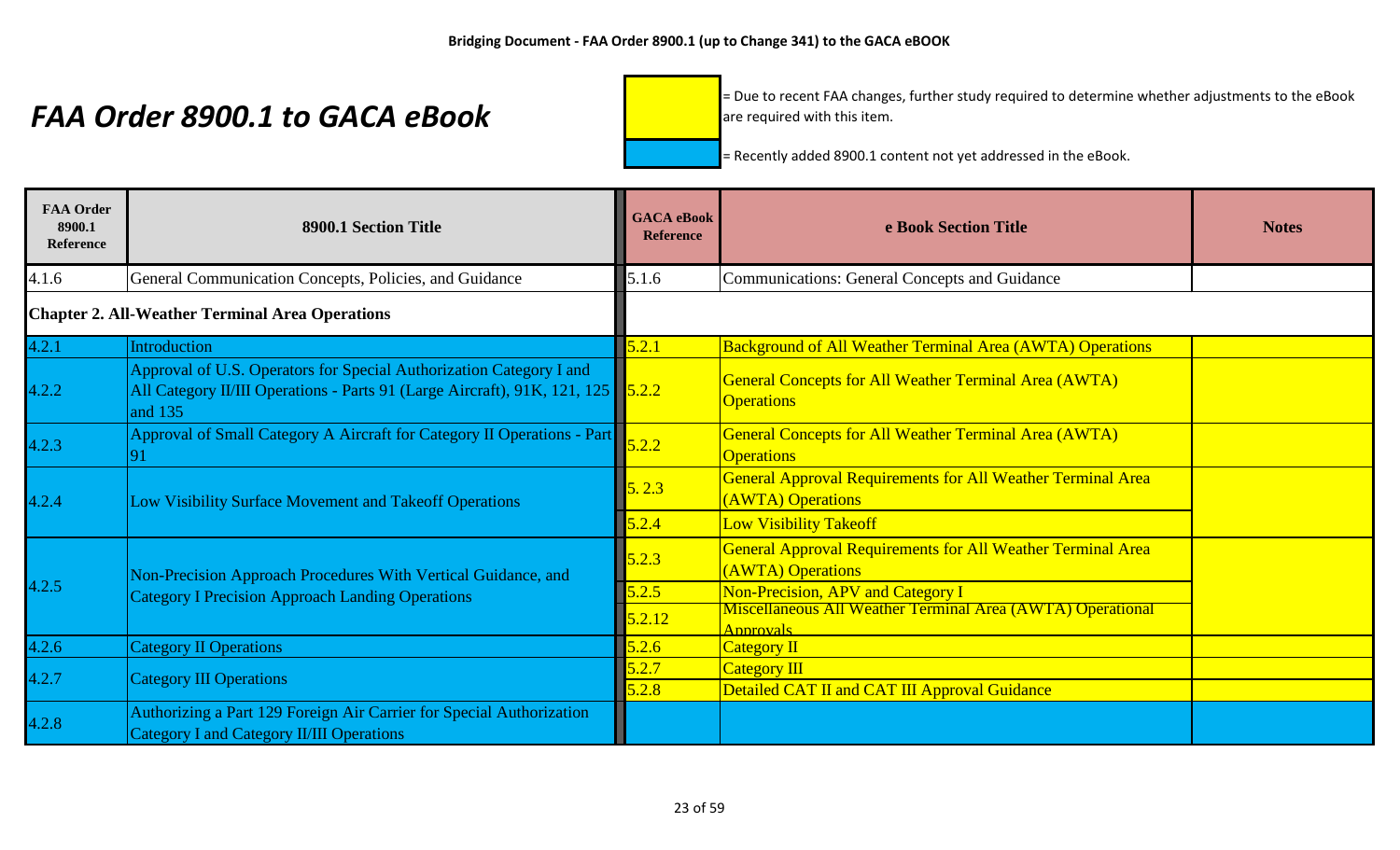= Due to recent FAA changes, further study required to determine whether adjustments to the eBook are required with this item.

| <b>FAA Order</b><br>8900.1<br><b>Reference</b> | 8900.1 Section Title                                                                                           | <b>GACA</b> eBook<br><b>Reference</b> | e Book Section Title                                                                      | <b>Notes</b> |
|------------------------------------------------|----------------------------------------------------------------------------------------------------------------|---------------------------------------|-------------------------------------------------------------------------------------------|--------------|
| 4.2.9                                          | Guidance for Creation of New, and Issuing Authorization for the Use of<br><b>Special Instrument Approaches</b> | N/A                                   |                                                                                           |              |
| 4.2.10                                         | Maintenance/Inspection Programs for Low Approach and Landing<br><b>Minimums</b>                                | 5.2.11                                | <b>Maintenance/Inspection Programs for All Weather Terminal Area</b><br>(AWTA) Operations |              |
| 4.2.11                                         | <b>Introduction to Performance Based Operations</b>                                                            |                                       |                                                                                           |              |
|                                                | <b>Chapter 3. Airplane Performance and Airport Data</b>                                                        |                                       |                                                                                           |              |
| 4.3.1                                          | <b>Airplane Performance Computation Rules</b>                                                                  | 5.3.1                                 | Airplane Performance Computation Rules                                                    |              |
| 4.3.2                                          | <b>Airplane Performance Rules</b>                                                                              | 5.3.2                                 | Specific Airplane Performance Rules                                                       |              |
| 4.3.3                                          | Approval of Performance Data Sections of CFMs                                                                  | 5.3.3                                 | Approval of Performance Data Sections of CFMs                                             |              |
| 4.3.4                                          | <b>Airport Data Acquisition Systems</b>                                                                        | 5.3.4                                 | <b>Aerodrome Data Acquisition Systems</b>                                                 |              |
| 4.3.5                                          | <b>Selected Practices</b>                                                                                      | 5.3.5                                 | <b>Selected Performance Practices</b>                                                     |              |
|                                                | Chapter 4. Minimum Equipment Lists (MEL) and Configuration Deviation Lists                                     |                                       |                                                                                           |              |
| 4.4.1                                          | MEL and CDL for Title 14 CFR Part 121, 135, and 129 Operators                                                  | 5.4.2                                 | Approve/Revise a MEL for Part 121, 125, 133 and 135 Operators                             |              |
| 4.4.2                                          | Approve a Minimum Equipment List for a 14 CFR Part 91 Operator                                                 | 5.4.1                                 | Approve/Revise a MEL for Part 91 Operators                                                |              |
| 4.4.3                                          | Approve a Minimum Equipment List for a 14 CFR Part 125 Operator                                                | 5.4.2                                 | Approve/Revise a MEL for Part 121, 125, 133 and 135 Operators                             |              |
| 4.4.4                                          | <b>Additional Maintenance Issues</b>                                                                           | 5.4.2                                 | Approve/Revise a MEL for Part 121, 125, 133 and 135 Operators                             |              |
| 4.4.5                                          | <b>Maintenance Issues</b>                                                                                      | N/A                                   |                                                                                           |              |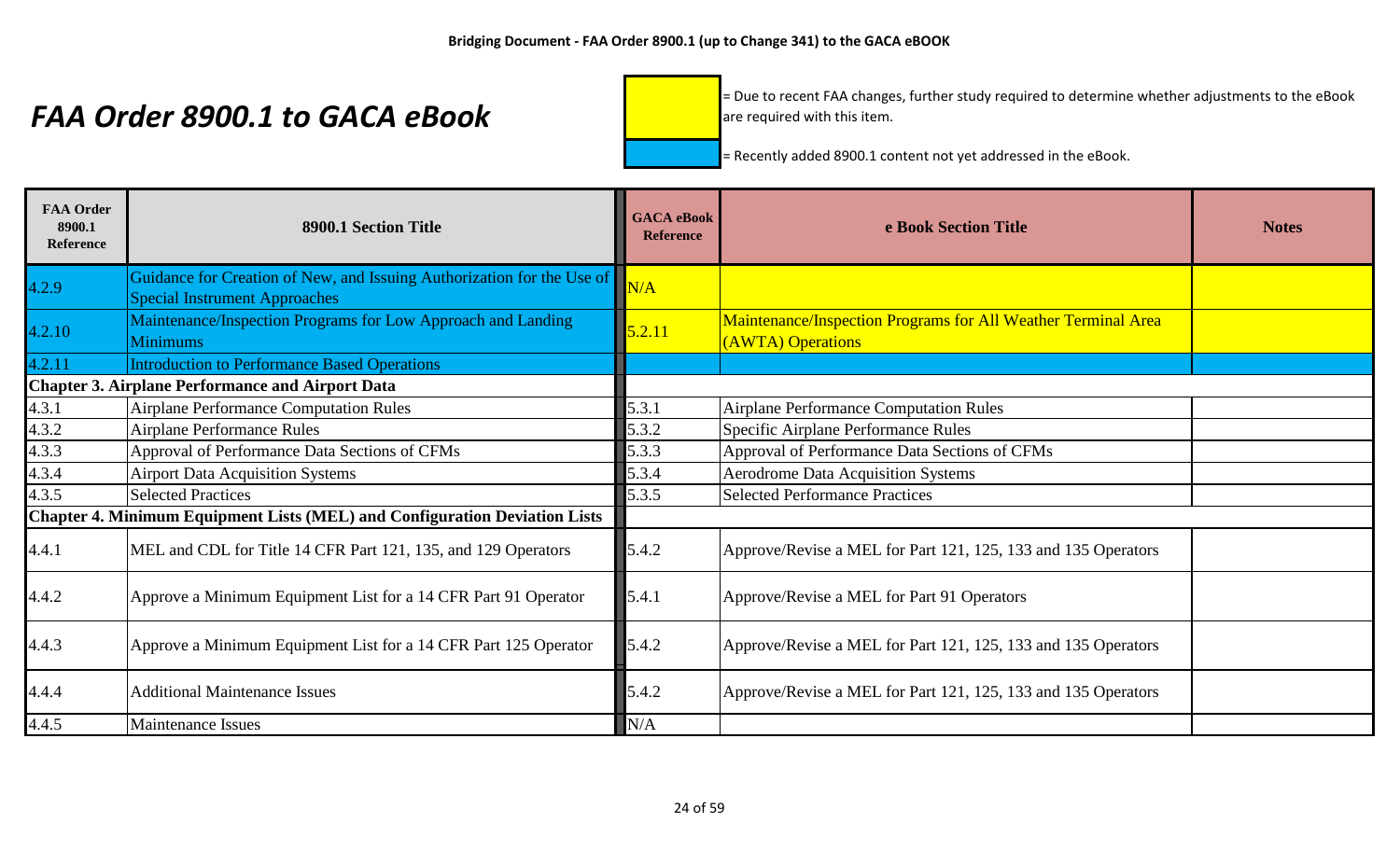= Due to recent FAA changes, further study required to determine whether adjustments to the eBook are required with this item.

| <b>FAA Order</b><br>8900.1<br><b>Reference</b> | 8900.1 Section Title                                                                                            | <b>GACA</b> eBook<br><b>Reference</b> | e Book Section Title                                                                  | <b>Notes</b> |
|------------------------------------------------|-----------------------------------------------------------------------------------------------------------------|---------------------------------------|---------------------------------------------------------------------------------------|--------------|
| 4.4.6                                          | Master Minimum Equipment List (MMEL) Development and Approval<br>Process for 14 CFR 121, 135, and 129 Operators | 5.4.3                                 | Master Minimum Equipment List (MMEL) Development and<br><b>Approval Process</b>       |              |
| 4.4.7                                          | MEL Approval Process for 14 CFR 91K, 121, 135, and 129 Operators                                                | 5.4.2                                 | Approve/Revise a MEL for Part 121, 125, 133 and 135 Operators                         |              |
| 4.4.8                                          | MEL Use in Service for 14 CFR 91K, 121, 135, and 129 Operators                                                  | 5.4.2                                 | Approve/Revise a MEL for Part 121, 125, 133 and 135 Operators                         |              |
| 4.4.9                                          | Master Minimum Equipment List (MMEL) Subsystem for 14 CFR 121,<br>135, and 129 Operators                        | N/A                                   |                                                                                       |              |
| 4.4.10                                         | Configuration Deviation Lists for 14 CFR 121, 135, and 129 Operators                                            | 5.4.4                                 | Configuration Deviation List (CDL) Development and Approval                           |              |
| 4.4.11                                         | Nonessential Equipment and Furnishings (NEF) Program                                                            | 5.4.5                                 | Nonessential Equipment and Furnishings (NEF) Program                                  |              |
|                                                | <b>Chapter 5. Air Ambulance Operations</b>                                                                      |                                       |                                                                                       |              |
| 4.5.1                                          | Definitions, Background                                                                                         | 4.28.1                                | <b>Background And Definitions</b>                                                     |              |
| 4.5.2                                          | Air Ambulance Services, Authorizations for 14 CFR Part 135                                                      | 4.28.2                                | Authorizing Air Ambulance and REMS Operations                                         |              |
| 4.5.3                                          | <b>Operational Procedures, Air Ambulance Service</b>                                                            | 4.28.3                                | Operational Procedures for Air Ambulance and REMS Service                             |              |
| 4.5.4                                          | Training Programs, Air Ambulance Operations                                                                     | 4.28.4                                | Air Ambulance and REMS Operations Training Programs                                   |              |
| 4.5.5                                          | Helicopter Emergency Medical Services, Operations Risk Assessment<br>Programs                                   | 4.28.5                                | <b>Operations Risk Assessment for Rotorcraft Emergency Medical</b><br>Services (REMS) |              |
| 4.5.6                                          | (HEMS) Operations, Public Helicopter Emergency Medical Services                                                 | N/A                                   |                                                                                       |              |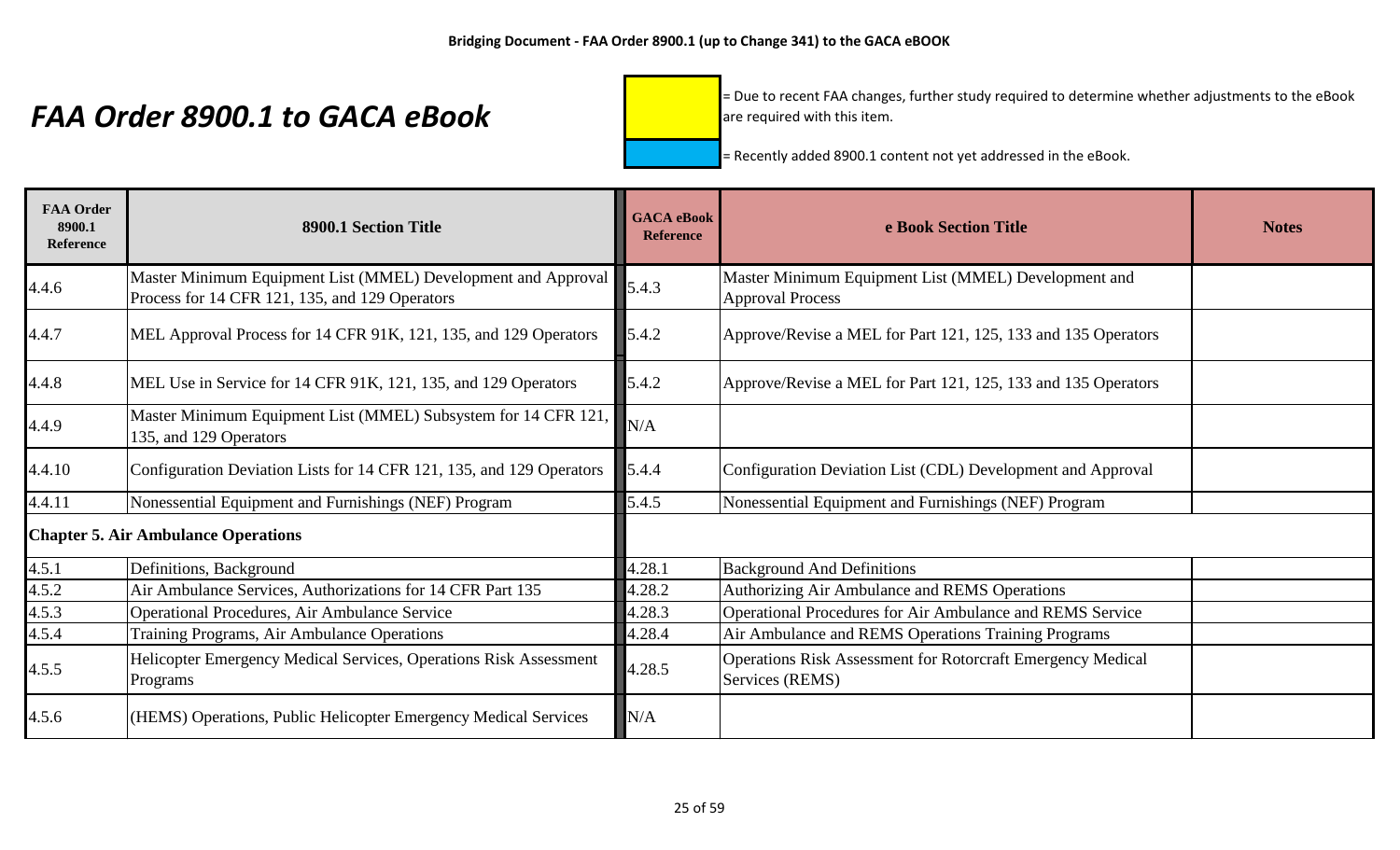= Due to recent FAA changes, further study required to determine whether adjustments to the eBook are required with this item.

| <b>FAA Order</b><br>8900.1<br><b>Reference</b> | 8900.1 Section Title                                                                                              | <b>GACA</b> eBook<br><b>Reference</b> | e Book Section Title                                                                               | <b>Notes</b> |
|------------------------------------------------|-------------------------------------------------------------------------------------------------------------------|---------------------------------------|----------------------------------------------------------------------------------------------------|--------------|
| 4.5.7                                          | Experimental HEMS Tool, Helicopter Emergency Medical Services<br>(HEMS) Use of the Aviation Digital Data Services | N/A                                   |                                                                                                    |              |
|                                                | <b>Chapter 6. Airplane Authorizations and Limitations</b>                                                         |                                       |                                                                                                    |              |
| 4.6.1                                          | <b>Selected Practices</b>                                                                                         | N/A                                   |                                                                                                    |              |
| 4.6.2                                          | Evaluate/Inspect Airworthiness Issue for Part 121 Extended-Range<br>Operations with Two-Engine Aircraft           | 5.5.1                                 | Approval Of Extended-Range Operations For Part 121                                                 |              |
| 4.6.3                                          | <b>Extended Range Operations with Two-Engine Aircraft</b>                                                         | 12.6.4                                | Extended Operations (ETOPS) Inspection for Part 121                                                |              |
| 4.6.4                                          | Supplemental Inspection for 14 CFR Parts 121 and 129                                                              | 4.3.6                                 | Evaluate/Inspect Operators Actions to Include Supplemental<br>Structural Inspections into the CAMP |              |
| 4.6.5                                          | Widespread Fatigue Damage Requirements for Parts 121 and 129                                                      |                                       |                                                                                                    |              |
|                                                | <b>Chapter 7. Rotorcraft Authorizations and Limitations</b>                                                       |                                       |                                                                                                    |              |
| 4.7.1                                          | <b>Instrument Flight Rules (IFR) Offshore Operations</b>                                                          | N/A                                   |                                                                                                    |              |
| 4.7.2                                          | Helicopter En Route Descent Areas (HEDA)                                                                          | 5.6.1                                 | Rotorcraft En Route Descent Area (REDA)                                                            |              |
| 4.7.3                                          | <b>Offshore Instrument Approach Procedures</b>                                                                    | N/A                                   |                                                                                                    |              |
| 4.7.4                                          | <b>Night Vision Imaging Systems</b>                                                                               | 5.6.2                                 | Night Vision Imaging Systems (NVIS)                                                                |              |
|                                                | <b>Chapter 8. Low Visibility Taxi Operations</b>                                                                  |                                       |                                                                                                    |              |
| 4.8.1                                          | <b>Background and Responsibilities</b>                                                                            | 5.7.1                                 | <b>Evaluate Low Visibility Taxi Operations</b>                                                     |              |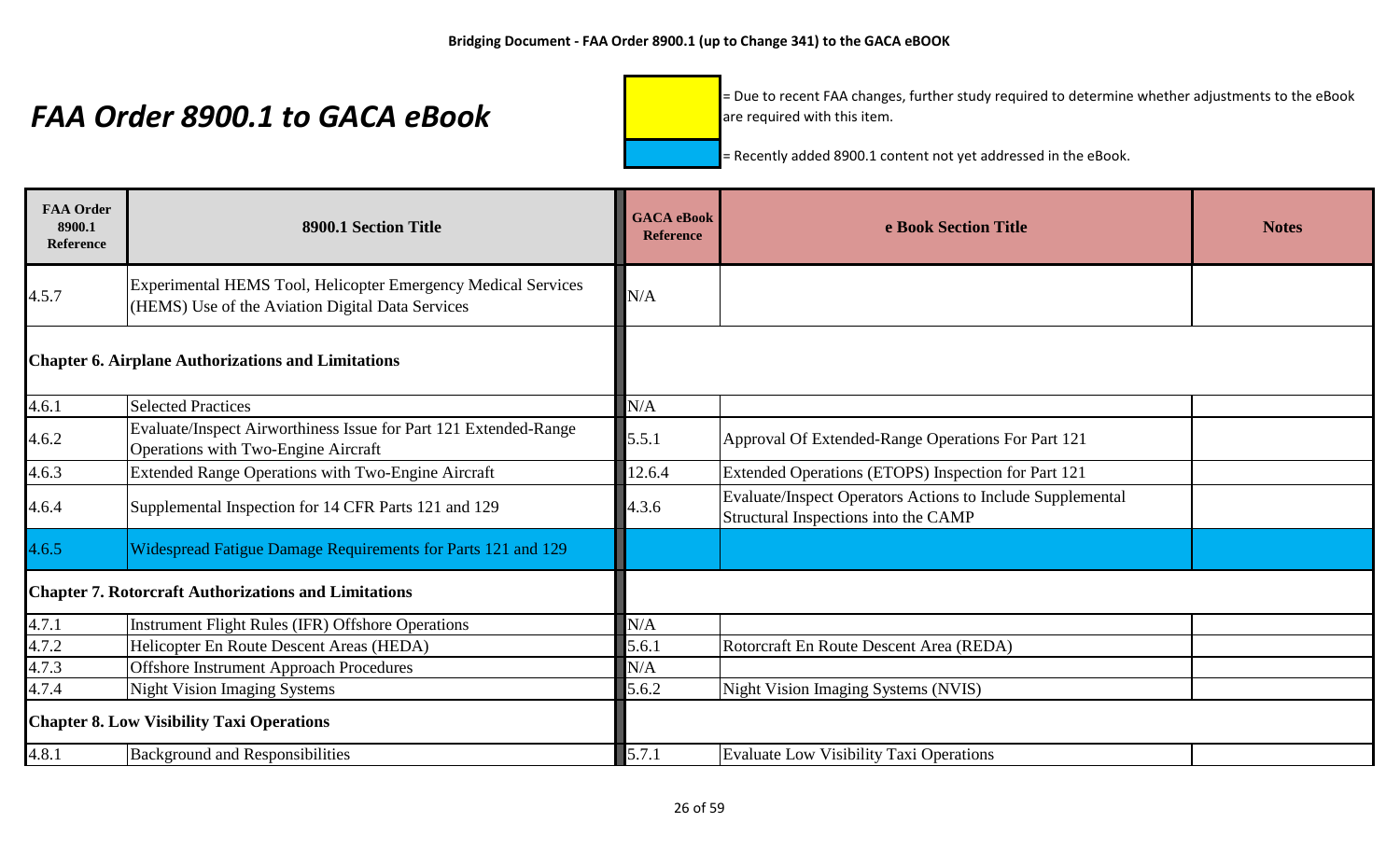= Due to recent FAA changes, further study required to determine whether adjustments to the eBook are required with this item.

| <b>FAA Order</b><br>8900.1<br><b>Reference</b> | 8900.1 Section Title                                                                                                                   | <b>GACA</b> eBook<br><b>Reference</b> | e Book Section Title                                                          | <b>Notes</b> |
|------------------------------------------------|----------------------------------------------------------------------------------------------------------------------------------------|---------------------------------------|-------------------------------------------------------------------------------|--------------|
| 4.8.2                                          | <b>Implementation and Surveillance</b>                                                                                                 | 5.7.1                                 | Evaluate Low Visibility Taxi Operations                                       |              |
|                                                | <b>Chapter 9. Selected Field Approvals</b>                                                                                             |                                       |                                                                               |              |
| 4.9.1                                          | Perform Field Approval of Major Repairs and Major Alterations                                                                          | N/A                                   |                                                                               |              |
| 4.9.2                                          | Field Approvals of Turbine/Turboprop Engine Installations on Piston-<br><b>Engine Powered Aircraft</b>                                 | N/A                                   |                                                                               |              |
|                                                | Chapter 10. Evaluate Operator's Application to Conduct Flight in Reduced<br><b>Vertical Separation Minimums Airspace</b>               |                                       |                                                                               |              |
| 4.10.1                                         | Evaluate Operator's Application to Conduct Flight In Reduced Vertical<br><b>Separation Minimums Airspace</b>                           | 5.5.2                                 | Evaluate Reduced Vertical Separation Minimums (RVSM)                          |              |
|                                                | Chapter 11. Procedures to Approve Special Courses for the Performance of<br><b>Preventive Maintenance on Primary Category Aircraft</b> |                                       |                                                                               |              |
| 4.11.1                                         | Procedures to Approve Special Courses for the Performance of<br>Preventive Maintenance on Primary Category Aircraft                    | N/A                                   |                                                                               |              |
| <b>Airspace</b>                                | Chapter 12. Issue/Renew a Letter of Authorization for Operations in Special Use                                                        |                                       |                                                                               |              |
| 4.12.1                                         | Issue/Renew a Letter of Authorization for Operations In Special Use<br>Airspace                                                        | 5.10.1                                | Issue/Renew a Certificate of Authorization for Operations in Special<br>Areas |              |
| <b>Ferry Flights</b>                           | <b>Chapter13. Special Flight Permit With Continuing Authorization to Conduct</b>                                                       |                                       |                                                                               |              |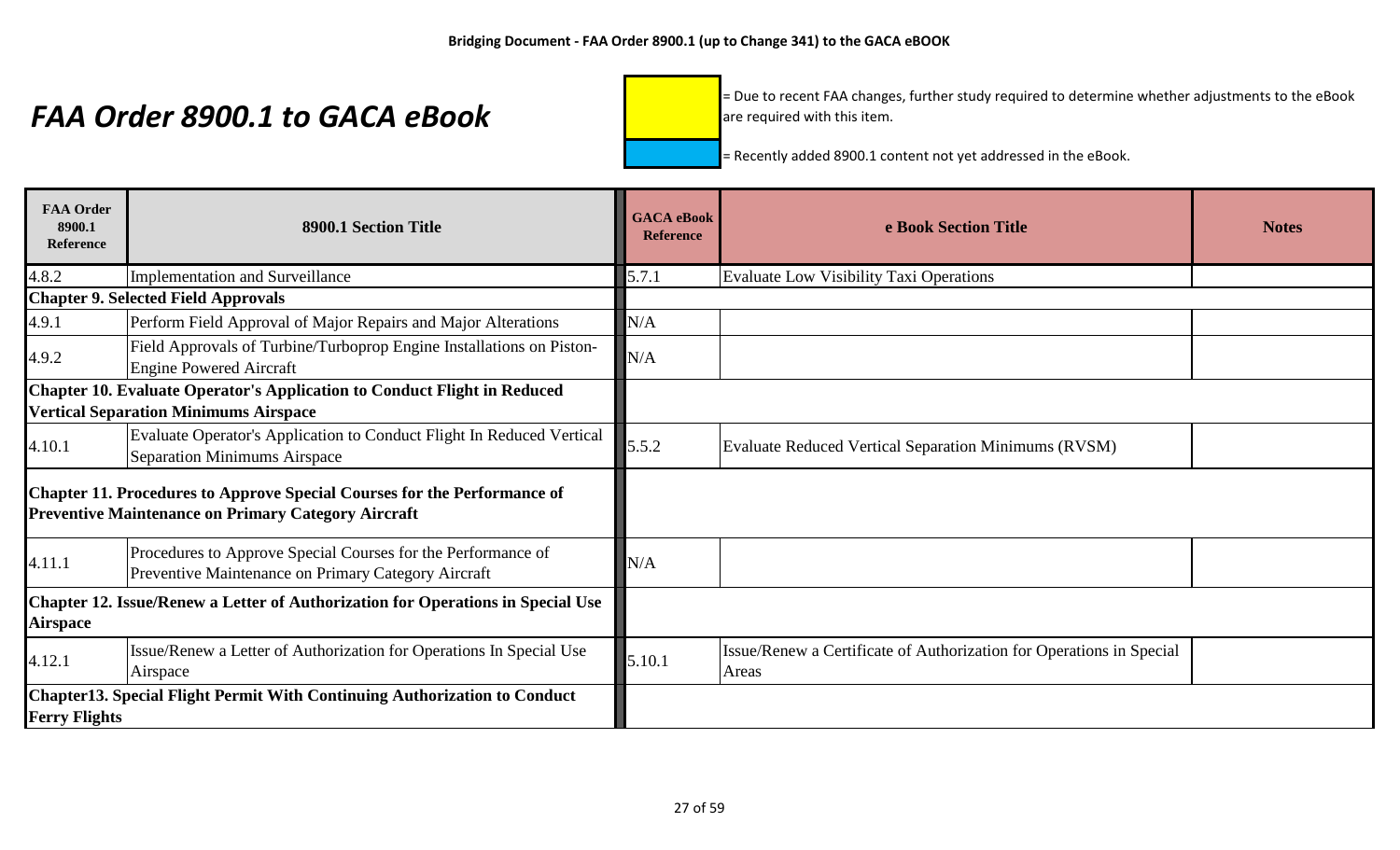= Due to recent FAA changes, further study required to determine whether adjustments to the eBook are required with this item.

| <b>FAA Order</b><br>8900.1<br><b>Reference</b>                             | 8900.1 Section Title                                                                                                                                                          | <b>GACA</b> eBook<br><b>Reference</b> | e Book Section Title                                                                                  | <b>Notes</b> |
|----------------------------------------------------------------------------|-------------------------------------------------------------------------------------------------------------------------------------------------------------------------------|---------------------------------------|-------------------------------------------------------------------------------------------------------|--------------|
| 4.13.1                                                                     | Evaluating a Part 119 Certificate Holder's and a Part 91K Operator's<br>Special Flight Permit with Continuing Authorization to Conduct a Ferry 5.8.1<br><b>Flight Program</b> |                                       | Evaluating a Special Flight Permit with Continuing Authorization to<br>Conduct a Ferry Flight Program |              |
| <b>Chapter 14. General Operating and Flight Rules--Maintenance Issues</b>  |                                                                                                                                                                               |                                       |                                                                                                       |              |
| 4.14.1                                                                     | Introduction to Title 14 CFR Part 91 Related Tasks                                                                                                                            | N/A                                   |                                                                                                       |              |
| 4.14.2                                                                     | <b>Evaluate Avionics Equipment Approval</b>                                                                                                                                   | 4.5.3                                 | Evaluate the Approval of Required Avionics Equipment and<br>Instruments                               |              |
| 4.14.3                                                                     | <b>Evaluate Airborne Microwave Landing Systems</b>                                                                                                                            | N/A                                   |                                                                                                       |              |
| 4.14.4                                                                     | <b>Approve Altimeter Setting Sources</b>                                                                                                                                      | N/A                                   |                                                                                                       |              |
| 4.14.5                                                                     | <b>Approve Area Navigational Systems</b>                                                                                                                                      | N/A                                   |                                                                                                       |              |
| 4.14.6                                                                     | Inspect Foreign Non-Federal Located Ground Navigational Aids                                                                                                                  | N/A                                   |                                                                                                       |              |
| 4.14.7                                                                     | <b>Inspect Communications Stations</b>                                                                                                                                        | 12.15.7                               | <b>Inspect Communications Stations</b>                                                                |              |
| 4.14.8                                                                     | <b>Monitor Flight Data Recorders</b>                                                                                                                                          | 12.18.1                               | <b>Flight Data Recorders Inspection</b>                                                               |              |
| 4.14.9                                                                     | <b>Monitor Cockpit Voice Recorders</b>                                                                                                                                        | 12.18.2                               | <b>Cockpit Voice Recorder Inspection</b>                                                              |              |
| 4.14.10                                                                    | Grounding of an Operator's Aircraft                                                                                                                                           | N/A                                   |                                                                                                       |              |
| 4.14.11                                                                    | <b>Testing of Powerplants After Overhaul</b>                                                                                                                                  | 4.10.4                                | <b>Testing of Powerplants After Overhaul</b>                                                          |              |
| 4.14.12                                                                    | <b>Powerplant Repairs</b>                                                                                                                                                     | N/A                                   |                                                                                                       |              |
| 4.14.13                                                                    | <b>Parts Marking</b>                                                                                                                                                          |                                       |                                                                                                       |              |
| 4.14.14                                                                    | Flammability Testing of Interior Materials Used in Repairs and<br><b>Alterations</b>                                                                                          |                                       |                                                                                                       |              |
| <b>Chapter 15. Electronic Flight Bag Operational Authorization Process</b> |                                                                                                                                                                               |                                       |                                                                                                       |              |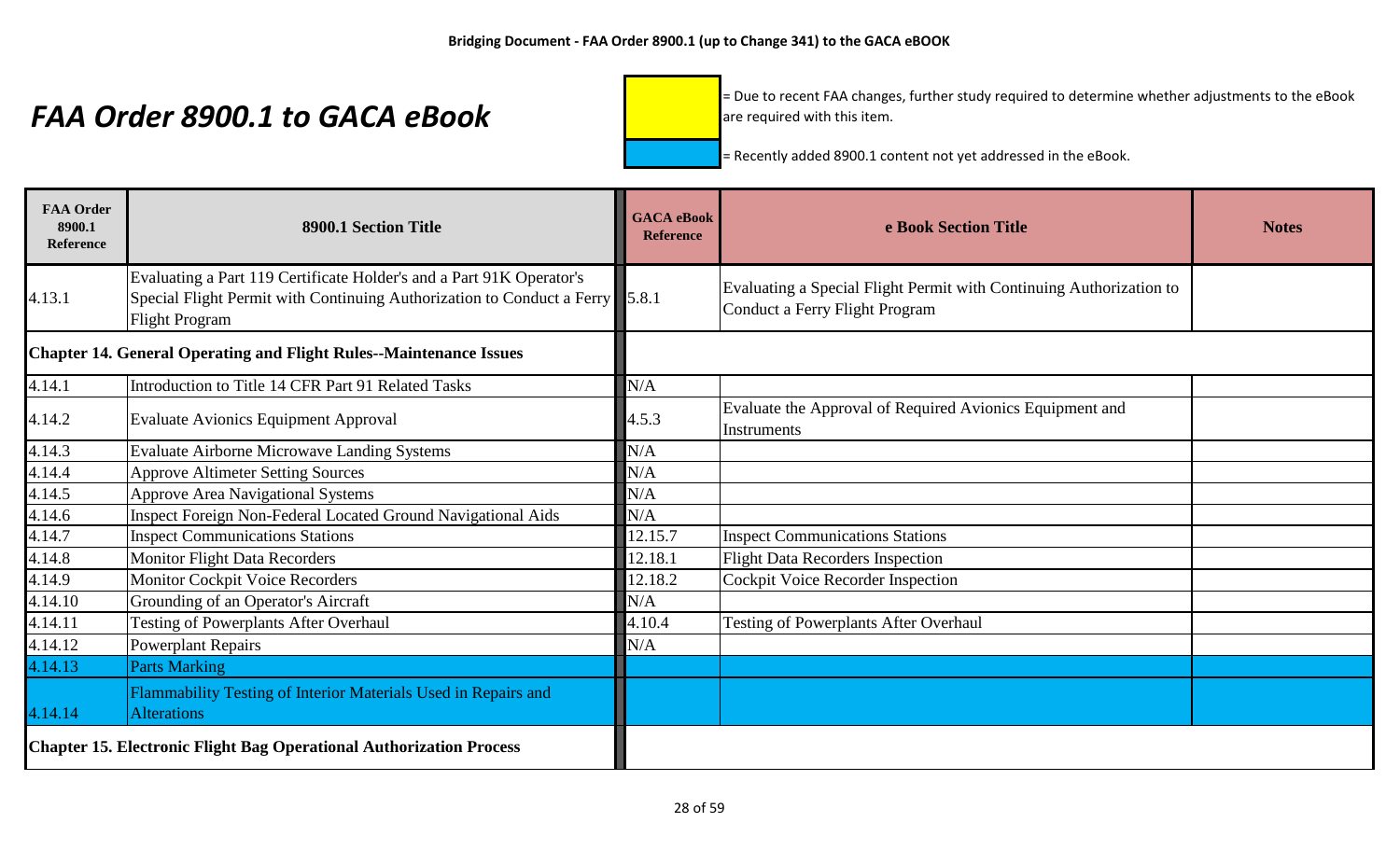= Due to recent FAA changes, further study required to determine whether adjustments to the eBook are required with this item.

| <b>FAA Order</b><br>8900.1<br>Reference | 8900.1 Section Title                                                                                 | <b>GACA</b> eBook<br><b>Reference</b> | e Book Section Title                                    | <b>Notes</b> |
|-----------------------------------------|------------------------------------------------------------------------------------------------------|---------------------------------------|---------------------------------------------------------|--------------|
| 4.15.1                                  | <b>Electronic Flight Bag Operational Authorization Process</b>                                       | 5.11.1                                | Authorize Use of Electronic Flight Bags (EFB)           |              |
|                                         | <b>Chapter 16. Issuing and Amending Operations Specifications</b>                                    |                                       |                                                         |              |
| 4.16.1                                  | Add an Aircraft to an Existing Part 121/135 Certificate Holder's<br><b>Operations Specifications</b> |                                       |                                                         |              |
|                                         | <b>Volume 5. Airman Certification</b>                                                                |                                       |                                                         |              |
| <b>Aviation</b>                         | Chapter 1. Direction, Guidance, and Procedures for Parts 121/135 and General                         |                                       |                                                         |              |
| 5.1.1                                   | <b>General Information</b>                                                                           | 9.1.1                                 | General Information                                     |              |
| 5.1.2                                   | Aviation Safety Inspector (Operations) Qualifications and Status                                     | 9.1.2                                 | <b>Inspector Qualifications for Airmen Examinations</b> |              |
| 5.1.3                                   | Phases of Certification                                                                              | 9.1.3                                 | <b>Airmen Certification Phases</b>                      |              |
| 5.1.4                                   | <b>Considerations for the Practical Test</b>                                                         | 9.1.4                                 | <b>Airmen Practical Test</b>                            |              |
| 5.1.5                                   | <b>Issuance of Temporary Certificates</b>                                                            | 9.1.5                                 | <b>Temporary Airmen Certificates</b>                    |              |
| 5.1.6                                   | Issuance of Notices of Disapproval of Application                                                    | 9.1.6                                 | Notices of Disapproval of Application                   |              |
| 5.1.7                                   | Amendments to Certificates and Replacement of Lost Certificates                                      | 9.1.7                                 | Amendment Or Replacement of Airmen Certificates         |              |
| 5.1.8                                   | Pilot Logbooks                                                                                       | 9.1.8                                 | Pilot Logbooks                                          |              |
| 5.1.9                                   | Detection of Falsified or Altered Airman Certificate                                                 | N/A                                   |                                                         |              |
|                                         | <b>Chapter 2. Title 14 CFR Part 61 Certification of Pilots and Flight Instructors</b>                |                                       |                                                         |              |
| 5.2.1                                   | General                                                                                              | 9.2.1                                 | General Information                                     |              |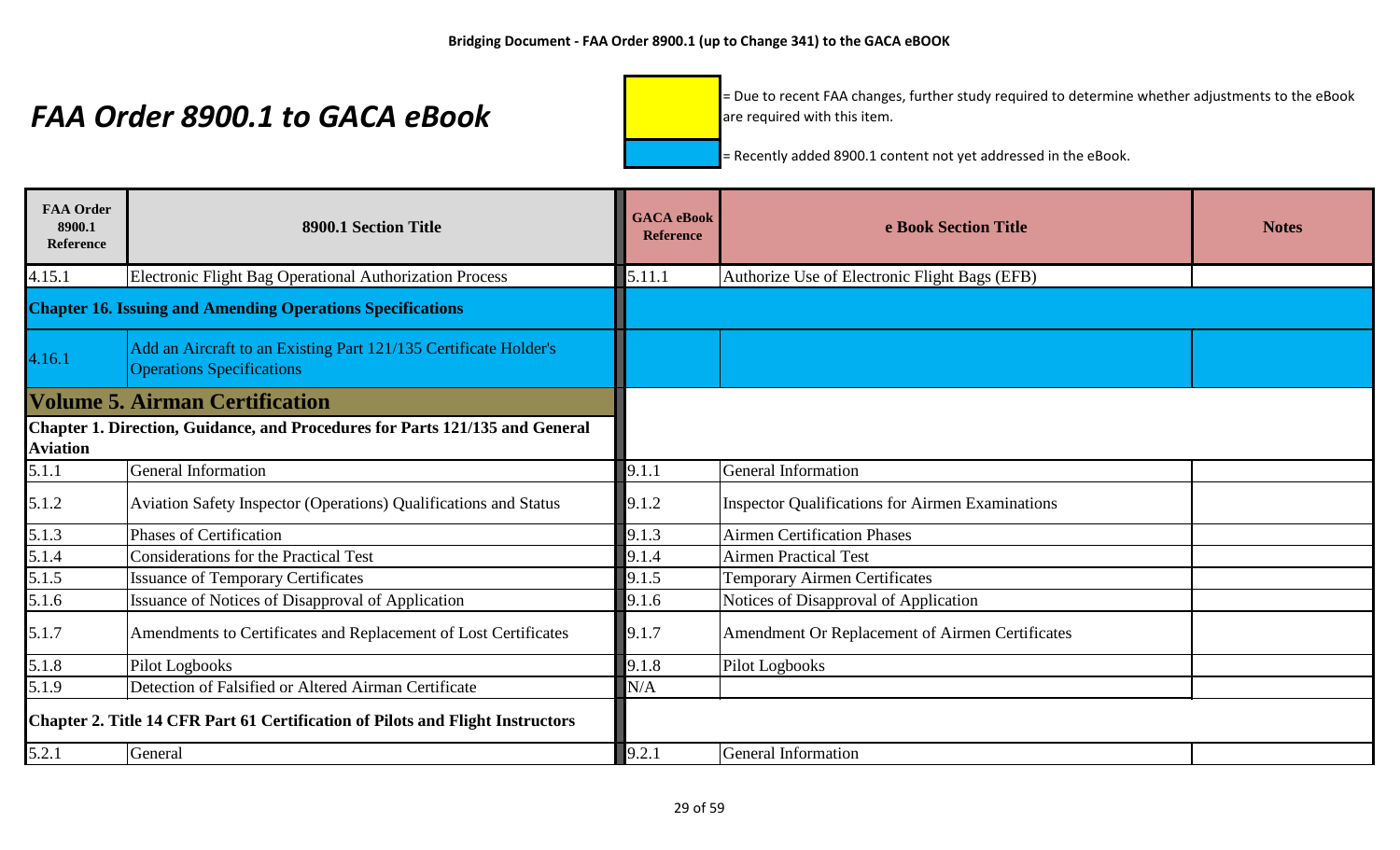= Due to recent FAA changes, further study required to determine whether adjustments to the eBook are required with this item.

| <b>FAA Order</b><br>8900.1<br>Reference | 8900.1 Section Title                                                                                                                                                                      | <b>GACA</b> eBook<br><b>Reference</b> | e Book Section Title                                                                                          | <b>Notes</b> |
|-----------------------------------------|-------------------------------------------------------------------------------------------------------------------------------------------------------------------------------------------|---------------------------------------|---------------------------------------------------------------------------------------------------------------|--------------|
| 5.2.2                                   | Special Emphasis Items                                                                                                                                                                    | 9.1.4                                 | <b>Airmen Practical Test</b>                                                                                  |              |
| 5.2.3                                   | <b>Flight Reviews and Competency Checks</b>                                                                                                                                               | 9.2.2                                 | Flight Reviews and Competency Checks                                                                          |              |
| 5.2.4                                   | Integrated Airman Certification and/or Rating Application Process                                                                                                                         | N/A                                   |                                                                                                               |              |
| 5.2.5                                   | Miscellaneous Part 61 Certification Information                                                                                                                                           | 9.1.7                                 | Amendment or Replacement of Airmen Certificate                                                                |              |
|                                         |                                                                                                                                                                                           | 9.2.1                                 | <b>General Information</b>                                                                                    |              |
| 5.2.6                                   | Issue a Student Pilot Certificate                                                                                                                                                         | 9.2.3                                 | <b>Student Pilot Certificate</b>                                                                              |              |
| 5.2.7                                   | Conduct a Private Pilot Certification, Including Additional<br>Category/Class Ratings                                                                                                     | 9.2.4                                 | Private Pilot Certification, Including Additional Category/Class<br>Ratings                                   |              |
| 5.2.8                                   | Conduct a Commercial Pilot Certification, Including Additional<br>Category/Class Ratings                                                                                                  | 9.2.5                                 | Commercial Pilot Certification, Including Additional Category/Class<br>Ratings                                |              |
| 5.2.9                                   | <b>Conduct an Instrument Rating Certification</b>                                                                                                                                         | 9.2.6                                 | <b>Instrument Rating Certification</b>                                                                        |              |
| 5.2.10                                  | Conduct a Part 125 Pilot Competency or Instrument Proficiency Check                                                                                                                       | 9.2.7                                 | Part 125 Pilot Competency or Instrument Proficiency Check                                                     |              |
| 5.2.11                                  | Conquet a Thie 14 CFR Part of Fiight instructor<br>Initial/Reinstatement/Renewal Certification and Additional<br>$C_{\alpha\alpha\alpha\alpha\gamma\gamma}/C_{\alpha\alpha\alpha}$ Dating | 9.2.8                                 | Flight Instructor Initial/Reinstatement/Renewal Certification and<br><b>Additional Category/Class Ratings</b> |              |
| 5.2.12                                  | Administer a Practical Test for a Title 14 CFR Part 61 Initial, Renewal,<br>or Reinstatement for a Flight Instructor with a Sport Pilot Rating                                            | 9.2.9                                 | Practical Test for an Initial, Renewal, or Reinstatement for a Flight<br>Instructor with a Sport Pilot Rating |              |
| 5.2.13                                  | Issue a Gold Seal Flight Instructor Certificate                                                                                                                                           | N/A                                   |                                                                                                               |              |
| 5.2.14                                  | Issue a Title 14 CFR Part 61 U.S. Pilot Certificate on the Basis of a<br>Foreign-Pilot License                                                                                            | 9.2.10                                | Issue A Kingdom of Saudi Arabia (KSA) Pilot Certificate on the<br>Basis of a Foreign-Pilot License            |              |
| 5.2.15                                  | Issue a Title 14 CFR Part 61 Pilot Certificate Based on Military<br>Competence                                                                                                            | 9.2.11                                | <b>Issue A Pilot Certificate Based on Military Competence</b>                                                 |              |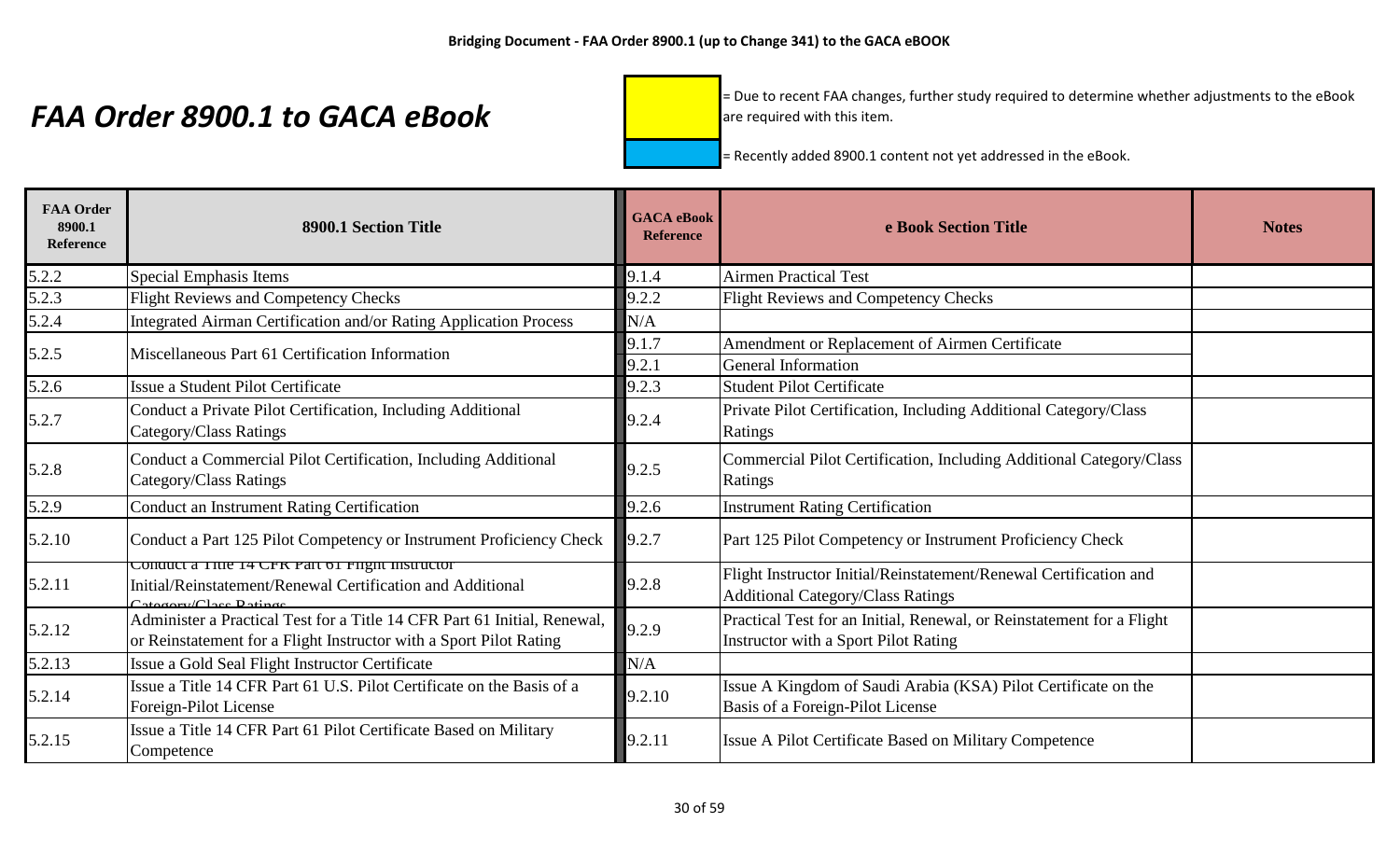= Due to recent FAA changes, further study required to determine whether adjustments to the eBook are required with this item.

| <b>FAA Order</b><br>8900.1<br>Reference | 8900.1 Section Title                                                                                                                                                              | <b>GACA</b> eBook<br><b>Reference</b> | e Book Section Title                                          | <b>Notes</b> |
|-----------------------------------------|-----------------------------------------------------------------------------------------------------------------------------------------------------------------------------------|---------------------------------------|---------------------------------------------------------------|--------------|
| 5.2.16                                  | Conduct a Title 14 CFR Part61 Recreational Pilot Certification,<br><b>Including Additional Category/Class Ratings</b>                                                             | N/A                                   |                                                               |              |
| 5.2.17                                  | Issue a Title 14 CFR Part 61 Ground Instructor Certificate and Added<br>Ratings                                                                                                   | 9.2.12                                | <b>Ground Instructor Certificate and Added Ratings</b>        |              |
| 5.2.18                                  | Conduct an Airline Transport Pilot Certification, Including Additional<br>Category/Class Ratings                                                                                  | 9.3.1                                 | <b>Application Phase - ATP Applicants</b>                     |              |
| 5.2.19                                  | Conduct a Pilot Type Rating Certification                                                                                                                                         | 9.2.13                                | Pilot Type Rating Certification                               |              |
| 5.2.20                                  | Conduct of Pilot-in-Command Proficiency Checks for Aircraft<br>Requiring More Than One Pilot as Required by Title 14 CFR Section<br>61.58                                         | 9.2.14                                | Pilot in Command Proficiency Checks Required by GACAR § 61.17 |              |
| 5.2.21                                  | Conduct a Category II/Category III Pilot Flight Check                                                                                                                             | N/A                                   |                                                               |              |
| 121, 135, or 91 Subpart K               | Chapter 3. Airline Transport Pilot (ATP) Certification Under Title 14 CFR Parts                                                                                                   |                                       |                                                               |              |
| 5.3.1                                   | Application Phase—ATP Applicants Engaged in Operations Under 14<br>CFR Part 121, 135, or 91 Subpart K (Part 91K)—Airplanes and<br>Helicopters                                     | 9.3.1                                 | <b>Application Phase - ATP Applicants</b>                     |              |
| 5.3.2                                   | Flight Test Events in Airplanes ATP Applicants Engaged in Operations<br>Under Title 14 CFR Part 121, 135, or 91 Subpart K                                                         | 9.3.2                                 | <b>General Guidance For Practical Tests</b>                   |              |
| 5.3.3                                   | Conduct of Flight Tests in Airplane Flight Simulators and Training<br>Devices for ATP Applicants Engaged in Operations under Title 14 CFR 9.3.3<br>Part 121, 135, or 91 Subpart K |                                       | Flight Tests Using Flight Simulator Training Devices (FSTD)   |              |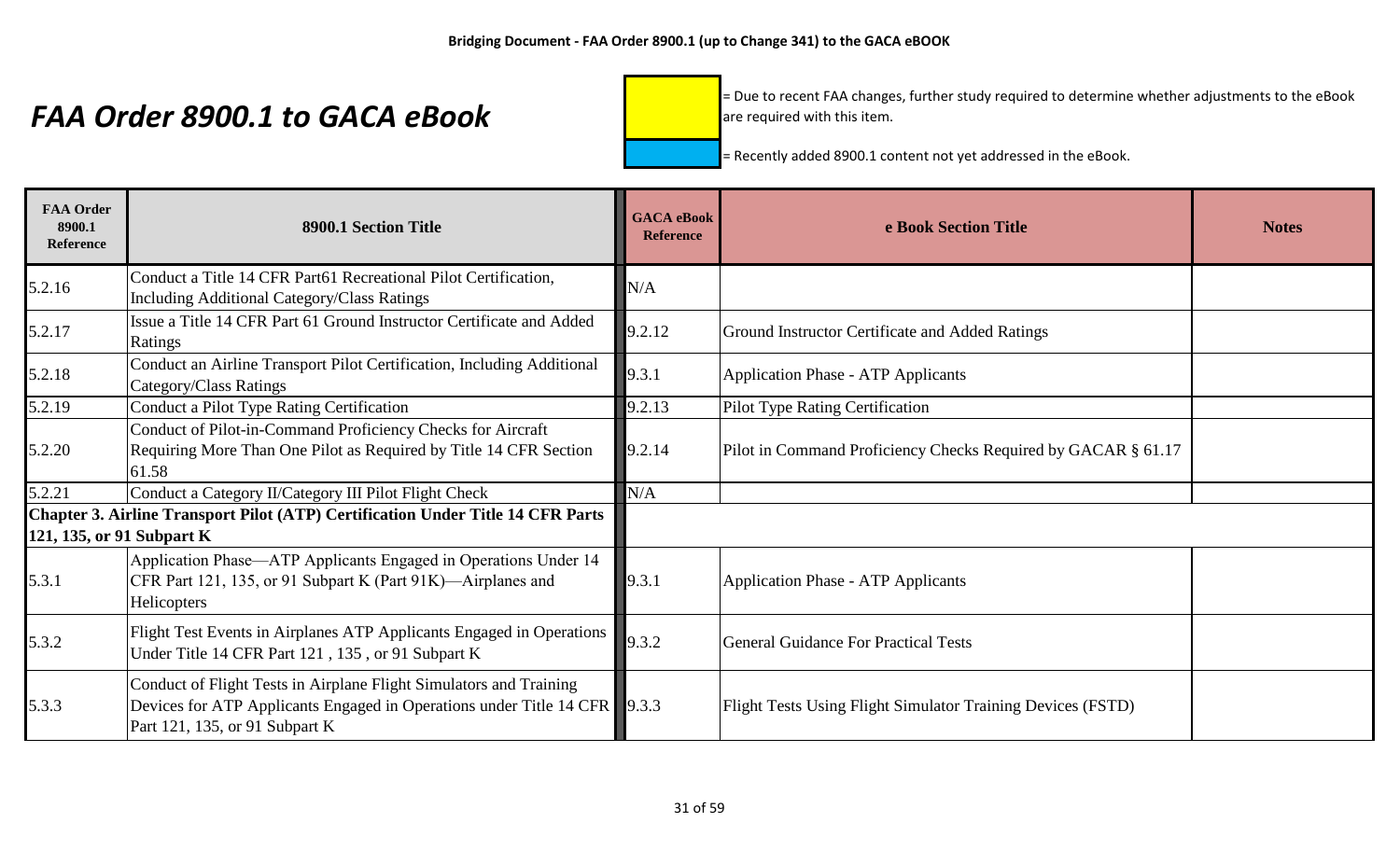= Due to recent FAA changes, further study required to determine whether adjustments to the eBook are required with this item.

= Recently added 8900.1 content not yet addressed in the eBook.

| <b>FAA Order</b><br>8900.1<br><b>Reference</b> | 8900.1 Section Title                                                                                                                     | <b>GACA</b> eBook<br><b>Reference</b> | e Book Section Title                        | <b>Notes</b> |
|------------------------------------------------|------------------------------------------------------------------------------------------------------------------------------------------|---------------------------------------|---------------------------------------------|--------------|
| 5.3.4                                          | Conduct of Flight Tests in an Airplane for ATP Applicants Engaged in<br>Operations under Title 14 CFR Part 121, 135, or 91 Subpart K     | 9.3.4                                 | <b>Flight Tests in an Airplane</b>          |              |
| 5.3.5                                          | Oral and Flight Test Events in Helicopters for ATP Applicants Engaged<br>in Operations under Title 14 CFR Part 121, 135, or 91 Subpart K | 9.3.5                                 | <b>Practical Test Events in Helicopters</b> |              |
| 5.3.6                                          | Conduct of Flight Tests in a Helicopter ATP Applicants Engaged in<br>Operations Under Title 14 CFR Part 135 or 91 Subpart K              | 9.3.5                                 | <b>Practical Test Events in Helicopters</b> |              |
| 5.3.7                                          | Documentation Phase—All Aircraft ATP Applicants Engaged in<br>Operations Title 14 CFR Under Part 121, 135, or 91 Subpart K               | 9.3.6                                 | Documentation Phase - ATP Applicants        |              |
| <b>Pilots</b>                                  | Chapter 4. Title 14 CFR Part 63 Certification-Flight Crewmembers Other Than                                                              |                                       |                                             |              |
| 5.4.1                                          | Application Phase—Flight Engineer Applicants Engaged in Operations<br>Under Title 14 CFR Part 121, 135, or 91 Subpart K                  | 9.4.1                                 | Application Phase - Flight Engineer         |              |
| 5.4.2                                          | Oral and Flight Tests—Flight Engineer Applicants Engaged in<br>Operations Under Title 14 CFR Part 121, 135, or 91 Subpart K              | 9.4.2                                 | Oral and Flight Tests - Flight Engineer     |              |
| 5.4.3                                          | Documentation Phase—Flight Engineer Applicants Engaged in<br>Operations Under Title 14 CFR Part 121, 135, or 91 Subpart K                | 9.4.3                                 | Documentation Phase - Flight Engineer       |              |
| 5.4.4                                          | Conduct a Flight Engineer Proficiency Check                                                                                              | 9.4.4                                 | <b>Flight Engineer Proficiency Check</b>    |              |
| 5.4.5                                          | Title 14 CFR Part 63 Aircraft Navigator Certificates                                                                                     | N/A                                   |                                             |              |
|                                                | Chapter 5 Title 14 CED Part 65. Airmon Other Than Flight Crewmembers                                                                     |                                       |                                             |              |

**Chapter 5. Title 14 CFD Dart 65-Airmen Other Than Flight Crewmembers**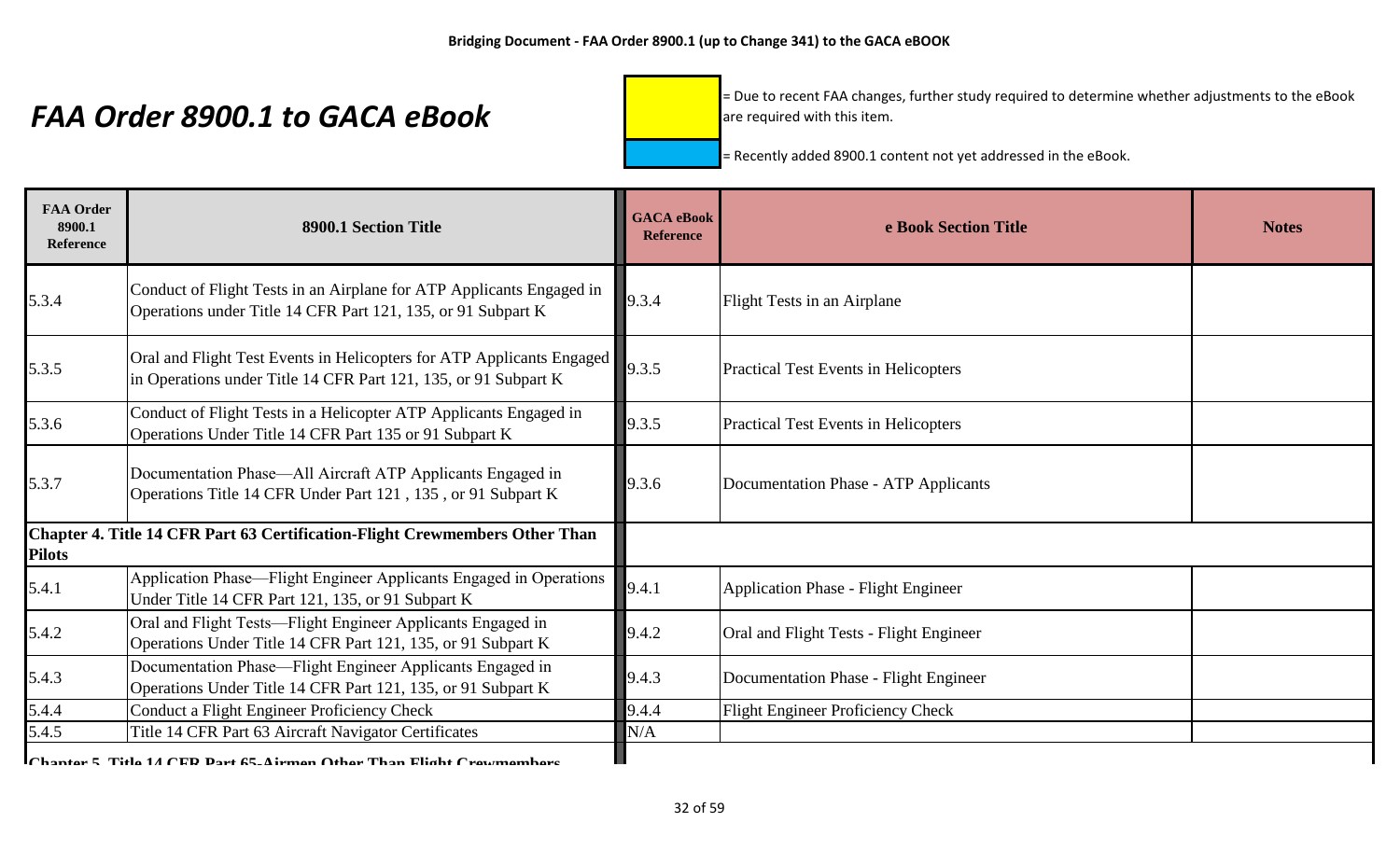= Due to recent FAA changes, further study required to determine whether adjustments to the eBook are required with this item.

| <b>FAA Order</b><br>8900.1<br>Reference | 8900.1 Section Title                                                                                                       | <b>GACA</b> eBook<br><b>Reference</b> | e Book Section Title                                                                     | <b>Notes</b> |
|-----------------------------------------|----------------------------------------------------------------------------------------------------------------------------|---------------------------------------|------------------------------------------------------------------------------------------|--------------|
|                                         | <u>Unapiel 5. Thie 14 UPA I alt 05-Anthen Quiel Than Fight Clewinembers</u>                                                |                                       |                                                                                          |              |
| 5.5.1                                   | Introduction to Title 14 CFR Part 65                                                                                       | N/A                                   |                                                                                          |              |
| 5.5.2                                   | Certificate Airframe and/or Powerplant Mechanic/Added Rating                                                               | 9.5.2                                 | Airframe and/or Powerplant and/or Avionics Rating for<br>Mechanic/Added Rating           |              |
| 5.5.3                                   | Certificate Foreign Applicants Located Outside the United States for<br>Title 14 CFR Part 65 Mechanic Certificates/Ratings | 9.5.2                                 | Airframe and/or Powerplant and/or Avionics Rating for<br>Mechanic/Added Rating           |              |
| 5.5.4                                   | Certificate Part 65 Repairman/Added Privileges                                                                             | 9.5.3                                 | Repairman/Added Privileges                                                               |              |
| 5.5.5                                   | Certificate Repairman for Experimental Aircraft Under 14 CFR §<br>65.104                                                   | N/A                                   |                                                                                          |              |
| 5.5.6                                   | Certificate Repairman for Light-Sport Aircraft Under 14 CFR § 65.107                                                       | 9.5.4                                 | Repairman for Light-Sport Aircraft                                                       |              |
| 5.5.7                                   | Evaluate Part 65 Inspection Authorization                                                                                  | 9.5.5                                 | <b>Issue An Inspection Authorization</b>                                                 |              |
| 5.5.8                                   | Renew 14 CFR Part 65 Inspection Authorization (IA)                                                                         | 9.5.6                                 | Renew An Inspection Authorization                                                        |              |
| 5.5.9                                   | Certificate Title 14 CFR Part 65 Parachute Rigger/Added Rating                                                             | N/A                                   |                                                                                          |              |
| 5.5.10                                  | Title 14 CFR Part 65 Aircraft Dispatcher Certificates                                                                      | 9.6,1                                 | <b>Aircraft Dispatcher Certificates</b>                                                  |              |
|                                         | <b>Chapter 6. Part 142 Training Centers</b>                                                                                |                                       |                                                                                          |              |
| 5.6.1                                   | <b>Training Center Evaluator Programs</b>                                                                                  | 14.10.2                               | <b>Inspect a Training Center Evaluator</b>                                               |              |
|                                         | <b>Chapter 7. Reexamination of an Airman</b>                                                                               |                                       |                                                                                          |              |
| 5.7.1                                   | Conduct a Reexamination Test of an Airman Under Title 49 of the<br><b>United States Code</b>                               | 9.10.1                                | <b>Re-Examination Test of Airmen</b>                                                     |              |
| 5.7.2                                   | Specific Issues Related to Reexamination of Airmen Employed by Title<br>14 CFR Part 121/135 Certificate Holders            | 9.10.2                                | Special Case Re-Examination of Airmen Employed by Part 121 or<br>135 Certificate Holders |              |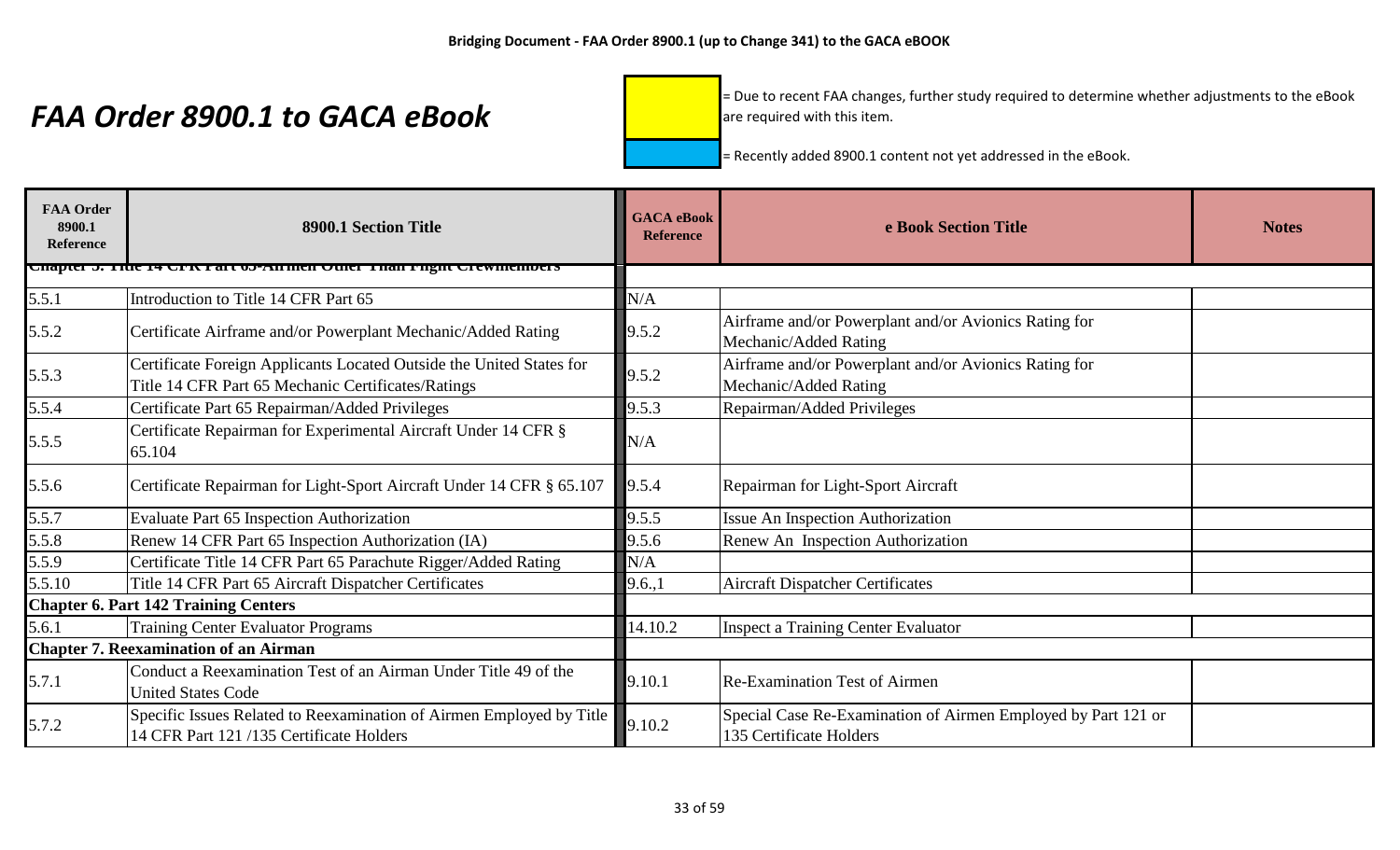= Due to recent FAA changes, further study required to determine whether adjustments to the eBook are required with this item.

| <b>FAA Order</b><br>8900.1<br><b>Reference</b>                                 | 8900.1 Section Title                                                                                                                            | <b>GACA</b> eBook<br><b>Reference</b> | e Book Section Title                                                                                                                                    | <b>Notes</b> |
|--------------------------------------------------------------------------------|-------------------------------------------------------------------------------------------------------------------------------------------------|---------------------------------------|---------------------------------------------------------------------------------------------------------------------------------------------------------|--------------|
| 5.7.3                                                                          | Conduct a Reexamination Test of a Mechanic or an Inspection<br>Authorization Under Title 49 of the United States Code                           | 9.10.1                                | <b>Re-Examination Test of Airmen</b>                                                                                                                    |              |
| 5.7.4                                                                          | Process a Mechanic or Repairman for Remedial Training                                                                                           | 9.10.3                                | Remedial Training for Airmen                                                                                                                            |              |
|                                                                                | Chapter 8. Conduct a Special Medical Test-Title 14 CFR Part 67                                                                                  |                                       |                                                                                                                                                         |              |
| 5.8.1                                                                          | Issuance of a Medical Certificate and/or a Statement of Demonstrated<br>Ability, or Letter of Evidence                                          | 9.11.1                                | Issuance of a Medical Certificate and/or a Statement of Demonstrated<br>Ability, or Letter of Authorization                                             |              |
|                                                                                | <b>Chapter 9. Other Airmen Authorizations</b>                                                                                                   |                                       |                                                                                                                                                         |              |
| 5.9.1                                                                          | Issue/Renew/Rescind a Statement of Acrobatic Competency                                                                                         | 9.9.1                                 | Issue/Renew/Rescind a Statement of Acrobatic Competency                                                                                                 |              |
| 5.9.2                                                                          | Issue a Letter of Authorization for Pilot in Command of Surplus<br>Military Turbine- or Piston-Powered Airplanes                                | 9.9.2                                 | Airman Qualification Requirements for Aircraft for Which the<br>Operating Limitations Require a GACA Issued Authorization to Act<br>as Pilot in Command |              |
| 5.9.3                                                                          | Issue a Letter of Authorization in Lieu of a Type Rating                                                                                        | 9.9.3                                 | Issue a Letter of Authorization in Lieu of a Type Rating                                                                                                |              |
| 5.9.4                                                                          | Renewal of an Authorized Instructor's Certificate for Operations of<br>Aircraft for Which No Type Designation Exists                            | 9.9.2                                 | Airman Qualification Requirements for Aircraft for Which the<br>Operating Limitations Require a GACA Issued Authorization to Act<br>as Pilot in Command |              |
| 5.9.5                                                                          | Issue an FAA Industry Training Standards (FITS) Acceptance When<br>Requested by a Flight School, Training Center, or Other Training<br>Provider | N/A                                   |                                                                                                                                                         |              |
| Chapter 10. Administer a Title 14 CFR Part 133 Chief Pilot Knowledge and Skill |                                                                                                                                                 |                                       |                                                                                                                                                         |              |
| 5.10.1                                                                         | Verify Qualification for External Load Operations                                                                                               | 4.6.5                                 | Evaluate a Chief Pilot and/or Operations Manager for Part 133                                                                                           |              |
|                                                                                | Chapter 11. Administer a Knowledge and Skill Test to an Agricultural Pilot                                                                      |                                       |                                                                                                                                                         |              |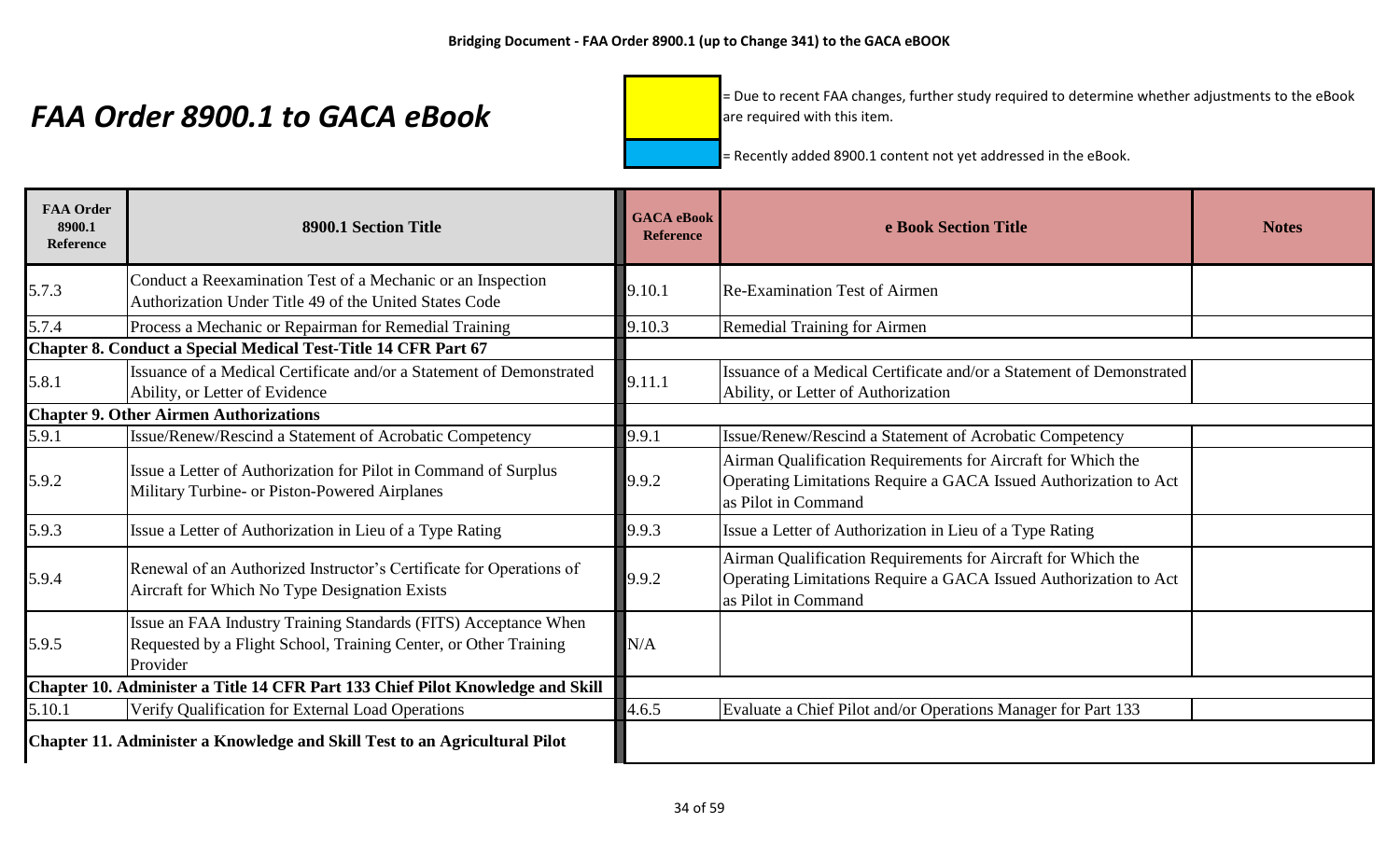= Due to recent FAA changes, further study required to determine whether adjustments to the eBook are required with this item.

| <b>FAA Order</b><br>8900.1<br>Reference                | 8900.1 Section Title                                                                                      | <b>GACA</b> eBook<br><b>Reference</b> | e Book Section Title                                                 | <b>Notes</b> |
|--------------------------------------------------------|-----------------------------------------------------------------------------------------------------------|---------------------------------------|----------------------------------------------------------------------|--------------|
| 5.11.1                                                 | Qualify a Pilot in Command                                                                                | 4.6.1                                 | Evaluate a Part 133 Operator                                         |              |
|                                                        | Chapter 12. Title 14 CFR Part 141 Pilot School                                                            |                                       |                                                                      |              |
| 5.12.1                                                 | Conduct a Chief/Assistant Chief Instructor Practical Test for Title 14<br>CFR Part 141 Pilot School       | 4.8.4                                 | Conduct a Chief/Assistant Chief Instructor Practical Test            |              |
| 5.12.2                                                 | Conduct a Stage Test for a Title 14 CFR Part 141 Pilot School                                             | 4.8.5                                 | Conduct a Stage Test                                                 |              |
| 5.12.3                                                 | Designate and/or Renew an Airman Certification Representative (ACR)<br>Title 14 CFR Part 141 Schools Only | N/A                                   |                                                                      |              |
| 5.12.4                                                 | Background                                                                                                | 4.8.3                                 | Approving Examining Authority for a Part 141 Pilot School            |              |
|                                                        | <b>Chapter 13. Additional Type Specific Training</b>                                                      |                                       |                                                                      |              |
| 5.13.1                                                 | Approval or Renewal of Manufacturer's Required Training Programs                                          |                                       |                                                                      |              |
|                                                        | <b>Volume 6. Surveillance</b>                                                                             |                                       |                                                                      |              |
|                                                        | <b>Chapter 1. Part 91 Inspections</b>                                                                     |                                       |                                                                      |              |
| 6.1.1                                                  | Inspect an Executive/Corporate Operator                                                                   | 12.5.1                                | Inspection of a Part 91 Operator                                     |              |
| 6.1.2                                                  | Inspect an Executive/Corporate Operator                                                                   | 4.1.3                                 | Evaluating and Inspecting Part 91 Aircraft                           |              |
| 6.1.3                                                  | <b>Inspect Part 91 Maintenance Records</b>                                                                | 12.5.2                                | Maintenance Records Inspection for Part 91                           |              |
| 6.1.4                                                  | Conduct a Part 91 Ramp Inspection                                                                         | 12.5.1                                | Inspection of a Part 91 Operator                                     |              |
| 6.1.5                                                  | Surveillance of a Certificated Flight Instructor                                                          | 12.15.1                               | Certificated Flight Instructor Surveillance for Parts 61 and 141     |              |
| 6.1.6                                                  | Alcohol or Drug Testing of Flight Crewmembers                                                             | 12.15.5                               | Problematic Use of Psychoactive Substances by Flight Crew<br>Mombore |              |
| Chapter 2. Part 121, 135, and 91 Subpart K Inspections |                                                                                                           |                                       |                                                                      |              |
| 6.2.1                                                  | General Policies and Procedures for Parts 121, 135, and 91 Subpart K<br>Surveillance                      | 12.1.1                                | Surveillance Policies and Procedures                                 |              |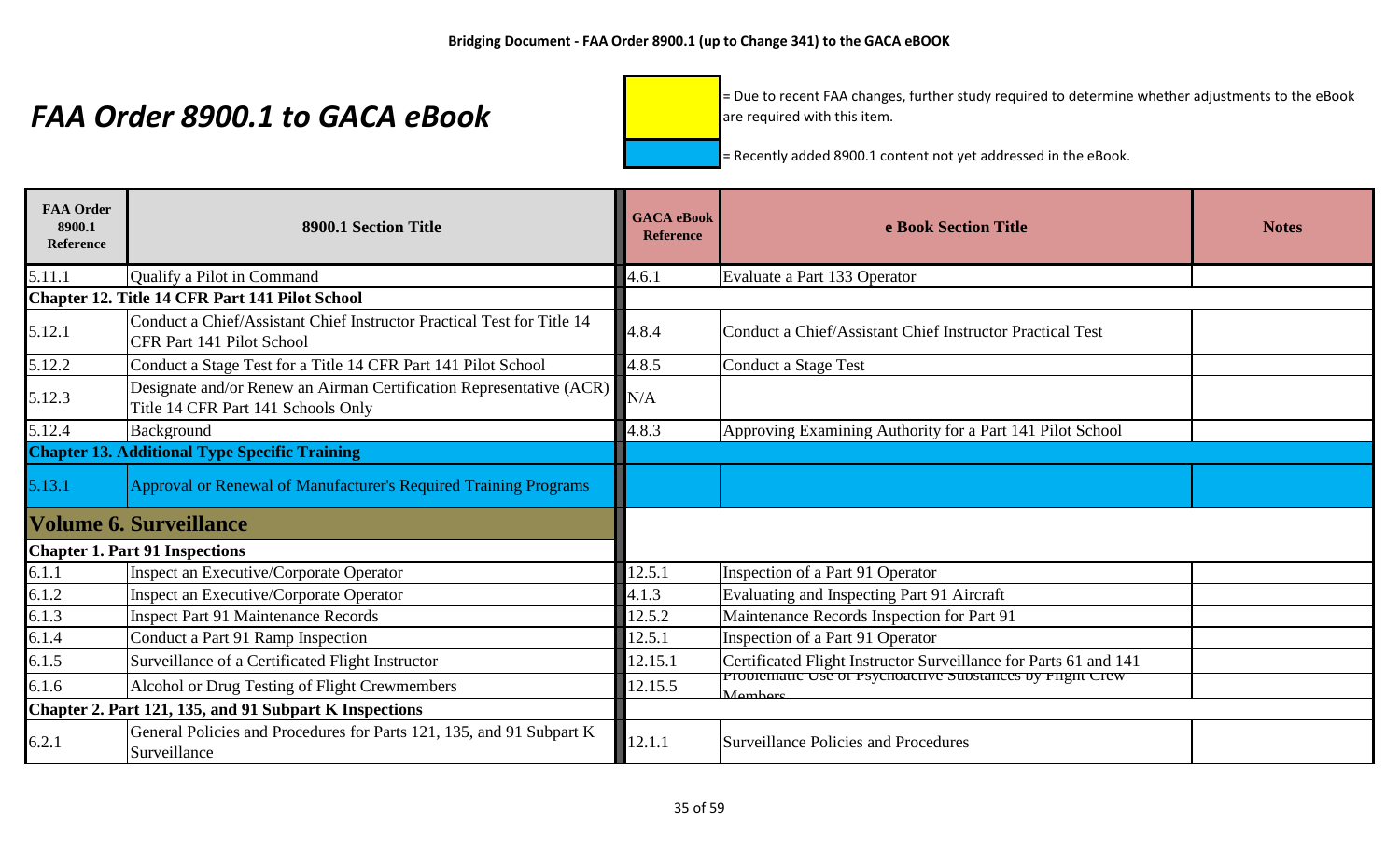= Due to recent FAA changes, further study required to determine whether adjustments to the eBook are required with this item.

| <b>FAA Order</b><br>8900.1<br>Reference | 8900.1 Section Title                                                                    | <b>GACA</b> eBook<br><b>Reference</b> | e Book Section Title                                                        | <b>Notes</b> |
|-----------------------------------------|-----------------------------------------------------------------------------------------|---------------------------------------|-----------------------------------------------------------------------------|--------------|
| 6.2.2                                   | Reporting on Surveillance for Part 121, 135, and 91 Subpart K                           | 12.1.3                                | GACA Activity Report (GAR) Reporting Procedures                             |              |
| 6.2.3                                   | General Inspection Practices and Procedures for Parts 121, 135, and 91<br>Subpart K     | 12.1.2                                | <b>Inspection Practices and Procedures</b>                                  |              |
| 6.2.4                                   | Ramp Inspections for Part 91, Subpart K Operators and Parts 121 and<br>135 Air Carriers | 12.2.1                                | Ramp Inspection for Part 121, 125, 133 and 135                              |              |
| 6.2.5                                   | Conduct Ramp Inspection on Cargo Loading                                                | 12.3.1                                | Cargo Loading Inspection for Part 121 and 135                               |              |
| 6.2.6                                   | Conduct Spot Inspection of a Program Manager/Operator's Aircraft                        | 12.2.2                                | Spot Inspection of an Operator's Aircraft for Part 121, 125, 133 and<br>135 |              |
| 6.2.7                                   | <b>Inspect Aircraft Used for Air Ambulance</b>                                          | 12.15.3                               | Air Ambulance Aircraft Inspections                                          |              |
| 6.2.8                                   | Cabin En Route Inspections                                                              | 12.4.3                                | Cabin En Route Inspection for Part 121 and 125                              |              |
| 6.2.9                                   | <b>Cockpit En Route Inspections</b>                                                     | 12.4.1                                | Cockpit En Route Inspection for Part121, 125 and 135                        |              |
| 6.2.10                                  | <b>Operator Trip Records Inspections</b>                                                | 12.3.2                                | Trip Records Inspection for Part 121 and 135                                |              |
| 6.2.11                                  | Manuals Inspections for Parts 121 and 135                                               | 12.3.3                                | Manuals Inspection (Operations) for Part 121 and 135                        |              |
| 6.2.12                                  | Over-Water En Route Inspections for Parts 121 and 135                                   | 12.4.2                                | Over-Water En Route Inspection for Part 121 and 135                         |              |
| 6.2.13                                  | Proficiency and Competency Check Inspections for Parts 121 and 135                      | 12.3.4                                | Proficiency and Competency Check Inspection for Part 121 and 135            |              |
| 6.2.14                                  | Air Carrier Crew and Dispatcher Records Inspections for Parts 121 and<br>135            | 12.3.6                                | Crewmember and/or Dispatcher Records Inspection for Part 121 and<br>135     |              |
| 6.2.15                                  | Ground Deicing/Anti-Icing Inspections for Parts 121 and 135                             | 12.2.3                                | Ground Deicing/Anti-Icing Inspection for Part 121, 125 and 135              |              |
| 6.2.16                                  | Observing of Air Carrier Operations From Air Traffic Control (ATC)<br>Facilities        | 12.15.4                               | Observing Air Operators from Air Traffic Service (ATS) Facilities           |              |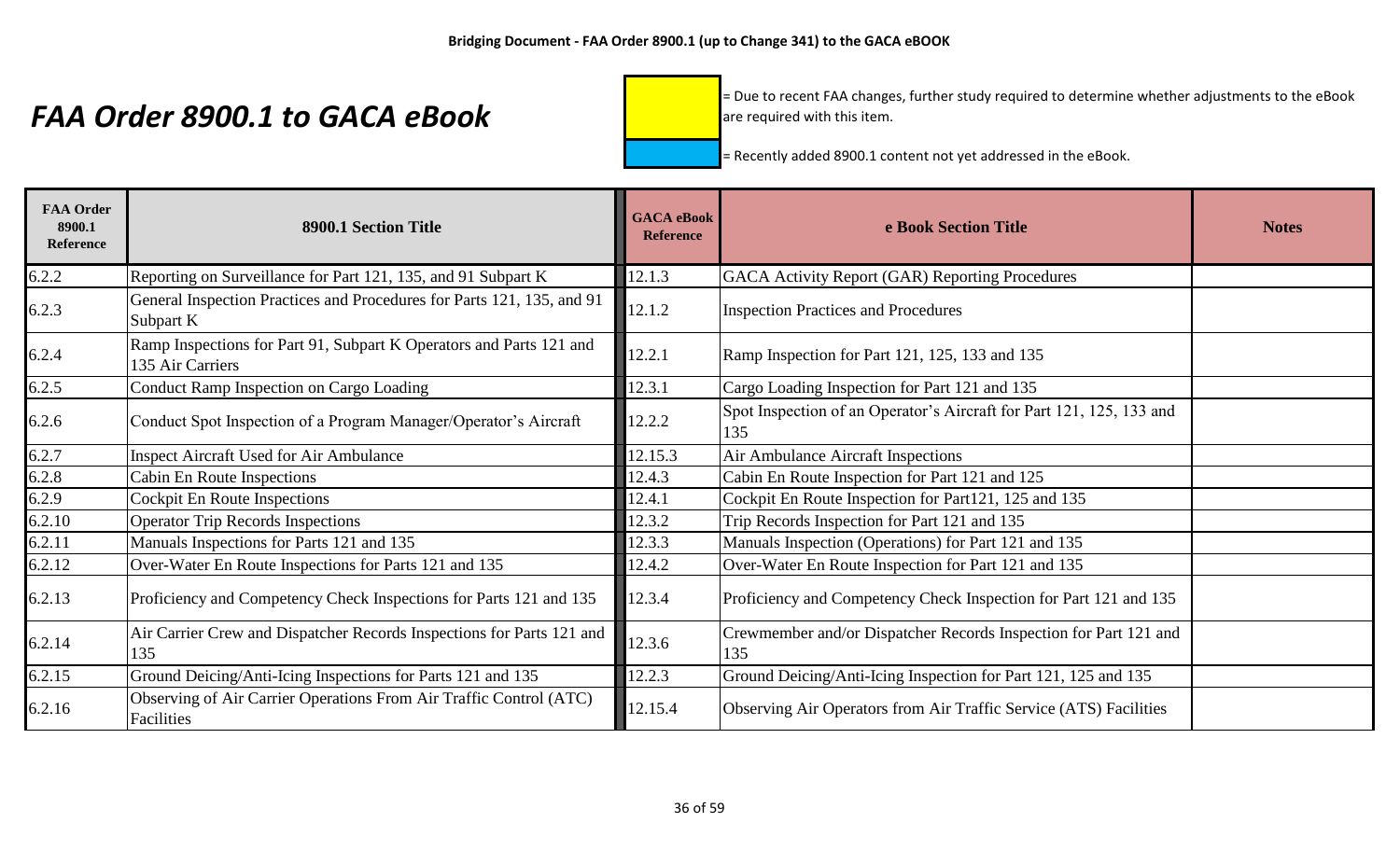= Due to recent FAA changes, further study required to determine whether adjustments to the eBook are required with this item.

| <b>FAA Order</b><br>8900.1<br><b>Reference</b> | 8900.1 Section Title                                                                                                                                 | <b>GACA</b> eBook<br><b>Reference</b> | e Book Section Title                                                                                                                                    | <b>Notes</b> |
|------------------------------------------------|------------------------------------------------------------------------------------------------------------------------------------------------------|---------------------------------------|---------------------------------------------------------------------------------------------------------------------------------------------------------|--------------|
| 6.2.18                                         | Evaluation of Air Carrier's Management of Significant Changes                                                                                        | 12.6.1                                | Evaluation of an Operator's Management of Significant Changes                                                                                           |              |
| 6.2.19                                         | Line Check Inspections for Parts 121 and 135                                                                                                         | 12.3.5                                | Line Check Inspection for Part 121 and 135                                                                                                              |              |
| 6.2.20                                         | Part 121 Pilot-In-Command (PIC) Operating Experience Observations                                                                                    | 12.6.2                                | Pilot-In-Command (PIC) Operating Experience Observation for Part<br>121                                                                                 |              |
| 6.2.21                                         | Training Program Inspections for Parts 121 and 135                                                                                                   | 12.3.7                                | Training Program Inspection (Operations) for Part 121 and 135                                                                                           |              |
| 6.2.22                                         | <b>Operational Control Inspections</b>                                                                                                               | 12.3.8                                | Operational Control Inspection for Part 121 and 135                                                                                                     |              |
| 6.2.23                                         | Part 135 Base Inspections                                                                                                                            | 12.9.1                                | Base Inspection for Part 135                                                                                                                            |              |
| 6.2.24                                         | Station Facilities Inspections for Part 121 and 135 Air Carriers                                                                                     | 12.3.9                                | Station Facilities Inspection for Part 121 and 135                                                                                                      |              |
| 6.2.25                                         | Reserved                                                                                                                                             | N/A                                   |                                                                                                                                                         |              |
| 6.2.26                                         | Inspect Program Manager/Operator's Maintenance Facility for Parts 91<br>Subpart K, 121 and 135                                                       | 12.3.10                               | Maintenance Facility Inspection for Part 121 and 135                                                                                                    |              |
| 6.2.27                                         | Conducting a Program Manager/Air Carrier/Air Agency Inspection To<br><b>Detect Unapproved Parts</b>                                                  | 12.2.4                                | Detect Unapproved Parts Inspection for Part 121, 125, 133, 135 and<br>145                                                                               |              |
| 6.2.28                                         | Monitor Continuous Airworthiness Maintenance Program/Revision                                                                                        | 12.6.8                                | Monitor Continuous Airworthiness Maintenance Program (CAMP)<br>for Part 121                                                                             |              |
| 6.2.29                                         | Process-Oriented Maintenance Program to a Task-Oriented<br>Maintenance Program Conversion and Maintenance Steering Group<br>(MSG)-2 to -3 Conversion | 4.3.4                                 | Process-Oriented Maintenance Program to a Task-Oriented<br>Maintenance Program Conversion and Maintenance Steering Group<br>$(MSG)$ -2 to -3 Conversion |              |
| 6.2.30                                         | Monitor Continuing Analysis and Surveillance Program/Revision for<br>Part 121/135 Operators and Part 91 Subpart K Program Managers                   | N/A                                   |                                                                                                                                                         |              |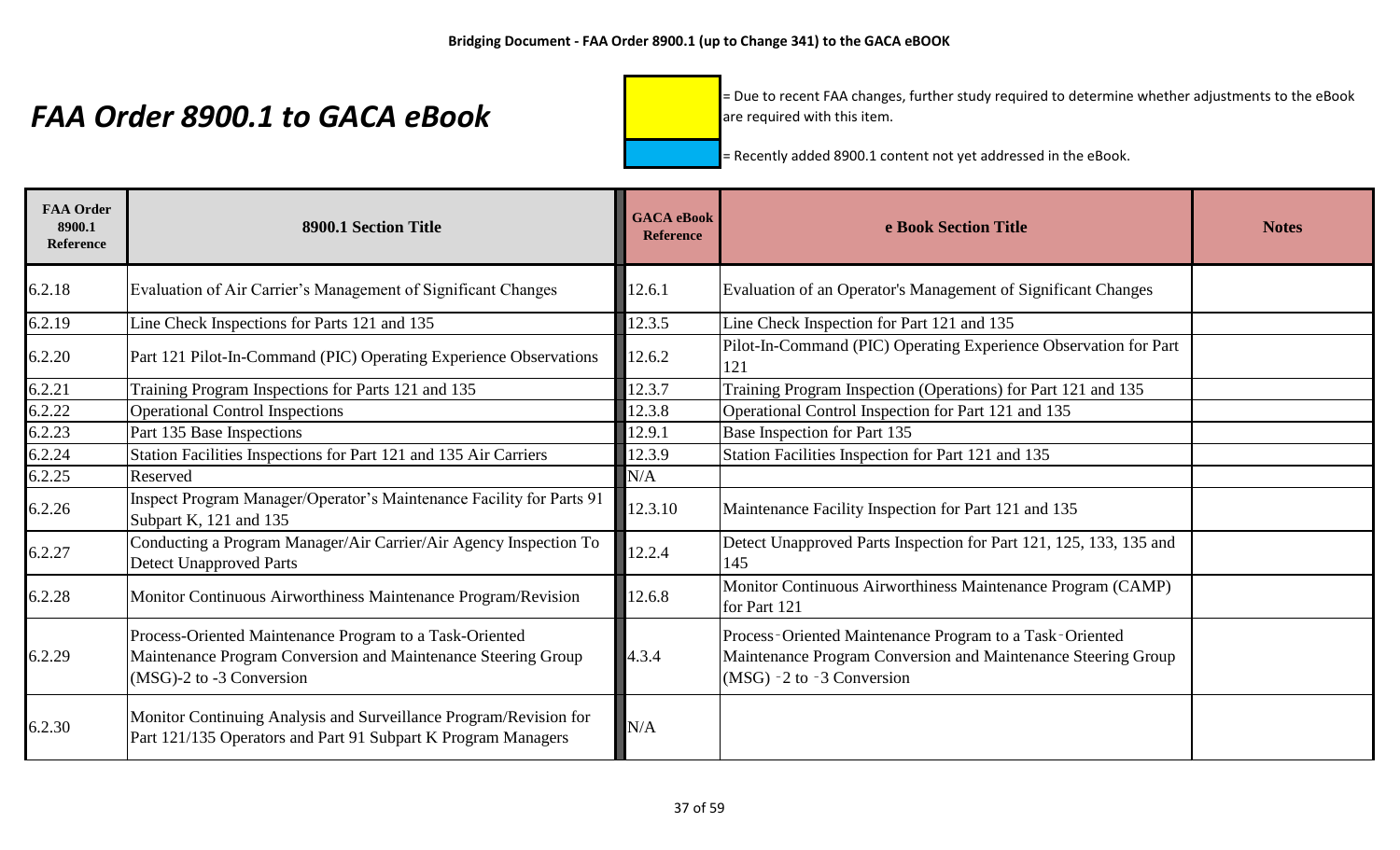= Due to recent FAA changes, further study required to determine whether adjustments to the eBook are required with this item.

| <b>FAA Order</b><br>8900.1<br><b>Reference</b> | 8900.1 Section Title                                                                                                                   | <b>GACA</b> eBook<br><b>Reference</b> | e Book Section Title                                                                   | <b>Notes</b> |
|------------------------------------------------|----------------------------------------------------------------------------------------------------------------------------------------|---------------------------------------|----------------------------------------------------------------------------------------|--------------|
| 6.2.31                                         | <b>Inspect Approved Reliability Program</b>                                                                                            | 12.6.3                                | Approved Reliability Program Inspection for Part 121                                   |              |
| 6.2.32                                         | Inspect Part 91 Subpart K Program Manager or Part 135 (Nine or Less)<br>Air Carrier                                                    | 12.9.3                                | Surveillance of an Aircraft Inspection Program for Part 135                            |              |
| 6.2.33                                         | Inspect CFR Part 121/135 Contractual Reliability Program                                                                               | N/A                                   |                                                                                        |              |
| 6.2.34                                         | Reserved                                                                                                                               | N/A                                   |                                                                                        |              |
| 6.2.35                                         | Inspect Section $135.411(a)(1)$ Operator's Maintenance Records                                                                         | 12.9.2                                | Maintenance Records Inspection for Part 135                                            |              |
| 6.2.36                                         | Inspect Parts 91 Subpart K, 121/135 (10 or More) and § 129.14<br>Operator's Maintenance Records                                        | 12.6.7                                | Maintenance Records Inspection for Part 121                                            |              |
| 6.2.37                                         | Monitor Maintenance Aspects of Part 121 Extended-Range Operations<br>with Two-Engine Aircraft (ETOPS)                                  | 12.6.4                                | Extended Operations (ETOPS) Inspection for Part 121                                    |              |
| 6.2.38                                         | Evaluate a Part 121/135.411(a)(2) Operator Aircraft Storage Program                                                                    | 4.5.11                                | Evaluate an Operator Aircraft Storage Program for Part 121                             |              |
| 6.2.39                                         | Surveillance of Part 121/135 Operators Participating in Coordinating<br>Agencies for Suppliers Evaluation (C.A.S.E.)                   | N/A                                   |                                                                                        |              |
| 6.2.40                                         | Inspect a Certificate Holders Use of Other Persons to Perform<br>Maintenance, Preventative Maintenance and Alterations on its Aircraft | N/A                                   |                                                                                        |              |
| 6.2.41                                         | Evaluate/Inspect Part 121/129/135 and 125 Air Operator's Outsource<br>Maintenance Organization Facility                                | 12.2.7                                | Evaluate/Inspect Outsource Maintenance Organization Facility for<br>Part 121 and 125   |              |
| 6.2.42                                         | Conduct a Detailed Part 121 Air Carrier In-Process/Task<br>Inspection/Team Event of Substantial Maintenance Providers                  | 12.6.5                                | Detailed In-Process/Task Inspection of Essential Maintenance<br>Providers for Part 121 |              |
|                                                | <b>Chapter 3. Part 125 Inspections</b>                                                                                                 |                                       |                                                                                        |              |
| 6.3.1                                          | Inspect Trip Records for Part 125                                                                                                      | 12.7.1                                | Trip Records Inspection for Part 125                                                   |              |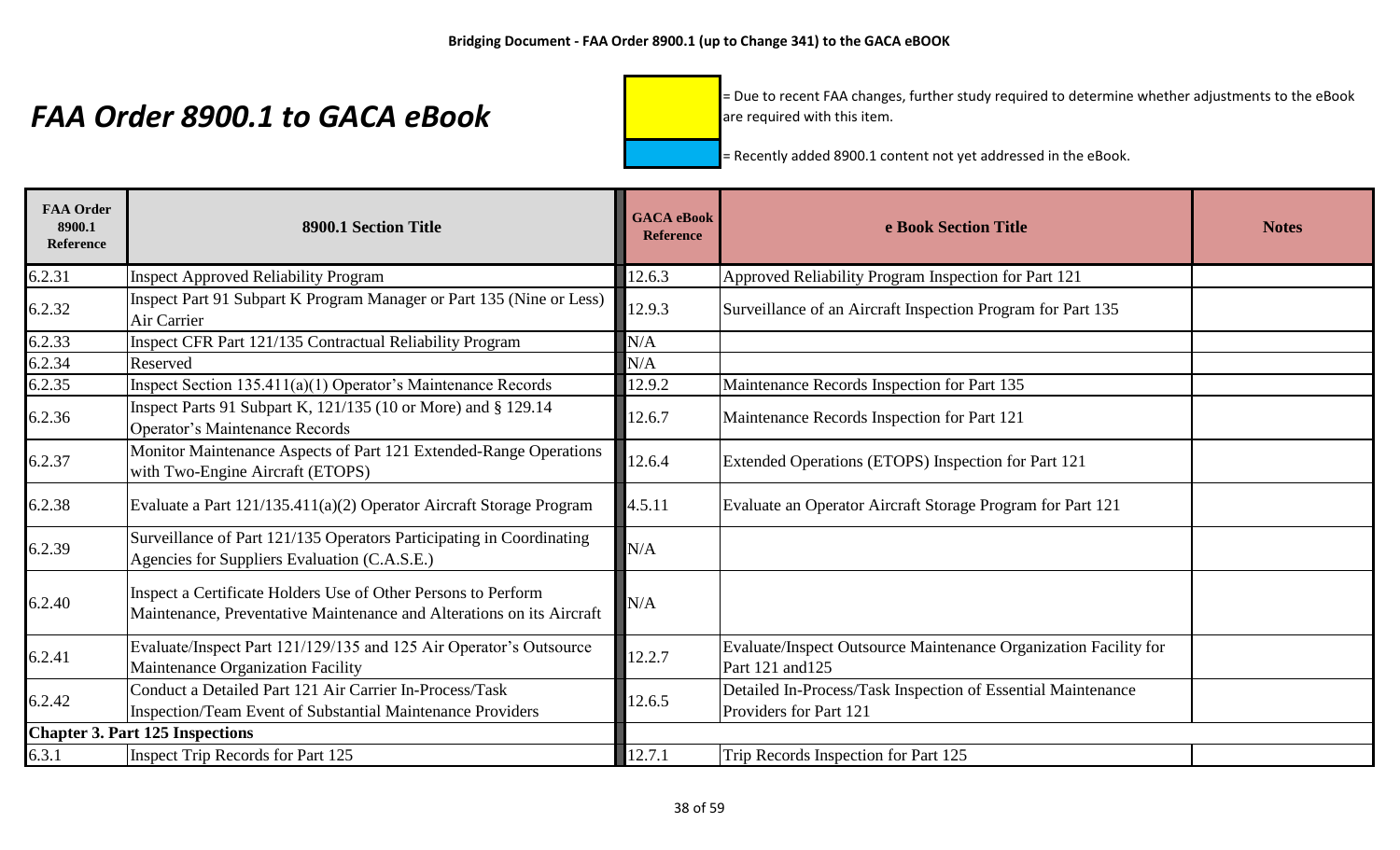= Due to recent FAA changes, further study required to determine whether adjustments to the eBook are required with this item.

| <b>FAA Order</b><br>8900.1<br>Reference | 8900.1 Section Title                                                                                                                               | <b>GACA</b> eBook<br><b>Reference</b> | e Book Section Title                                                                           | <b>Notes</b> |
|-----------------------------------------|----------------------------------------------------------------------------------------------------------------------------------------------------|---------------------------------------|------------------------------------------------------------------------------------------------|--------------|
| 6.3.2                                   | <b>Inspect Crewmember Records Part 125 Operations</b>                                                                                              | 12.7.2                                | Crew Member Records Inspection for Part 125                                                    |              |
| 6.3.3                                   | Conduct a Part 125 Station Facility Inspection                                                                                                     | 12.7.3                                | Station Facility Inspection for Part 125                                                       |              |
| 6.3.4                                   | Conduct Part 125 Base Inspection                                                                                                                   | 12.7.4                                | Base Inspection for Part 125                                                                   |              |
| 6.3.5                                   | Monitor Part 125 Airplane Inspection Program                                                                                                       | 12.7.5                                | Surveillance of Aircraft Inspection Program for Part 125                                       |              |
| 6.3.6                                   | Inspect Part 125 Operator's Maintenance Records                                                                                                    | 12.7.6                                | Maintenance Records Inspection for Part 125                                                    |              |
| 6.3.7                                   | Evaluate Part 125 Operator's Maintenance Records                                                                                                   | 4.11.6                                | <b>Evaluate Maintenance Records for Part 125</b>                                               |              |
|                                         | Chapter 4. Part 129 Inspections: Monitor Maintenance Program for U.S.-<br><b>Registered Aircraft Operated by a Foreign Operator Under Part 129</b> |                                       |                                                                                                |              |
| 6.4.1                                   | Monitor Maintenance Program for U.S.-Registered Aircraft Operated by                                                                               | N/A                                   |                                                                                                |              |
|                                         | <b>Chapter 5. Part 133 Inspections</b>                                                                                                             |                                       |                                                                                                |              |
| 6.5.1                                   | Conduct a Part 133 Base Inspection                                                                                                                 | 12.8.1                                | Base Inspection for Part 133                                                                   |              |
| 6.5.2                                   | Conduct a Part 133 Ramp Inspection                                                                                                                 | 12.8.2                                | Ramp/Site Inspection for Aerial Application and Rotorcraft External-<br><b>Load Operations</b> |              |
| 6.5.3                                   | Monitor a Part 133 Congested Area Operation                                                                                                        | 12.8.3                                | Congested Area Operations Inspection for Part 133                                              |              |
|                                         | <b>Chapter 6. Part 137 Inspections</b>                                                                                                             |                                       |                                                                                                |              |
| 6.6.1                                   | Conduct a Part 137 Base Inspection                                                                                                                 | 12.8.1                                | Base Inspection for Part 133                                                                   |              |
| 6.6.2                                   | Surveillance of a Part 137 Dispensing Operation                                                                                                    | 12.8.2                                | Ramp/Site Inspection for Aerial Application and Rotorcraft External-<br><b>Load Operations</b> |              |
| 6.6.3                                   | Surveillance of a Part 137 Satellite Site/Facility                                                                                                 | 12.8.2                                | Ramp/Site Inspection for Aerial Application and Rotorcraft External-<br><b>Load Operations</b> |              |
| 6.6.4                                   | Monitor a Part 137 Congested Area Operation                                                                                                        | 12.8.3                                | Congested Area Operations Inspection for Part 133                                              |              |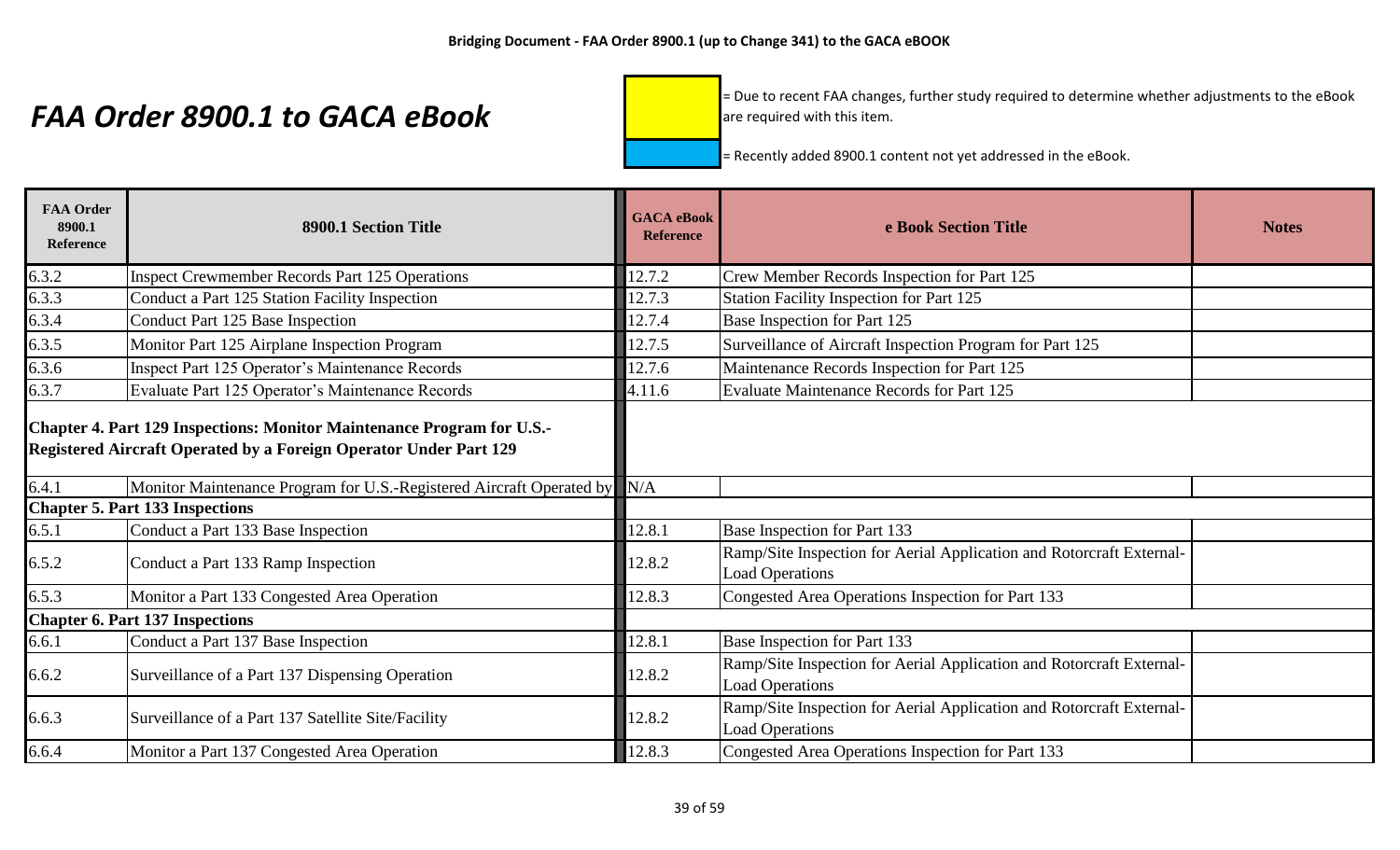= Due to recent FAA changes, further study required to determine whether adjustments to the eBook are required with this item.

| <b>FAA Order</b><br>8900.1<br>Reference | 8900.1 Section Title                                                              | <b>GACA</b> eBook<br><b>Reference</b> | e Book Section Title                                               | <b>Notes</b> |
|-----------------------------------------|-----------------------------------------------------------------------------------|---------------------------------------|--------------------------------------------------------------------|--------------|
|                                         | <b>Chapter 7. Part 141 Inspections</b>                                            |                                       |                                                                    |              |
| 6.7.1                                   | Conduct Facility Inspection of a Part 141 Pilot School                            | 12.11.1                               | Pilot School Facility Inspection for Part 141                      |              |
| 6.7.2                                   | Inspect Part 141 Pilot School Aircraft                                            | 12.11.2                               | Pilot School Aircraft Inspection for Part 141                      |              |
|                                         | Chapter 8. Part 142 Inspections: Conduct Surveillance or Inspection of a Training |                                       |                                                                    |              |
| 6.8.1                                   | Surveillance and Inspection Activities for Part 142 Training Centers,             | 12.12.1                               | Training Center, Satellite and Remote Site Inspection for Part 142 |              |
|                                         | Satellites, and Remote Sites                                                      |                                       |                                                                    |              |
|                                         | <b>Chapter 9. Part 145 Inspections</b>                                            |                                       |                                                                    |              |
| 6.9.1                                   | Inspect a Part 145 Repair Station Certificate Requirements                        | 12.13.1                               | Certificate Requirements Inspection for Part 145                   |              |
| 6.9.2                                   | Team Focused In-Depth Inspection of a Part 145 Repair Station                     | 12.13.15                              | In-Depth Inspection for Part 145                                   |              |
| 6.9.3                                   | <b>Inspect a Repair Station Record System</b>                                     | 12.13.2                               | Station Record System Inspection for Part 145                      |              |
| 6.9.4                                   | Inspect a Part 145 Repair Station Manual System                                   | 12.13.3                               | Manual System Inspection for Part 145                              |              |
| 6.9.5                                   | Inspect a Part 145 Repair Station Housing and Facilities                          | 12.13.4                               | Housing and Facilities Inspection for Part 145                     |              |
| 6.9.6                                   | Inspect a Part 145 Repair Station Tools and Equipment                             | 12.13.5                               | Tools and Equipment Inspection for Part 145                        |              |
| 6.9.7                                   | Inspect a Part 145 Repair Stations Technical Data                                 | 12.13.6                               | Technical Data Inspection for Part 145                             |              |
| 6.9.8                                   | Inspect a Part 145Repair Station Quality Control System                           | 12.13.7                               | Quality Control System Inspection for Part 145                     |              |
| 6.9.9                                   | Inspect a Part 145 Repair Station Parts and Material Program                      | 12.13.8                               | Parts and Material Program Inspection for Part 145                 |              |
| 6.9.10                                  | <b>Inspect a Part 145 Repair Station Personnel</b>                                | 12.13.9                               | Personnel Inspection for Part 145                                  |              |
| 6.9.11                                  | Inspect a Part 145 Repair Station Training Program                                | 12.13.10                              | Training Program Inspection for Part 145                           |              |
| 6.9.12                                  | <b>Inspect a Part 145 Repair Station Maintenance Process</b>                      | 12.13.11                              | Maintenance Process Inspection for Part 145                        |              |
| 6.9.13                                  | Inspect a Part 145 Repair Station and its Authorization for Work Away             | 12.13.12                              | Authorization for Work Away From Its Fixed Location Inspection for |              |
|                                         | from its Fixed Location                                                           |                                       | <b>Part 145</b>                                                    |              |
| 6.9.14                                  | Reserved                                                                          | N/A                                   |                                                                    |              |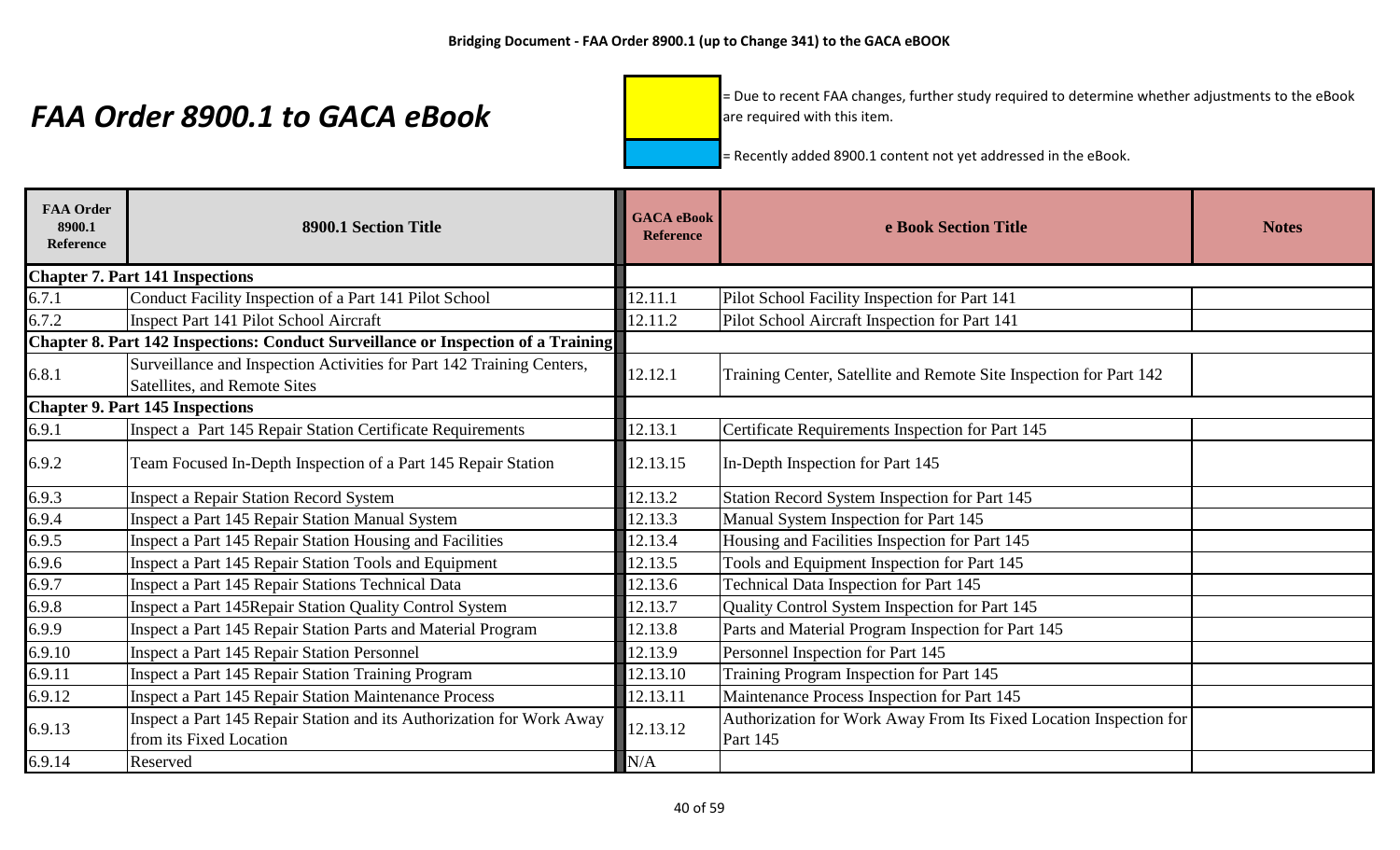= Due to recent FAA changes, further study required to determine whether adjustments to the eBook are required with this item.

| <b>FAA Order</b><br>8900.1<br><b>Reference</b> | 8900.1 Section Title                                                                                                                         | <b>GACA</b> eBook<br><b>Reference</b> | e Book Section Title                                                                                            | <b>Notes</b> |
|------------------------------------------------|----------------------------------------------------------------------------------------------------------------------------------------------|---------------------------------------|-----------------------------------------------------------------------------------------------------------------|--------------|
| 6.9.15                                         | Inspect a Part 145 Repair Station Maintenance/Alterations<br>Requirements                                                                    | 12.13.14                              | Maintenance/Alterations Requirements Inspection for Part 145                                                    |              |
| 6.9.16                                         | Inspect Part 145 Repair Stations Within the United States                                                                                    | 12.13.15                              | In-Depth Inspection for Part 145                                                                                |              |
| 6.9.17                                         | Inspect a Part 145 Repair Stations Outside the United States                                                                                 | 12.13.15                              | In-Depth Inspection for Part 145                                                                                |              |
| 6.9.18                                         | Monitor a Part 145 Repair Stations Providing Substantial Maintenance<br>Before, During, and After Labor Strike Dispute, Strike or Bankruptcy | 12.13.16                              | Providing Essential Maintenance Before, During and After Labor<br>Dispute or Bankruptcy Inspection for Part 145 |              |
| 6.9.19                                         | Inspect a Part 145 Repair Station Work Performed by a Canadian-<br><b>Approved Maintenance Organization</b>                                  | N/A                                   |                                                                                                                 |              |
| 6.9.20                                         | Inspect a Part 145 Repair Station's Contract Maintenance Program                                                                             | 12.13.13                              | Contract Maintenance Program Inspection for Part 145                                                            |              |
| 6.9.21                                         | Surveillance of a Domestic Repair Station for an EASA Part 145<br>Requirement Under a BASA/MIP                                               | N/A                                   |                                                                                                                 |              |
|                                                | <b>Chapter 10. Part 147 Inspections</b>                                                                                                      |                                       |                                                                                                                 |              |
| 6.10.1                                         | Part 147 Inspections                                                                                                                         | 12.14.1                               | Inspection of Part 147                                                                                          |              |
|                                                | <b>Chapter 11. Other Surveillance</b>                                                                                                        |                                       |                                                                                                                 |              |
| 6.11.1                                         | <b>Transportation of Oxygen Generators</b>                                                                                                   | 12.15.6                               | Transportation of Oxygen Generators (Chemical) for Parts 121,125,<br>135 and 145                                |              |
| 6.11.2                                         | <b>Conduct a Detailed Process Task Inspection</b>                                                                                            | 12.2.5                                | Detailed Process/Task Inspection for Part 121 and 125                                                           |              |
| 6.11.3                                         | Surveillance of the FAA Flight Program                                                                                                       | N/A                                   |                                                                                                                 |              |
| 6.11.4                                         | Surveillance of a Banner Towing Operator                                                                                                     | 12.8.4                                | <b>Banner Towing Operations Inspection</b>                                                                      |              |
| 6.11.5                                         | Surveillance of Sport Parachute Activities                                                                                                   | 12.5.4                                | Sport Parachute Activities Surveillance                                                                         |              |
| 6.11.6                                         | Reserved                                                                                                                                     | N/A                                   |                                                                                                                 |              |
| 6.11.7                                         | Reserved                                                                                                                                     | N/A                                   |                                                                                                                 |              |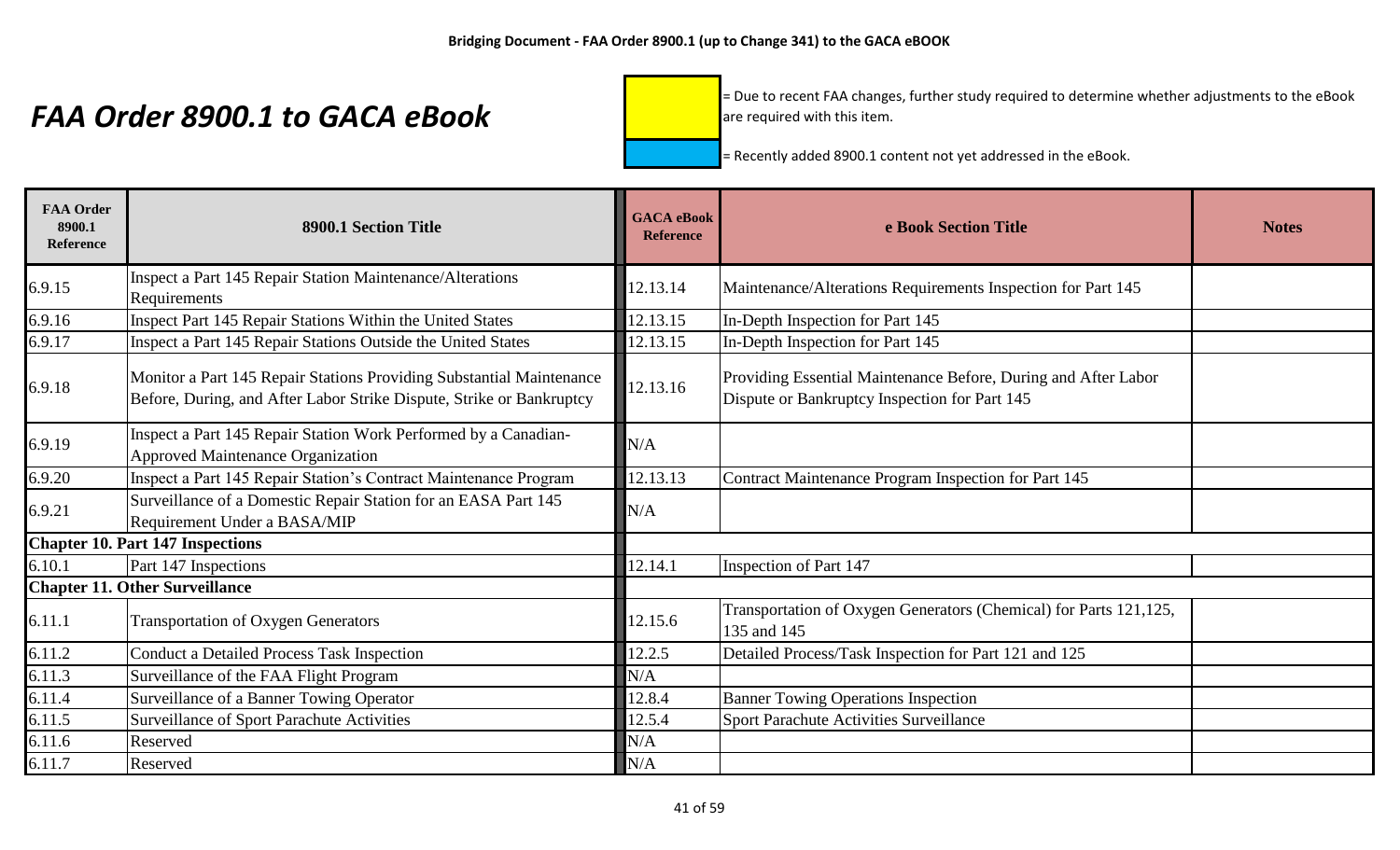= Due to recent FAA changes, further study required to determine whether adjustments to the eBook are required with this item.

| <b>FAA Order</b><br>8900.1<br><b>Reference</b> | 8900.1 Section Title                                                                                                          | <b>GACA</b> eBook<br><b>Reference</b> | e Book Section Title                                            | <b>Notes</b> |
|------------------------------------------------|-------------------------------------------------------------------------------------------------------------------------------|---------------------------------------|-----------------------------------------------------------------|--------------|
| 6.11.8                                         | Inspect a Flight Instructor Refresher Clinic                                                                                  | 12.15.2                               | <b>Flight Instructor Refresher Course Inspection</b>            |              |
| 6.11.9                                         | <b>Inspect a Computer Testing Center</b>                                                                                      | N/A                                   |                                                                 |              |
| 6.11.10                                        | Surveillance of an Aviation Event                                                                                             | 12.15.8                               | <b>Aviation Event Surveillance (Operations)</b>                 |              |
| 6.11.11                                        | Monitor an Air Show/Air Race for Airworthiness Inspectors                                                                     | 12.15.9                               | Air Show/Air Race Surveillance (Airworthiness)                  |              |
| 6.11.12                                        | Surveillance of a Motion Picture/Television Filming Production Event                                                          | 12.8.5                                | Motion Picture/Television Filming Production Event Inspection   |              |
| 6.11.13                                        | Surveillance of Ultralight Vehicle Operations                                                                                 | 12.15.15                              | <b>Ultralight Vehicle Operations Surveillance</b>               |              |
| 6.11.14                                        | Conducting Records Reviews and Aircraft Inspections Mandated by the<br>Aging Airplane Rules for Parts 121, 129, and 135       | 12.6.6                                | Aging Airplane Inspection for Part 121                          |              |
| 6.11.15                                        | Monitor Certificated Airframe and/or Powerplant Mechanic,<br>Repairman, Parachute Rigger, and Inspection Authorization Holder | 12.15.10                              | Monitor Mechanic, Repairman and Inspection Authorization Holder |              |
| 6.11.16                                        | Surveillance of Light-Sport Repairman Training Facilities                                                                     | 12.15.16                              | Light-Sport Repairman Training Facilities Inspection            |              |
| 6.11.17                                        | <b>Inspect Avionics Test Equipment</b>                                                                                        | 12.15.11                              | <b>Avionics Test Equipment Inspection</b>                       |              |
| 6.11.18                                        | <b>Inspect Altimeter Setting Sources</b>                                                                                      | 12.15.12                              | <b>Altimeter Setting Sources Inspection</b>                     |              |
| 6.11.19                                        | <b>Monitor Approved Avionics Software Changes</b>                                                                             | 4.5.12                                | <b>Avionics Software Changes</b>                                |              |
| 6.11.20                                        | <b>Evaluate Special Equipment or Test Apparatus</b>                                                                           | 12.15.13                              | Special Equipment or Test Apparatus Evaluation                  |              |
| 6.11.21                                        | Monitor Operator's Refueling Procedures (Parts 121, 125, and 135)                                                             | 12.2.6                                | Refueling Procedures Inspection for Part 121, 125, and 135      |              |
| 6.11.22                                        | <b>Conduct Night Vision Imaging System Evaluation Inspection</b>                                                              |                                       |                                                                 |              |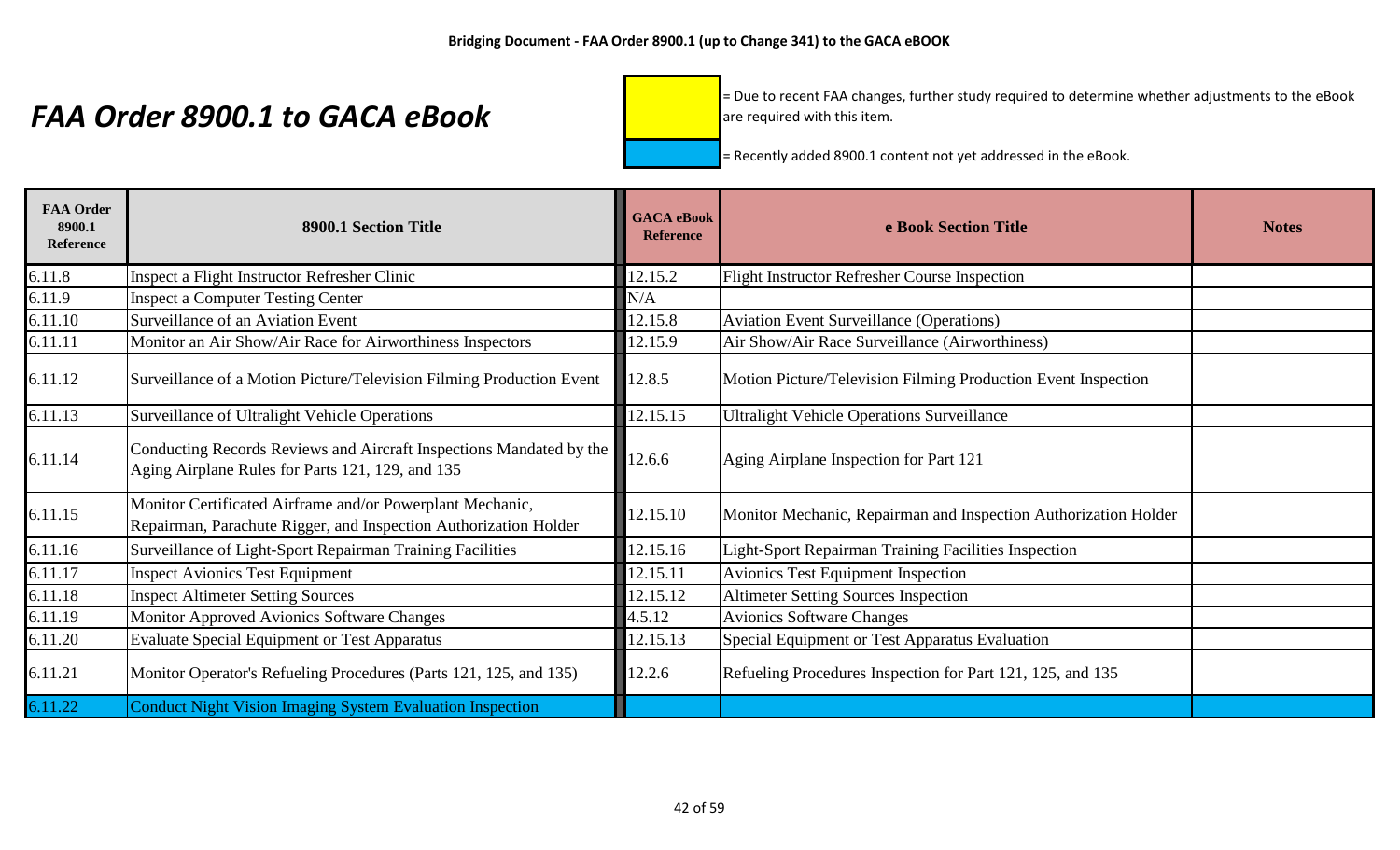= Due to recent FAA changes, further study required to determine whether adjustments to the eBook are required with this item.

| <b>FAA Order</b><br>8900.1<br>Reference | 8900.1 Section Title                                                                                                                       | <b>GACA</b> eBook<br><b>Reference</b> | e Book Section Title                                                                                  | <b>Notes</b> |
|-----------------------------------------|--------------------------------------------------------------------------------------------------------------------------------------------|---------------------------------------|-------------------------------------------------------------------------------------------------------|--------------|
| 6.11.23                                 | Evaluate/Inspect 14 CFR Part 91 Subpart K/121/125 and 129 Operators<br>Fuel Tank System Instructions for Continued Airworthiness/Revisions | 4.3.3                                 | Evaluate/Inspect Fuel Tank System Maintenance/Inspection Program                                      |              |
| 6.11.24                                 | Evaluate/Inspect Part 121 and 129 Operators' Electrical Wiring<br><b>Interconnection Systems Maintenance Program</b>                       | 4.3.7                                 | Evaluate/Inspect Part 121 Operators' Electrical Wiring<br>Interconnection Systems Maintenance Program |              |
| 6.11.25                                 | Air Carrier Food and Beverage Service Cart Safety and Serviceability                                                                       |                                       |                                                                                                       |              |
| 6.11.26                                 | Evaluate/Inspect 14 CFR Parts 121, 125, or 129 Operator's Fuel Tank<br><b>System Fuel Tank Flammability Reduction Program</b>              |                                       |                                                                                                       |              |
| 6.11.27                                 | <b>Inspect a Nondestructive Inspection Program/Facility</b>                                                                                |                                       |                                                                                                       |              |
| 6.11.28                                 | inspect a repair racinty Accompaising Composite manuemance and                                                                             |                                       |                                                                                                       |              |
| <b>Chapter 12. Reserved</b>             |                                                                                                                                            |                                       |                                                                                                       |              |
|                                         | <b>Chapter 13. Enhanced Repair Station and Air Carrier Outsource Oversight</b>                                                             |                                       |                                                                                                       |              |
| 6.13.1                                  | Reserved                                                                                                                                   | N/A                                   |                                                                                                       |              |
| 6.13.2                                  | Reserved                                                                                                                                   | N/A                                   |                                                                                                       |              |
| 6.13.3                                  | Reserved                                                                                                                                   | N/A                                   |                                                                                                       |              |
| 6.13.4                                  | Outsource Oversight Prioritization - Process Detail for Enhanced<br>Repair Station and Air Carrier Outsource Oversight System,             | N/A                                   |                                                                                                       |              |
|                                         | <b>Chapter 14: Technical DataAdditional information</b>                                                                                    |                                       |                                                                                                       |              |
| 6.14.1                                  | <b>Inspect a Maintenance Provider's Technical Data</b>                                                                                     |                                       |                                                                                                       |              |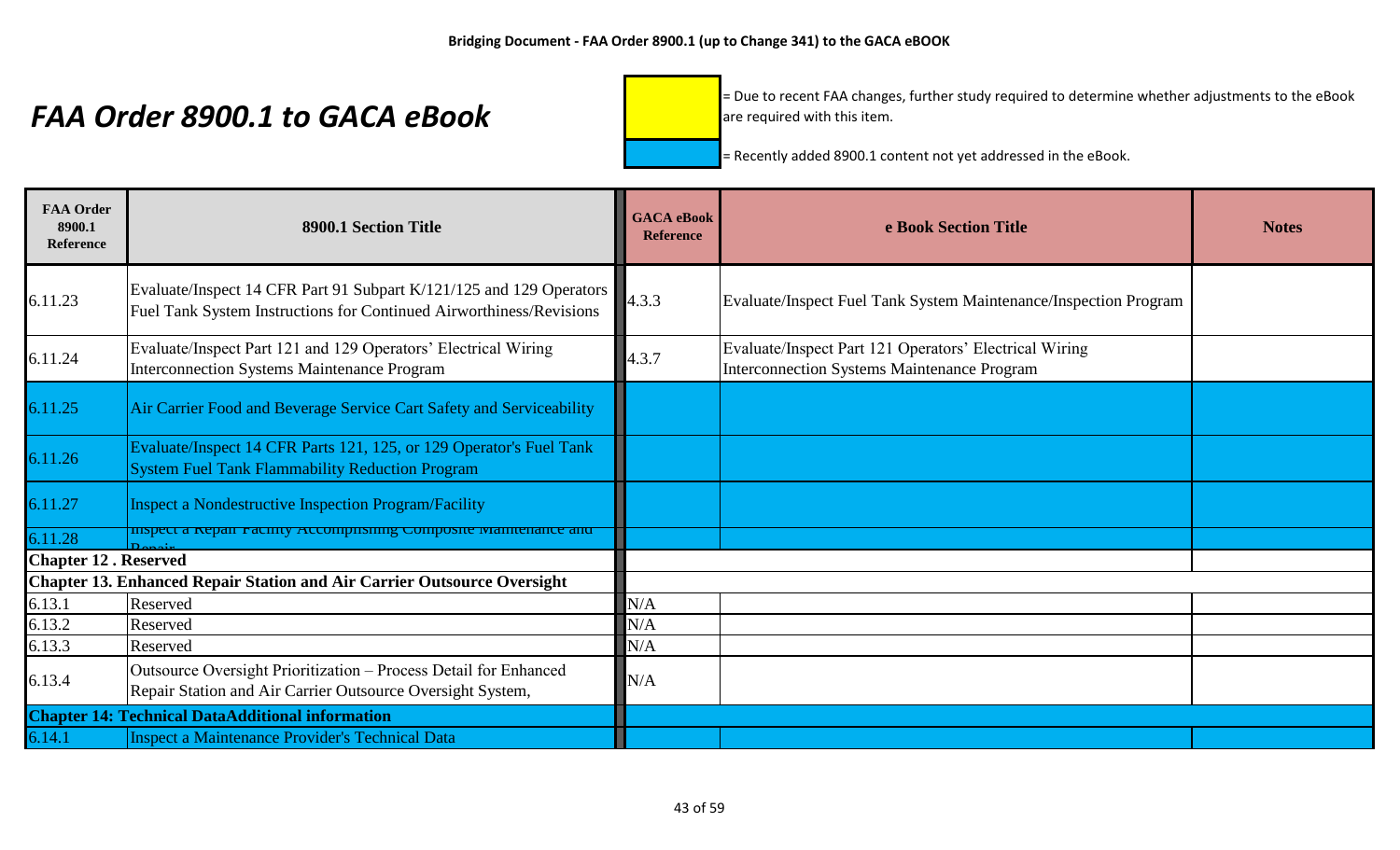= Due to recent FAA changes, further study required to determine whether adjustments to the eBook are required with this item.

| <b>FAA Order</b><br>8900.1<br><b>Reference</b> | 8900.1 Section Title                                                                                                                               | <b>GACA</b> eBook<br><b>Reference</b> | e Book Section Title                                              | <b>Notes</b> |
|------------------------------------------------|----------------------------------------------------------------------------------------------------------------------------------------------------|---------------------------------------|-------------------------------------------------------------------|--------------|
|                                                | <b>Volume 7. Investigation</b>                                                                                                                     |                                       |                                                                   |              |
|                                                | <b>Chapter 1. Accident and Incident Investigation and Reporting</b>                                                                                |                                       |                                                                   |              |
| 7.1.1                                          | <b>Accident Investigations</b>                                                                                                                     | 13.6.1                                | Coordination of Aviation Occurrence Investigations with the SAAIB |              |
| 7.1.2                                          | Incident Investigations and Occurrences                                                                                                            | 13.6.1                                | Coordination of Aviation Occurrence Investigations with the SAAIB |              |
|                                                | Chapter 2. Instructions for Investigating a Vehicle/Pedestrian Deviation (V/PD)<br>by a Mechanic Taxiing an Aircraft on an Airport's Movement Area |                                       |                                                                   |              |
| 7.2.1                                          | Instructions for Investigating a Vehicle/Pedestrian Deviation (V/PD) by<br>a Mechanic Taxiing an Aircraft on an Airport's Movement Area            | N/A                                   |                                                                   |              |
|                                                | <b>Chapter 3. Investigate Oceanic Navigation Errors</b>                                                                                            |                                       |                                                                   |              |
| 7.3.1                                          | <b>Investigating Oceanic Errors</b>                                                                                                                | N/A                                   |                                                                   |              |
|                                                | <b>Chapter 4. Investigate a Near Mid-Air Collision</b>                                                                                             |                                       |                                                                   |              |
| 7.4.1                                          | Investigate a Near Mid-Air Collision                                                                                                               | N/A                                   |                                                                   |              |
|                                                | <b>Chapter 5. Conduct a Complaint Investigation</b>                                                                                                |                                       |                                                                   |              |
| 7.5.1                                          | Conduct a Complaint Investigation                                                                                                                  | 13.2.1                                | <b>Conduct a Complaint Investigation</b>                          |              |
| <b>Compliance</b>                              | <b>Chapter 6. Conduct an Investigation of FAA Flight Operations to Determine</b>                                                                   |                                       |                                                                   |              |
| 7.6.1                                          | Conduct an Investigation of FAA Flight Operations to Determine<br>Compliance                                                                       | N/A                                   |                                                                   |              |
|                                                | <b>Chapter 7. Conduct Violation Investigation</b>                                                                                                  |                                       |                                                                   |              |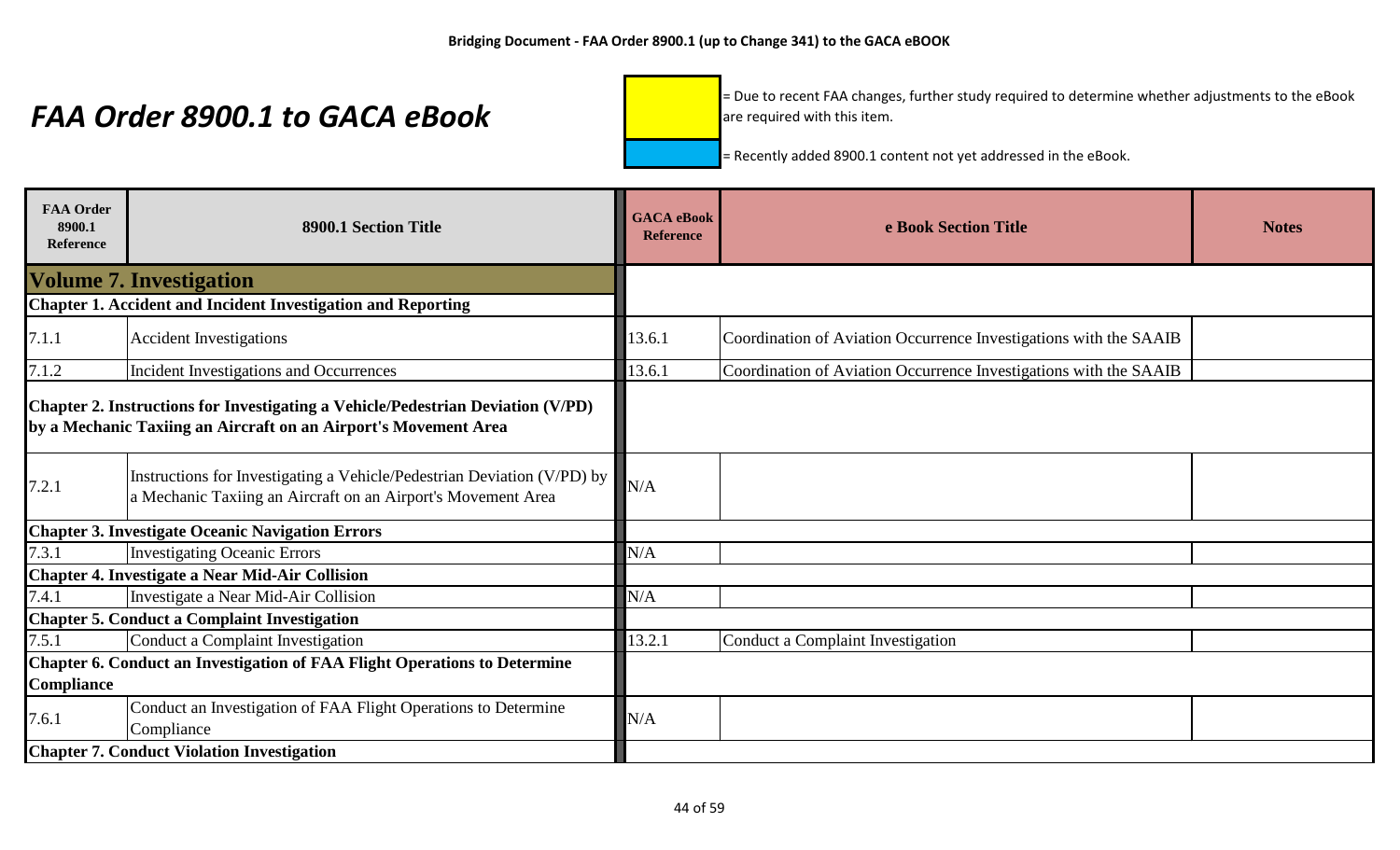= Due to recent FAA changes, further study required to determine whether adjustments to the eBook are required with this item.

| <b>FAA Order</b><br>8900.1<br>Reference | 8900.1 Section Title                                                                                     | <b>GACA</b> eBook<br><b>Reference</b> | e Book Section Title                     | <b>Notes</b> |
|-----------------------------------------|----------------------------------------------------------------------------------------------------------|---------------------------------------|------------------------------------------|--------------|
| 7.7.1                                   | General                                                                                                  | 13.2.2                                | Conduct a Violation Investigation        |              |
|                                         | <b>Volume 8. General Technical Functions</b>                                                             |                                       |                                          |              |
|                                         | <b>Chapter 1. Regional Technical Functions: Regional All Weather Operations</b>                          |                                       |                                          |              |
| <b>Function</b>                         |                                                                                                          |                                       |                                          |              |
| 8.1.1                                   | Regional All Weather Operations Function                                                                 | N/A                                   |                                          |              |
|                                         | <b>Chapter 2. Technical Groups, Boards, and National Resources</b>                                       |                                       |                                          |              |
| 8.2.1                                   | <b>Background Information</b>                                                                            | N/A                                   |                                          |              |
| 8.2.2                                   | <b>Aircraft Evaluation Groups</b>                                                                        | N/A                                   |                                          |              |
| 8.2.3                                   | <b>Flight Operations Evaluation Boards</b>                                                               | N/A                                   |                                          |              |
| 8.2.4                                   | Serve as a Member of a Flight Operations Evaluation Board                                                | N/A                                   |                                          |              |
| 8.2.5                                   | <b>Flight Standardization Boards</b>                                                                     | N/A                                   |                                          |              |
| 8.2.6                                   | Serve as a Member of a Flight Standardization Board                                                      | N/A                                   |                                          |              |
| 8.2.7                                   | <b>Maintenance Review Boards</b>                                                                         | N/A                                   |                                          |              |
| 8.2.8                                   | Reserved                                                                                                 | N/A                                   |                                          |              |
|                                         | Aircraft Evaluation Group Outreach in the Airworthiness Directive                                        |                                       |                                          |              |
| 8.2.9                                   | Process                                                                                                  |                                       |                                          |              |
|                                         | <b>Chapter 3. Miscellaneous Technical Functions</b>                                                      |                                       |                                          |              |
| 8.3.1                                   | Certificates of Temporary Sojourn                                                                        | N/A                                   |                                          |              |
| 8.3.2                                   | <b>Provide Technical Assistance</b>                                                                      | N/A                                   |                                          |              |
| 8.3.3                                   | <b>Evaluation and Surveillance of Heliports</b>                                                          | 7.2.1                                 | Evaluation and Surveillance of Heliports |              |
| 8.3.4                                   | Conduct Inspections/Evaluate Aircraft Operations at an Airport or Air<br><b>Traffic Control Facility</b> | N/A                                   |                                          |              |
|                                         | <b>Chapter 4. Accident Prevention Program Related Tasks</b>                                              |                                       |                                          |              |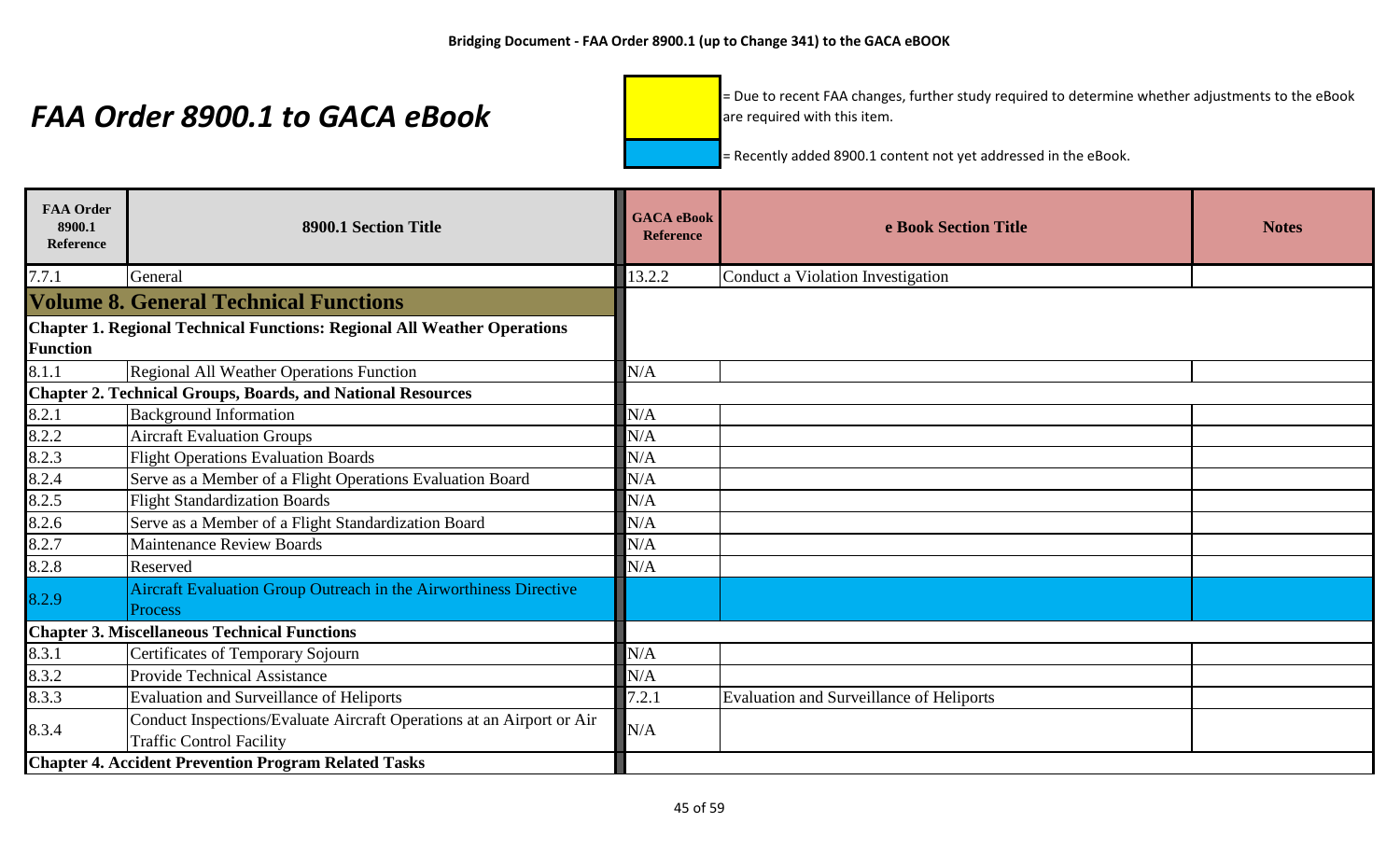= Due to recent FAA changes, further study required to determine whether adjustments to the eBook are required with this item.

| <b>FAA Order</b><br>8900.1<br>Reference | 8900.1 Section Title                                                                                 | <b>GACA</b> eBook<br><b>Reference</b> | e Book Section Title                                            | <b>Notes</b> |
|-----------------------------------------|------------------------------------------------------------------------------------------------------|---------------------------------------|-----------------------------------------------------------------|--------------|
| 8.4.1                                   | <b>Introduction to Accident Prevention Related Tasks</b>                                             | N/A                                   |                                                                 |              |
| 8.4.2                                   | Participate in an Accident Prevention Presentation                                                   | N/A                                   |                                                                 |              |
| 8.4.3                                   | <b>Clinics and Meetings</b>                                                                          | N/A                                   |                                                                 |              |
|                                         | <b>Chapter 5. General Airworthiness and Avionics Technical Functions</b>                             |                                       |                                                                 |              |
| 8.5.1                                   | Issue Airworthiness Certificate for an Aircraft                                                      | 6.2.1                                 | Issue Airworthiness Certificate for an Aircraft                 |              |
| 8.5.2                                   | Changes to Special Purpose for Restricted Aircraft                                                   | N/A                                   |                                                                 |              |
| 8.5.3                                   | Certificate Amateur-Built Aircraft Requiring Commercial Assistance                                   | N/A                                   |                                                                 |              |
| 8.5.4                                   | Issue Import/Export Airworthiness Approval                                                           | 6.7.1                                 | <b>Issue Export Airworthiness Approval</b>                      |              |
| 8.5.5                                   | <b>Issue Aircraft Condition Notice</b>                                                               | 6.2.2                                 | <b>Issue Aircraft Condition Notice</b>                          |              |
|                                         |                                                                                                      | 13.5.2                                | Airworthy Or Un-Airworthy Aircraft                              |              |
| 8.5.6                                   | Process Service Difficulty Report                                                                    | 6.6.1                                 | Process Service Difficulty Report                               |              |
| 8.5.7                                   | Process Malfunction or Defect Report                                                                 | 6.6.2                                 | Process Malfunction or Defect Report                            |              |
| 8.5.8                                   | <b>Approval of Parachute Alterations</b>                                                             | N/A                                   |                                                                 |              |
| 8.5.9                                   | Guidance for Evaluating Requests for Approval of Procedures Found in<br>the NESHAP Advisory Circular | N/A                                   |                                                                 |              |
| 8.5.10                                  | Reporting Invalid Transponder Reports, Air Traffic Quality Assurance<br>Order 7210.56                | N/A                                   |                                                                 |              |
| 8.5.11                                  | <b>Introduction to Avionics</b>                                                                      | N/A                                   |                                                                 |              |
| 8.5.12                                  | <b>Ground Operator Aircraft</b>                                                                      | 13.5.6                                | Grounding of an Operators Aircraft                              |              |
| 8.5.13                                  | Support for Issuing an Airworthiness Certificate for Unmanned Aircraft                               | 6.2.3                                 | Issue a Special Airworthiness Certificate for Unmanned Aircraft |              |
|                                         | <b>Systems</b>                                                                                       |                                       | <b>Systems</b>                                                  |              |
|                                         | <b>Chapter 6. Perform Telephone Standby</b>                                                          |                                       |                                                                 |              |
| 8.6.1                                   | Perform Telephone Standby                                                                            | N/A                                   |                                                                 |              |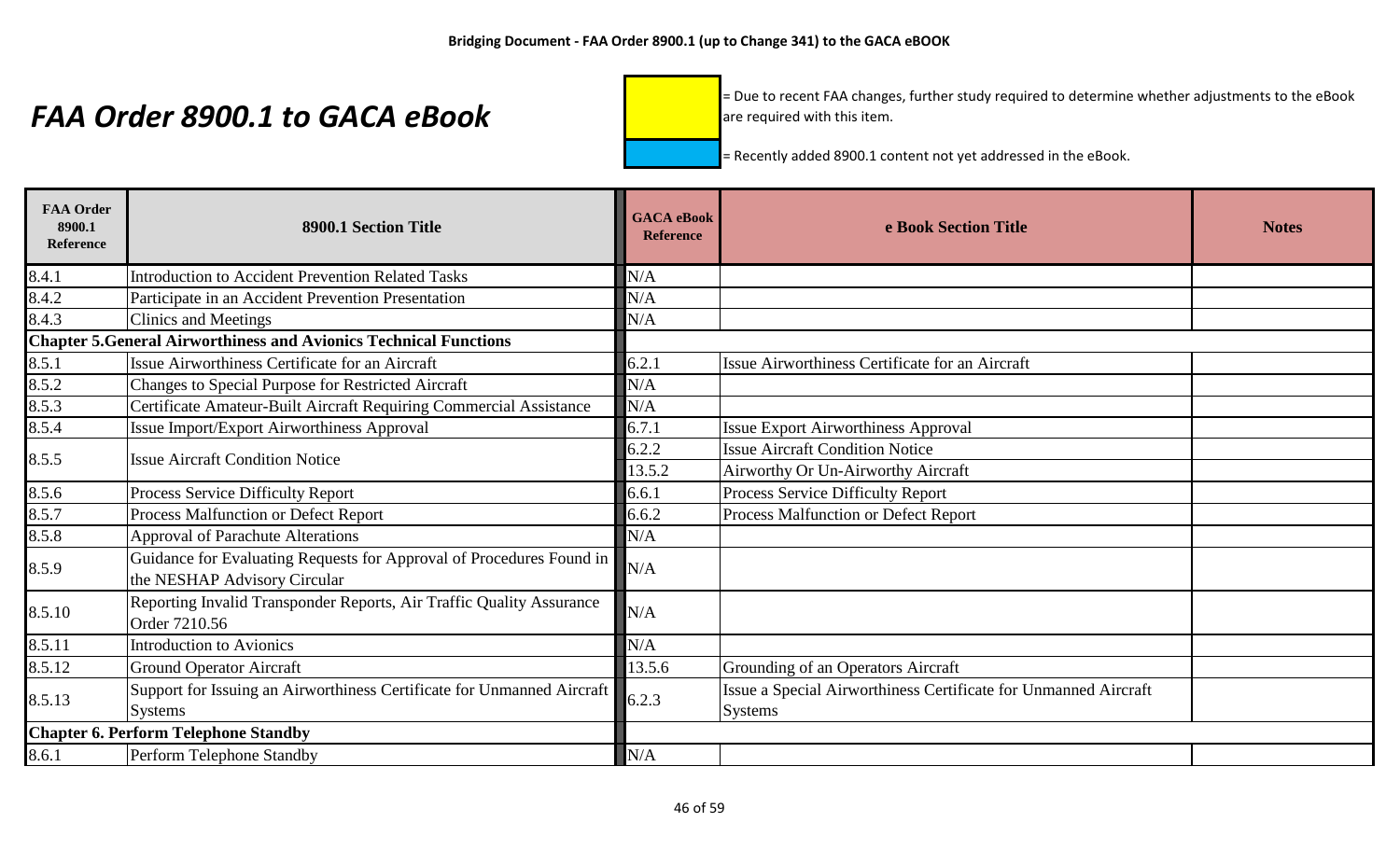= Due to recent FAA changes, further study required to determine whether adjustments to the eBook are required with this item.

| <b>FAA Order</b><br>8900.1<br>Reference | 8900.1 Section Title                                                                                       | <b>GACA</b> eBook<br><b>Reference</b> | e Book Section Title | <b>Notes</b>              |
|-----------------------------------------|------------------------------------------------------------------------------------------------------------|---------------------------------------|----------------------|---------------------------|
|                                         | <b>Volume 9. Aircraft, Airport &amp; Security</b>                                                          |                                       |                      |                           |
|                                         | <b>Chapter 1. Issuance and Control of Security Directives</b>                                              |                                       |                      |                           |
| 9.1.1                                   | Issuance and Control of Security Directives Issued by the Transportation<br><b>Security Administration</b> | N/A                                   |                      |                           |
|                                         | <b>Chapter 2. Federal Air Marshals (FAM) and Air Transportation</b>                                        |                                       |                      |                           |
| 9.2.1                                   | Minimum Crew Requirements for Boarding and Presence of Federal Air<br><b>Marshals</b>                      | N/A                                   |                      |                           |
|                                         | <b>Volume 10. Air Transportation Oversight System</b>                                                      |                                       |                      |                           |
| <b>Chapter 1. General</b>               |                                                                                                            |                                       |                      |                           |
| 10.1.1                                  | Air Transportation Oversight System Doctrine                                                               | N/A                                   |                      |                           |
| 10.1.2                                  | <b>Introduction to ATOS Business Process and Tools</b>                                                     | N/A                                   |                      |                           |
| 10.1.3                                  | Air Carriers Certification Process for 14 CFR Part 121                                                     | N/A                                   |                      |                           |
| 10.1.4                                  | Roles and Responsibilities                                                                                 | N/A                                   |                      |                           |
| 10.1.5                                  | Acronyms, Abbreviations, Terms, and Definitions                                                            | N/A                                   |                      |                           |
|                                         | <b>Chapter 2. Procedures for Design and Performance Assessment</b>                                         |                                       |                      |                           |
| 10.2.1                                  | Design and Performance Assessment System Configuration                                                     | N/A                                   |                      |                           |
| 10.2.2                                  | Design and Performance Assessment Planning                                                                 | N/A                                   |                      |                           |
| 10.2.3                                  | Design and Performance Assessment Resource Management                                                      | N/A                                   |                      | eBook Volume 2,           |
| 10.2.4                                  | <b>Design Assessment Data Collection</b>                                                                   | N/A                                   |                      | Chapters 4 and 5 contain  |
| 10.2.5                                  | Performance Assessment Data Collection                                                                     | N/A                                   |                      | similar guidance          |
| 10.2.6                                  | Design and Performance Assessment Data Reporting                                                           | N/A                                   |                      | concerning the evaluation |
| 10.2.7                                  | Design and Performance Assessment Data Review                                                              | N/A                                   |                      | of Design and             |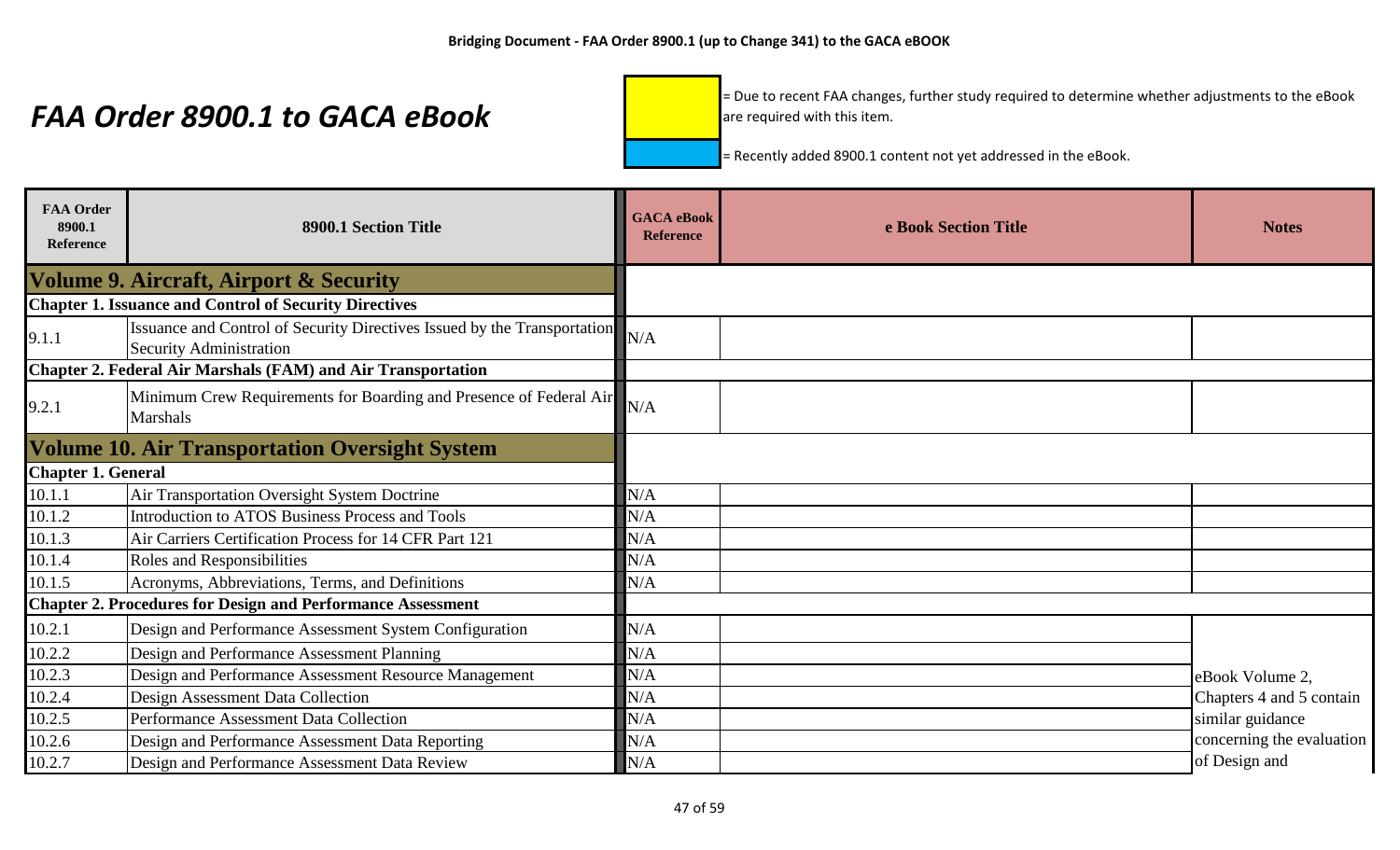= Due to recent FAA changes, further study required to determine whether adjustments to the eBook are required with this item.

| <b>FAA Order</b><br>8900.1<br>Reference | 8900.1 Section Title                                                 | <b>GACA</b> eBook<br><b>Reference</b> | e Book Section Title | <b>Notes</b>                                                                                              |
|-----------------------------------------|----------------------------------------------------------------------|---------------------------------------|----------------------|-----------------------------------------------------------------------------------------------------------|
| 10.2.8                                  | Design Assessment Analysis and Assessment                            | N/A                                   |                      | Performance Assessments                                                                                   |
| 10.2.9                                  | Design Assessment Action Determination and Implementation            | N/A                                   |                      | of a certificate holder's                                                                                 |
| 10.2.10                                 | Performance Assessment Analysis and Assessment                       | N/A                                   |                      | SMS.                                                                                                      |
| 10.2.11                                 | Performance Assessment Action Determination and Implementation       | N/A                                   |                      |                                                                                                           |
|                                         | <b>Chapter 3. Risk Management Process</b>                            |                                       |                      |                                                                                                           |
| 10.3.1                                  | <b>Risk Management Process</b>                                       | N/A                                   |                      | eBook Volume 2, Chapter<br>6 contains useful<br>guidance on Safety Risk<br>Management (SRM)<br>processes. |
|                                         | <b>Chapter 4. Air Carrier Evaluation Process</b>                     |                                       |                      |                                                                                                           |
| 10.4.1                                  | The Air Carrier Evaluation Process                                   | N/A                                   |                      |                                                                                                           |
|                                         | <b>Chapter 5. Off-Hour Surveillance Assessment Decision Aid</b>      |                                       |                      |                                                                                                           |
| 10.5.1                                  | Off-Hour Surveillance Air Carrier Oversight Process                  | N/A                                   |                      |                                                                                                           |
|                                         | <b>Chapter 6. The Certification Process of Part 121 Air Carriers</b> |                                       |                      |                                                                                                           |
| 10.6.1                                  | <b>General Information</b>                                           | N/A                                   |                      |                                                                                                           |
| 10.6.2                                  | <b>Certification Process Document</b>                                | N/A                                   |                      |                                                                                                           |
| 10.6.3                                  | <b>Aircraft Configuration Control Document</b>                       | N/A                                   |                      |                                                                                                           |
| 10.6.4                                  | <b>Certificate Transfer Process</b>                                  |                                       |                      |                                                                                                           |
|                                         | <b>Chapter 7. Major Changes in Operational Authority</b>             |                                       |                      |                                                                                                           |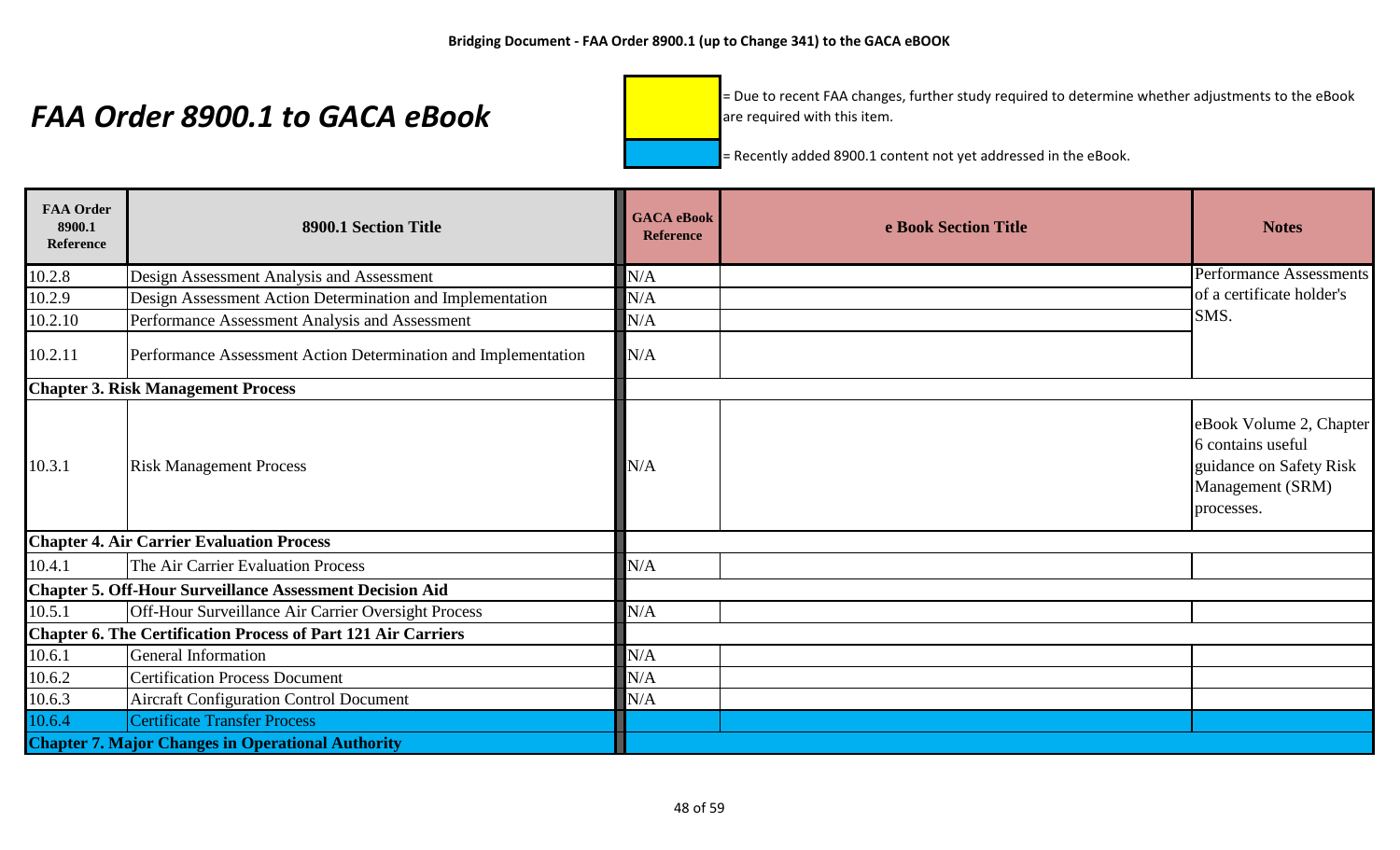= Due to recent FAA changes, further study required to determine whether adjustments to the eBook are required with this item.

| <b>FAA Order</b><br>8900.1<br><b>Reference</b> | 8900.1 Section Title                                                                         | <b>GACA</b> eBook<br><b>Reference</b> | e Book Section Title                                                | <b>Notes</b> |
|------------------------------------------------|----------------------------------------------------------------------------------------------|---------------------------------------|---------------------------------------------------------------------|--------------|
| 10.7.1                                         | <b>Major Change Process Document - General Information</b>                                   |                                       |                                                                     |              |
| 10.7.2                                         | <b>Major Change Process Document - Work Instructions</b>                                     |                                       |                                                                     |              |
|                                                | <b>Volume 11. AFS Programs</b>                                                               |                                       |                                                                     |              |
|                                                | <b>Chapter 1. Voluntary Disclosure Reporting Program</b>                                     |                                       |                                                                     |              |
| 11.1.1                                         | Voluntary Disclosure Reporting Program for Air Carriers and Regulated<br>Entities            | 13.4.1                                | Safety Information Received by the President                        |              |
|                                                | <b>Chapter 2. Voluntary Safety Programs</b>                                                  |                                       |                                                                     |              |
| 11.2.1                                         | <b>Aviation Safety Action Program (ASAP)</b>                                                 | N/A                                   |                                                                     |              |
| 11.2.2                                         | Flight Operational Quality Assurance (FOQA)                                                  | 2.2.1                                 | Flight Operational Quality Assurance (FOQA)                         |              |
|                                                | <b>Chapter 3. Whistleblower Protection Program (Air Carrier)</b>                             |                                       |                                                                     |              |
| 11.3.1                                         | Program Overview                                                                             | N/A                                   |                                                                     |              |
| 11.3.2                                         | Responsibilities and Procedures                                                              | N/A                                   |                                                                     |              |
| 11.3.3                                         | <b>Complaint Processing</b>                                                                  | N/A                                   |                                                                     |              |
| <b>Maintenance Environment</b>                 | Chapter 4. Human Factors Involved in Inspection and Repair in a Heavy                        |                                       |                                                                     |              |
| 11.4.1                                         | Human Factors Involved In Inspection and Repair In a Heavy<br><b>Maintenance Environment</b> | 4.24.2                                | Evaluate and Accept a Maintenance Human Factors Training<br>Program |              |
|                                                | Chapter 5. Guidance for Part 135 (9 or Less) Special Flight Permit Program                   |                                       |                                                                     |              |
| 11.5.1                                         | Reserved                                                                                     | N/A                                   |                                                                     |              |
|                                                | <b>Chapter 6. Environmental Considerations and Responsibilities</b>                          |                                       |                                                                     |              |
| 11.6.1                                         | <b>Background Information</b>                                                                | N/A                                   |                                                                     |              |
| 11.6.2                                         | <b>Aircraft Noise</b>                                                                        | N/A                                   |                                                                     |              |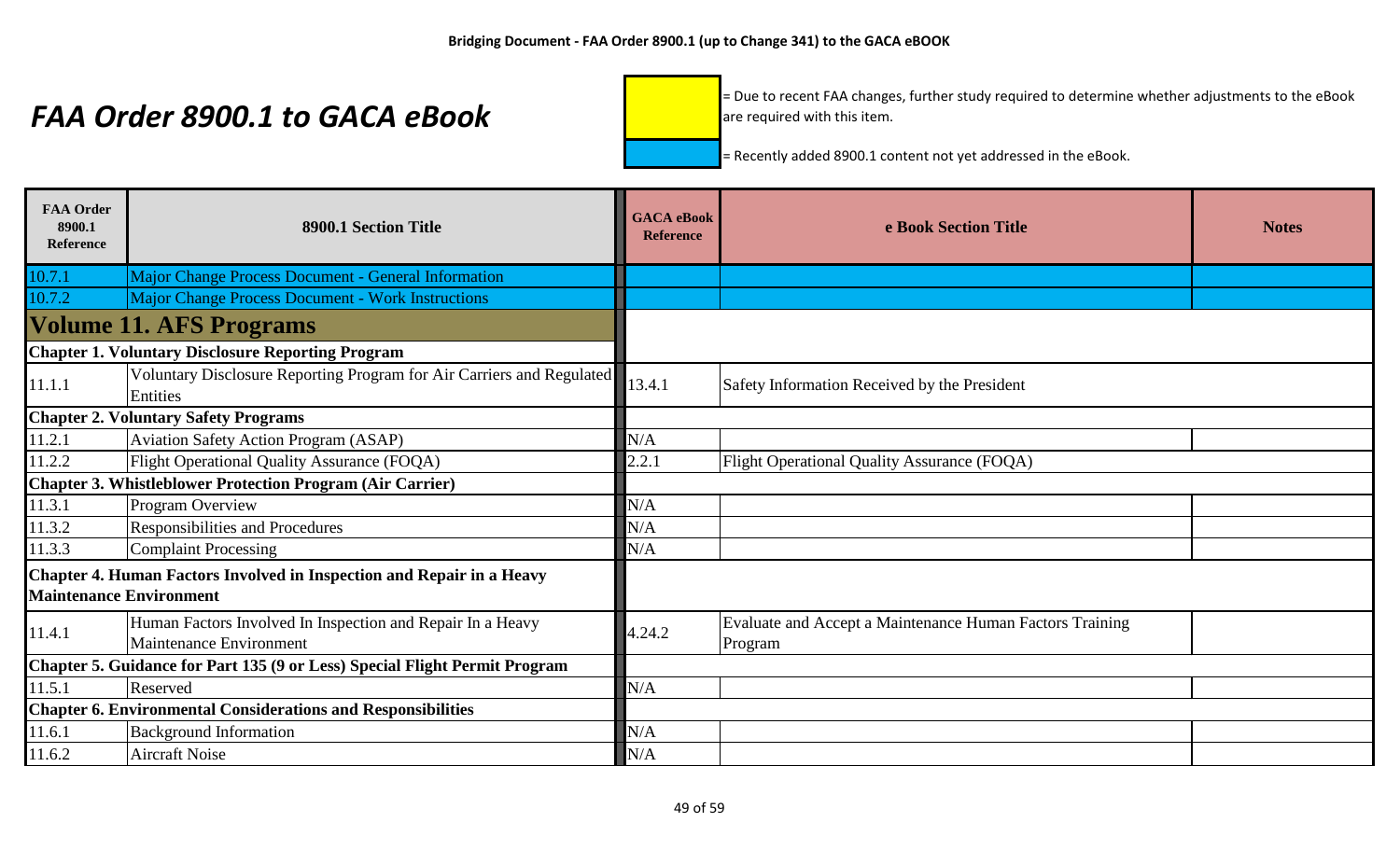= Due to recent FAA changes, further study required to determine whether adjustments to the eBook are required with this item.

| <b>FAA Order</b><br>8900.1<br>Reference                | 8900.1 Section Title                                                                                                                         | <b>GACA</b> eBook<br><b>Reference</b> | e Book Section Title                          | <b>Notes</b> |
|--------------------------------------------------------|----------------------------------------------------------------------------------------------------------------------------------------------|---------------------------------------|-----------------------------------------------|--------------|
| 11.6.3                                                 | <b>Environmental Assessments</b>                                                                                                             | N/A                                   |                                               |              |
|                                                        | <b>Chapter 7. Voluntary Industry Distributor Accreditation Program (VIDAP)</b>                                                               |                                       |                                               |              |
| 11.7.1                                                 | Reserved                                                                                                                                     | N/A                                   |                                               |              |
|                                                        | <b>Chapter 8. Part 135 Commuter and On-Demand</b>                                                                                            |                                       |                                               |              |
| 11.8.1                                                 | Air Ambulance Airplane Operations, Turbine Powered Airplane<br><b>Operations</b>                                                             | N/A                                   |                                               |              |
|                                                        | <b>Chapter 9. Air Tour Management Plans</b>                                                                                                  |                                       |                                               |              |
| 11.9.1                                                 | <b>Background and General Information</b>                                                                                                    | N/A                                   |                                               |              |
| 11.9.2                                                 | Flight Operations Subject to Interim Operating Authority and Air Tour<br><b>Management Plans</b>                                             | N/A                                   |                                               |              |
| 11.9.3                                                 | Air Tour Management Plans and Interim Operating Authority for New<br>Entrant or Amended Commercial Air Tour Operators Over National<br>Parks | N/A                                   |                                               |              |
| 11.9.4                                                 | Part 91 Commercial Air Tour Operators                                                                                                        | N/A                                   |                                               |              |
| 11.9.5                                                 | Operating Authority and Federal Aviation Administration                                                                                      | N/A                                   |                                               |              |
|                                                        | <b>Chapter 10. Basic and Advanced Aviation Training Device</b>                                                                               |                                       |                                               |              |
| 11.10.1                                                | Approval and Authorized Use, Basic and Advanced Aviation Training<br>Device                                                                  | 4.30.2                                | Approval of an Aviation Training Device (ATD) |              |
| <b>Chapter 11. Flight Standards Geographic Program</b> |                                                                                                                                              |                                       |                                               |              |
| 11.11.1                                                | Flight Standards Geographic Program                                                                                                          | N/A                                   |                                               |              |
|                                                        | <b>Chapter 12. Instrument Flight Procedure Validation</b>                                                                                    |                                       |                                               |              |
| 11.12.1                                                | Requirements to Conduct an Instrument Flight Procedure Validation                                                                            |                                       |                                               |              |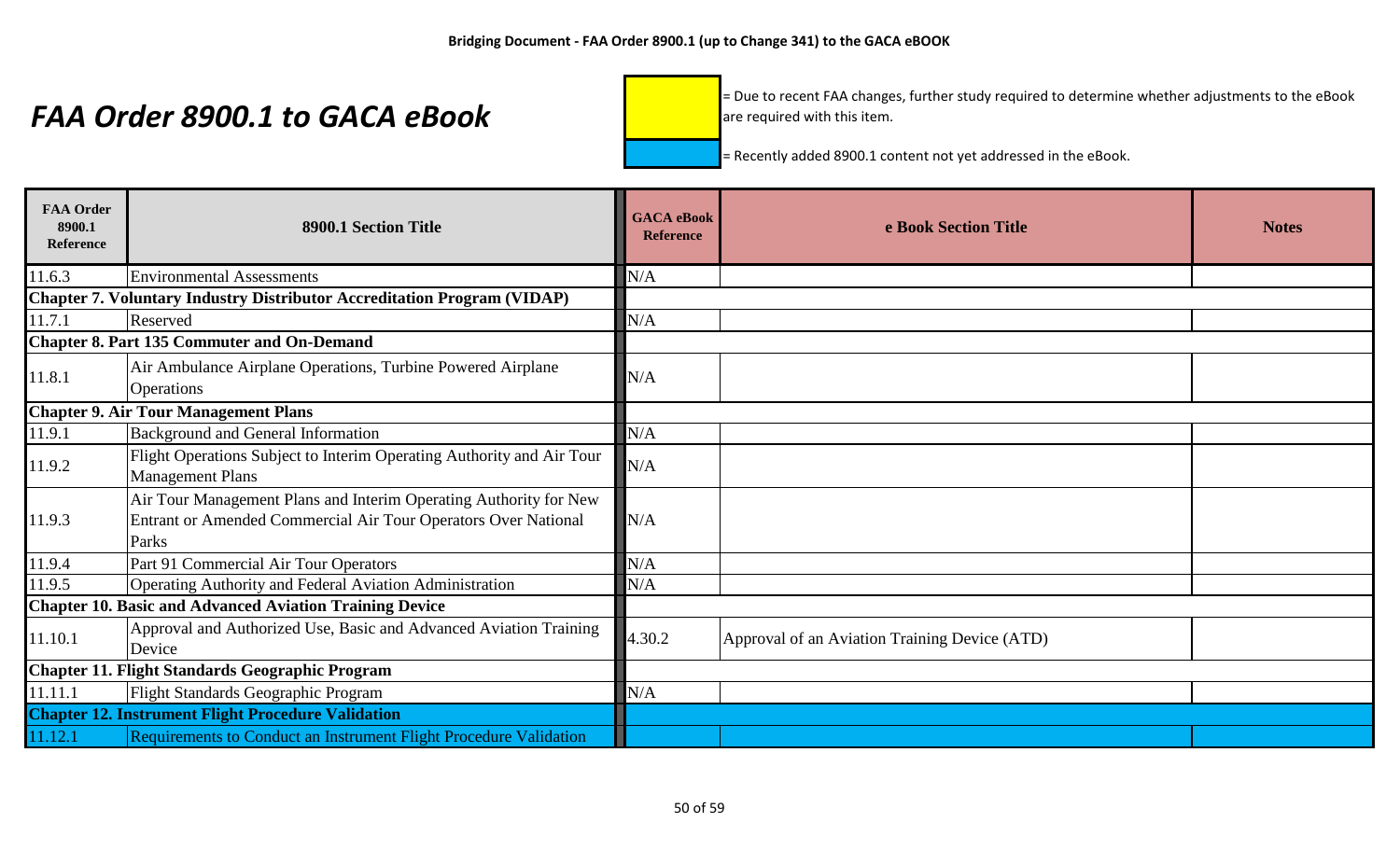= Due to recent FAA changes, further study required to determine whether adjustments to the eBook are required with this item.

| <b>FAA Order</b><br>8900.1<br><b>Reference</b> | 8900.1 Section Title                                                                                                                                   | <b>GACA</b> eBook<br><b>Reference</b> | e Book Section Title                                                 | <b>Notes</b> |
|------------------------------------------------|--------------------------------------------------------------------------------------------------------------------------------------------------------|---------------------------------------|----------------------------------------------------------------------|--------------|
| 11.12.2                                        | Issue a Letter of Authorization to Conduct an Instrument Flight<br><b>Procedure Validation</b>                                                         |                                       |                                                                      |              |
|                                                | <b>Volume 12. International Aviation</b>                                                                                                               |                                       |                                                                      |              |
|                                                | <b>Chapter 1. General Concepts, Direction, Guidance, and Definitions</b>                                                                               |                                       |                                                                      |              |
| 12.1.1                                         | The International Civil Aviation Organization                                                                                                          | 10.1.1                                | <b>ICAO</b> Overview                                                 |              |
|                                                | The International Civil Aviation Organization Regional Plans,                                                                                          | 10.1.2                                | <b>ICAO</b> Objectives                                               |              |
| 12.1.2                                         | Aeronautical Information Publications, and International Agreements                                                                                    | 10.1.3                                | <b>ICAO Regional Plans and Aeronautical Information Publications</b> |              |
| 12.1.3                                         | Reserved                                                                                                                                               |                                       |                                                                      |              |
| 12.1.4                                         | North American Free Trade Agreement (NAFTA)                                                                                                            | N/A                                   |                                                                      |              |
|                                                | Chapter 2. Foreign Air Carriers Operating to the U.S. and Foreign Operators of<br>U.S.-Registered Aircraft Engaged in Common Carriage Outside the U.S. |                                       |                                                                      |              |
| 12.2.1                                         | <b>Background and FAA Authority</b>                                                                                                                    | 10.2.1                                | Part 129 Authorization Process                                       |              |
| 12.2.2                                         | Part 129 Operations Specifications Overview                                                                                                            | 15.15.2                               | Part 129 Foreign Operator Authorizations                             |              |
| 12.2.3                                         | Part 129, Part A Operations Specifications                                                                                                             | 15.15.2                               | Part 129 Foreign Operator Authorizations                             |              |
| 12.2.4                                         | Part 129 Part B Operations Specifications -- En Route Authorizations<br>and Limitations                                                                | N/A                                   |                                                                      |              |
| 12.2.5                                         | Part 129 Part C Operations Specifications -- Airplane Terminal<br>Instrument Procedures and Airport Authorizations and Limitations                     | N/A                                   |                                                                      |              |
| 12.2.6                                         | Part 129 Part D Operations Specifications -- Aircraft Maintenance                                                                                      | N/A                                   |                                                                      |              |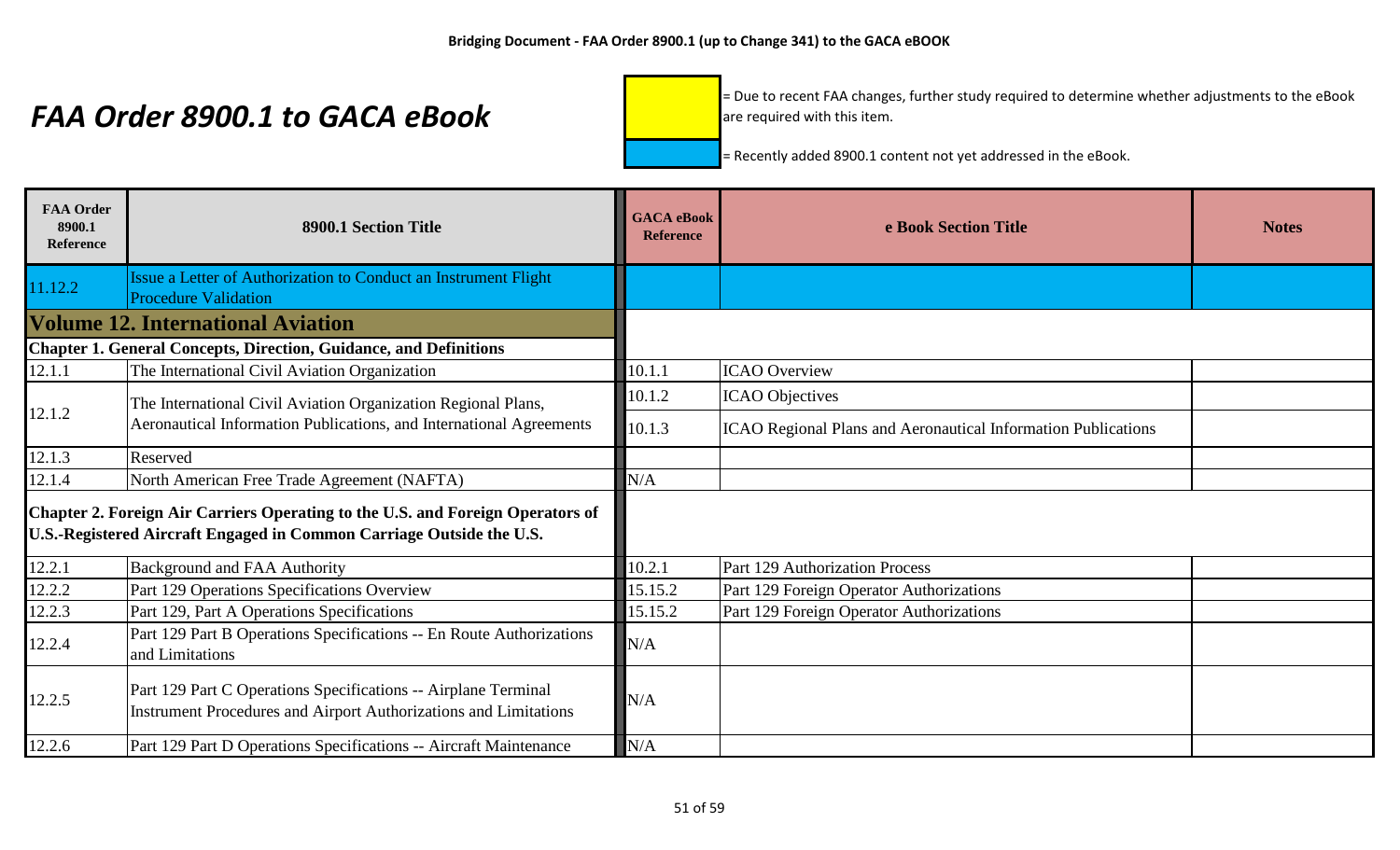= Due to recent FAA changes, further study required to determine whether adjustments to the eBook are required with this item.

| <b>FAA Order</b><br>8900.1<br><b>Reference</b>                                 | 8900.1 Section Title                                                                                                                                | <b>GACA</b> eBook<br><b>Reference</b> | e Book Section Title                                                | <b>Notes</b> |
|--------------------------------------------------------------------------------|-----------------------------------------------------------------------------------------------------------------------------------------------------|---------------------------------------|---------------------------------------------------------------------|--------------|
| 12.2.7                                                                         | Part 129 Part H Operations Specifications -- Helicopter Terminal<br><b>Instrument Procedures and Airport Authorizations and Limitations</b>         | N/A                                   |                                                                     |              |
| 12.2.8                                                                         | Compliance, Surveillance, and Enforcement                                                                                                           | 13.5.7<br>12.17.1                     | Part 129 Compliance<br>Safety Assessment of Foreign Aircraft (SAFA) |              |
| 12.2.9                                                                         | Lease, Interchange, and Charter Arrangements                                                                                                        | 10.2.1                                | Part 129 Authorization Process                                      |              |
| 12.2.10                                                                        | Maintenance and Minimum Equipment Lists for U.S.-Registered<br>Aircraft                                                                             | N/A                                   |                                                                     |              |
|                                                                                | Chapter 3. Part 129 Operations: Foreign Operators of U.S.-Registered Aircraft<br><b>Engaged in Common Carriage</b>                                  |                                       |                                                                     |              |
| 12.3.1                                                                         | Introduction to Part 129                                                                                                                            | N/A                                   |                                                                     |              |
| 12.3.2                                                                         | Evaluate/Approve a Maintenance Program and a Minimum Equipment<br>List for U.S.-Registered Aircraft under Part 129                                  | N/A                                   |                                                                     |              |
| 12.3.3                                                                         | Ramp Inspections for Part 129 Foreign Air Carriers                                                                                                  | 12.17.1                               | Safety Assessment of Foreign Aircraft (SAFA)                        |              |
|                                                                                | Chapter 4. Special Purpose Pilot Authorizations and Special Purpose Flight<br>Engineer and Flight Navigator Certificates (Sections 61.77 and 63.23) |                                       |                                                                     |              |
| 12.4.1                                                                         | Special Purpose Pilot Authorizations and Flight Engineer and Flight<br>Navigator Certificates (Sections 61.77 and 63.23)                            | 9.2.15                                | Temporary Flight Authorization (TFA)                                |              |
| Chapter 5. International Field Office (IFO) Recordkeeping-Foreign Air Carriers |                                                                                                                                                     |                                       |                                                                     |              |
| and Operators                                                                  |                                                                                                                                                     |                                       |                                                                     |              |
| 12.5.1                                                                         | International Field Office (IFO) Recordkeeping-Foreign Air Carriers<br>and Operators                                                                | N/A                                   |                                                                     |              |
|                                                                                | Chapter 6. Support an EASA Sampling Inspection System Team Visit in the                                                                             |                                       |                                                                     |              |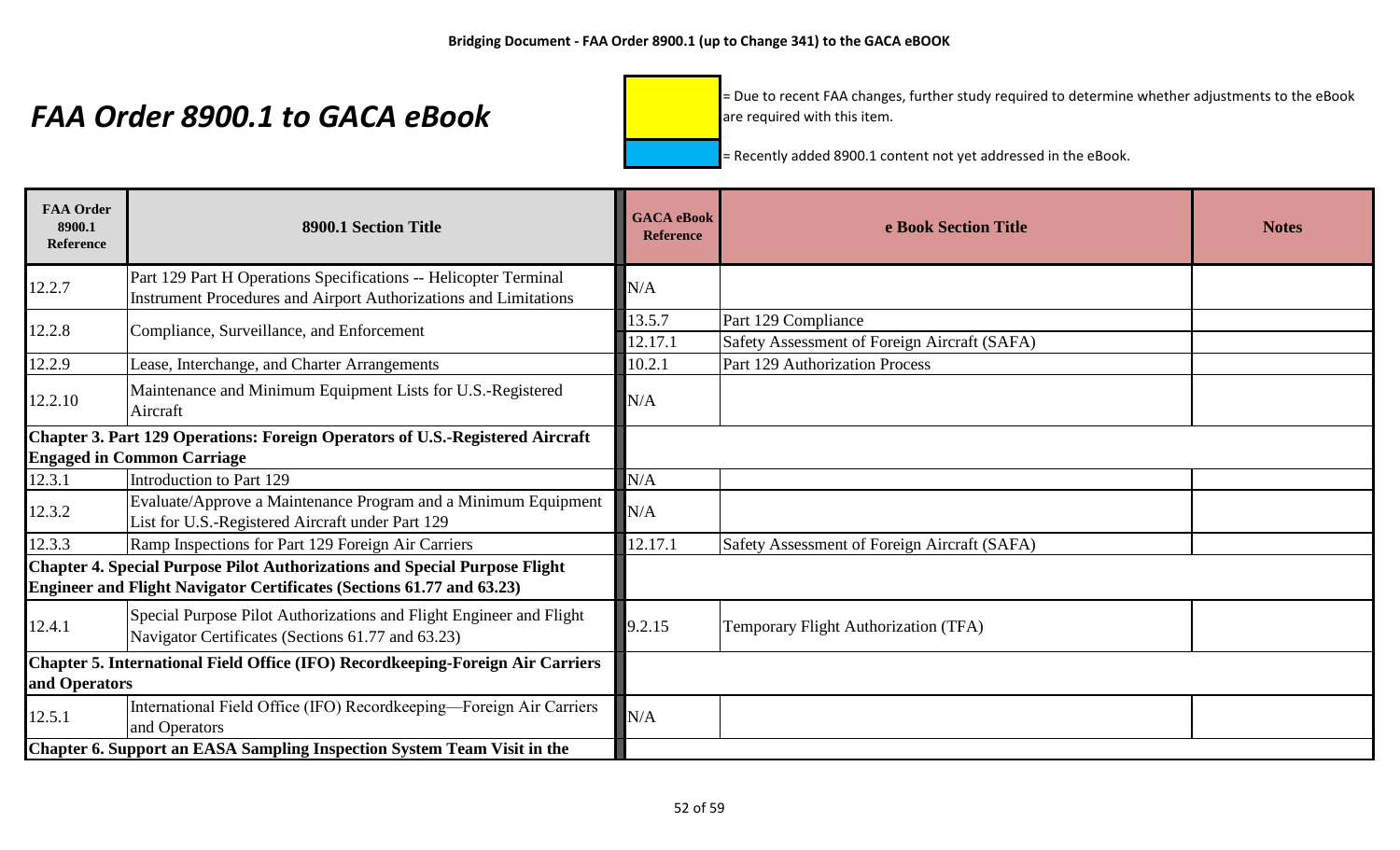= Due to recent FAA changes, further study required to determine whether adjustments to the eBook are required with this item.

| <b>FAA Order</b><br>8900.1<br><b>Reference</b> | 8900.1 Section Title                                                                                                                                        | <b>GACA</b> eBook<br><b>Reference</b> | e Book Section Title | <b>Notes</b> |
|------------------------------------------------|-------------------------------------------------------------------------------------------------------------------------------------------------------------|---------------------------------------|----------------------|--------------|
| 12.6.1                                         | FAA Participation in an EASA Sampling Inspection System Team Visit<br>in the United States                                                                  | N/A                                   |                      |              |
| <b>Chapter 7. Reserved</b>                     |                                                                                                                                                             |                                       |                      |              |
| 12.7.1                                         | Reserved                                                                                                                                                    | N/A                                   |                      |              |
| <b>Control Manual</b>                          | Chapter 8. Evaluate an EASA Supplement to a Repair Station's Manual/Quality                                                                                 |                                       |                      |              |
| 12.8.1                                         | <b>Background and Procedures</b>                                                                                                                            | N/A                                   |                      |              |
|                                                | Chapter 9. International Field Office Process for Turnover of FAA-Certificated<br>Foreign Repair Stations to a National Aviation Authority Under a BASA/MIP |                                       |                      |              |
| 12.9.1                                         | General                                                                                                                                                     | N/A                                   |                      |              |
|                                                | <b>Chapter 10. International Field Office Procedures for Conducting Sampling</b>                                                                            |                                       |                      |              |
|                                                | Inspections, FAA Independent Inspections, and Participating in Foreign National                                                                             |                                       |                      |              |
|                                                | Aviation Authority's Internal Quality Audits Under a BASA/MIP                                                                                               |                                       |                      |              |
| 12.10.1                                        | Background                                                                                                                                                  | N/A                                   |                      |              |
| 12.10.2                                        | FAA Sampling Inspection System Team Conducting Sampling<br>Inspections of EU-Based Approved Maintenance Organizations and<br><b>Aviation Authorities</b>    | N/A                                   |                      |              |
| 12.10.3                                        | FAA Independent Inspections of EU-Based Approved Maintenance<br>Organizations and Aviation Authorities                                                      | N/A                                   |                      |              |
| 12.10.4                                        | FAA Participation in an EASA Sampling Inspection Team Visit in the<br>EU                                                                                    | N/A                                   |                      |              |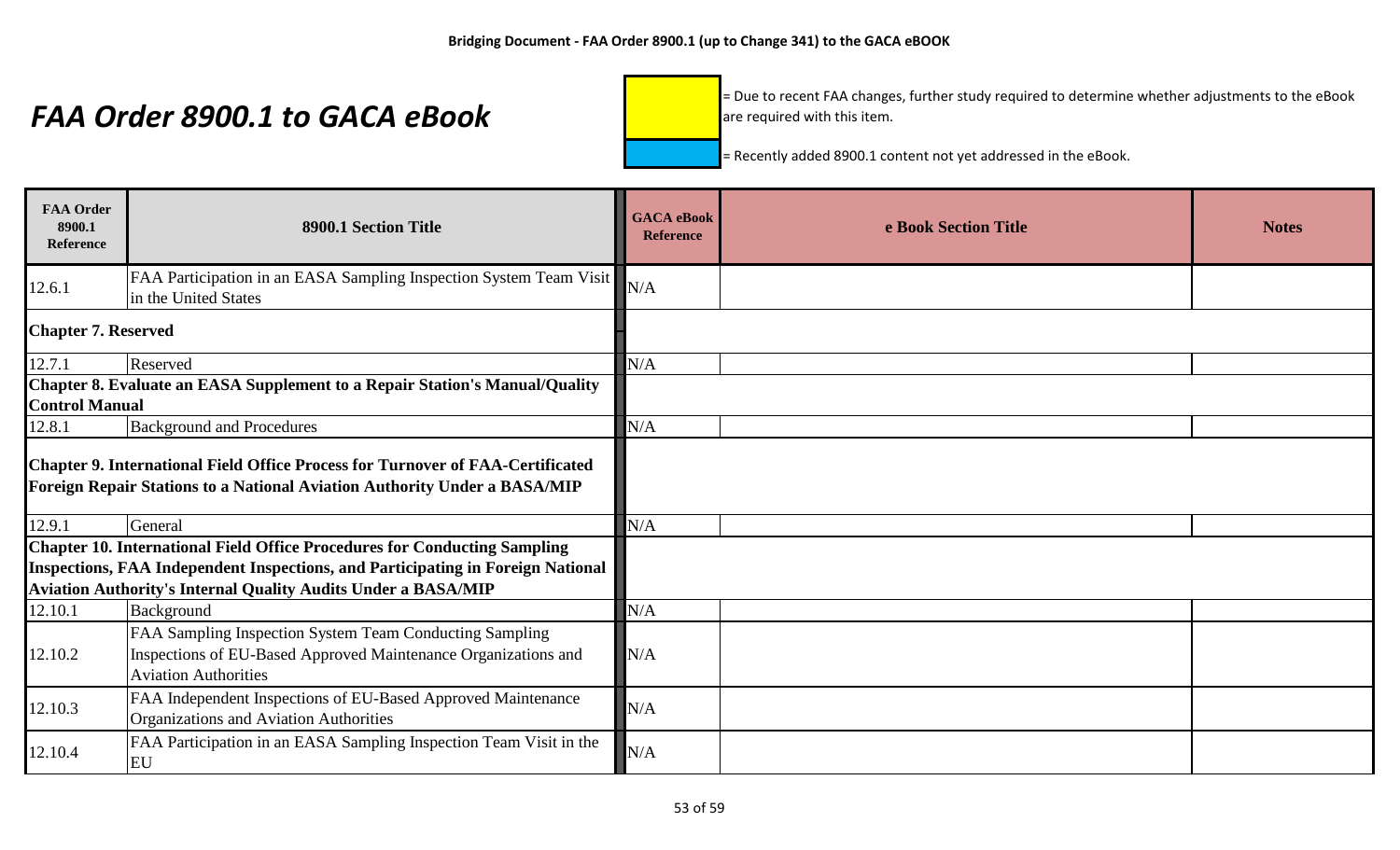= Due to recent FAA changes, further study required to determine whether adjustments to the eBook are required with this item.

| <b>FAA Order</b><br>8900.1<br><b>Reference</b> | 8900.1 Section Title                                                                                                | <b>GACA</b> eBook<br><b>Reference</b> | e Book Section Title                                                                               | <b>Notes</b> |
|------------------------------------------------|---------------------------------------------------------------------------------------------------------------------|---------------------------------------|----------------------------------------------------------------------------------------------------|--------------|
|                                                | <b>Chapter 11. Special Flight Authorization (SFA) for Canadian "Owner</b>                                           |                                       |                                                                                                    |              |
|                                                | <b>Maintenance" Category Aircraft</b>                                                                               |                                       |                                                                                                    |              |
| 12.11.1                                        | Special Flight Authorization (SFA) for Canadian Owner Maintenance<br><b>Category Aircraft</b>                       | N/A                                   |                                                                                                    |              |
|                                                | Chapter 12. Part 129 Heightened Surveillance List                                                                   |                                       |                                                                                                    |              |
| 12.12.1                                        | <b>Heightened Surveillance List</b>                                                                                 | 12.17.1                               | Safety Assessment of Foreign Aircraft (SAFA)                                                       |              |
|                                                | <b>Chapter 13. Standardized Billing for Fees Collected Under Part 187</b>                                           |                                       |                                                                                                    |              |
| 12.12.1                                        | <b>General Policy Guidance</b>                                                                                      | N/A                                   |                                                                                                    |              |
| 12.12.2                                        | <b>Instructions for Flight Standards Service Offices</b>                                                            | N/A                                   |                                                                                                    |              |
|                                                | <b>Volume 13. AFS Designees</b>                                                                                     |                                       |                                                                                                    |              |
|                                                | <b>Chapter 1. Air Transportation Designated Examiners</b>                                                           |                                       |                                                                                                    |              |
| 13.1.1                                         | General                                                                                                             | 14.1.1                                | <b>General Information</b>                                                                         |              |
| 13.1.2                                         | <b>Managing Programs</b>                                                                                            | 14.1.2                                | <b>Managing Programs</b>                                                                           |              |
|                                                | <b>Chapter 2. Aircrew Designated Examiner Program</b>                                                               |                                       |                                                                                                    |              |
| 13.2.1                                         | General                                                                                                             | 14.2.1                                | <b>General Information</b>                                                                         |              |
| 13.2.2                                         | FAA's Management of an ADE Program                                                                                  | 14.2.2                                | Management of an ADE Program                                                                       |              |
| 13.2.3                                         | Aircrew Program Designees (APDs) and Designated Flight Engineers in<br>an Aircrew Designated Examiner (ADE) Program | 14.2.3                                | Aircrew Program Designee (APD) and Designated Flight Engineer<br>Examiner (DFEE) in an ADE Program |              |
|                                                | <b>Chapter 3. Designated Aircraft Dispatcher Examiner</b>                                                           |                                       |                                                                                                    |              |
| 13.3.1                                         | Duties and Responsibilities of the FAA Specialist                                                                   | 14.3.1                                | <b>General Information</b>                                                                         |              |
| 13.3.2                                         | Duties and Responsibilities of the Designee                                                                         | 14.3.2                                | <b>DADE Duties and Responsibilities</b>                                                            |              |
| 13.3.3                                         | Designated Aircraft Dispatcher Examiner (DADE) Training                                                             | 14.3.3                                | <b>DADE</b> Training                                                                               |              |
| 13.3.4                                         | <b>Aircraft Dispatcher Practical Test</b>                                                                           | 14.3.4                                | <b>Aircraft Dispatcher Practical Test</b>                                                          |              |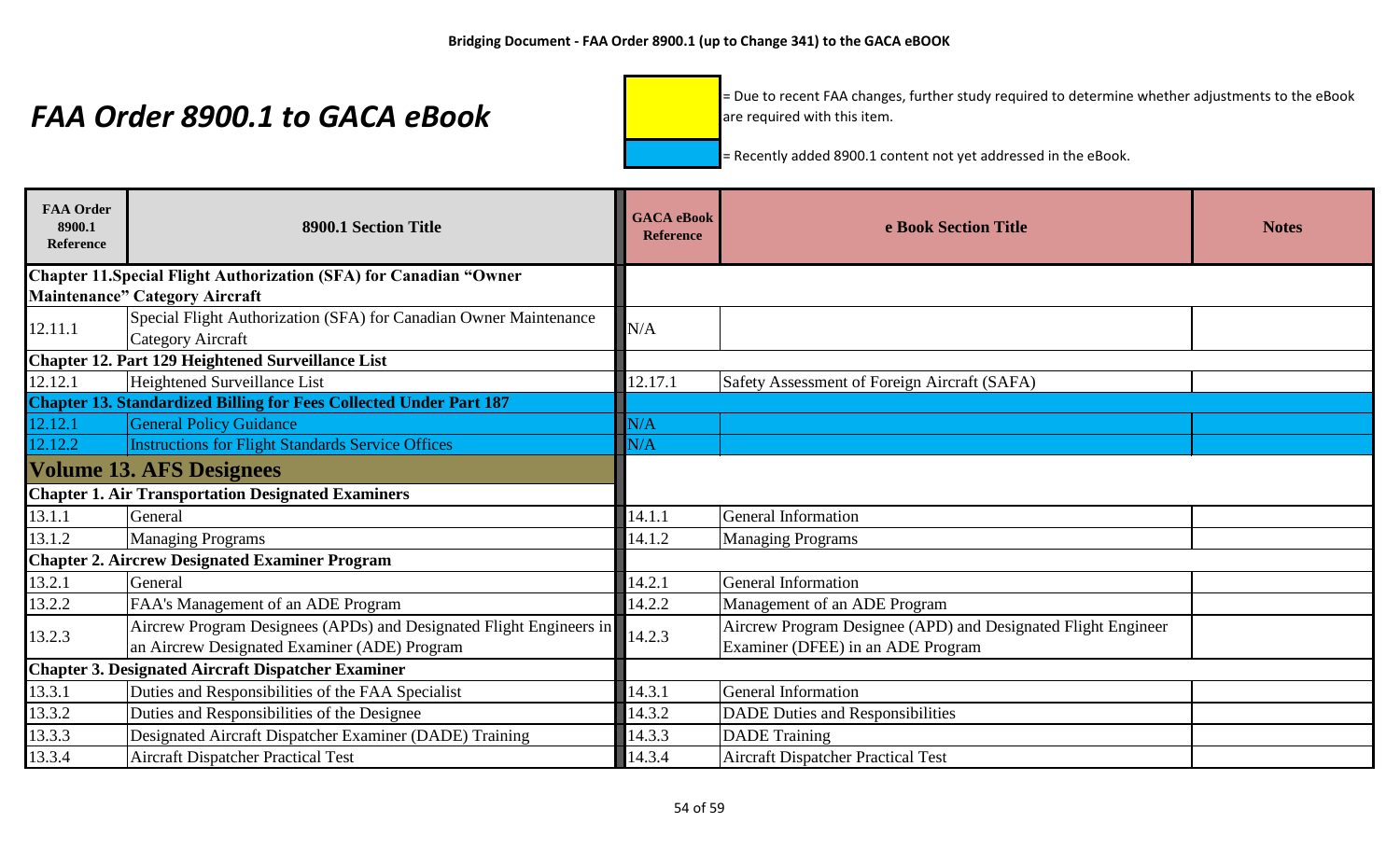= Due to recent FAA changes, further study required to determine whether adjustments to the eBook are required with this item.

| <b>FAA Order</b><br>8900.1<br><b>Reference</b>              | 8900.1 Section Title                                                                                              | <b>GACA</b> eBook<br><b>Reference</b> | e Book Section Title                        | <b>Notes</b> |
|-------------------------------------------------------------|-------------------------------------------------------------------------------------------------------------------|---------------------------------------|---------------------------------------------|--------------|
| <b>Chapter 4. Reserved</b>                                  |                                                                                                                   |                                       |                                             |              |
| 13.4.1                                                      | Reserved                                                                                                          | N/A                                   |                                             |              |
|                                                             | <b>Chapter 5. General Aviation Designee Management</b>                                                            |                                       |                                             |              |
| 13.5.1                                                      | Appoint/Renew a General Aviation Designee                                                                         | 14.4.1                                | Appoint/Renew a Designated Pilot Examiner   |              |
| 13.5.2                                                      | <b>Oversight of General Aviation Designee</b>                                                                     | 14.4.2                                | Surveillance of a Designated Pilot Examiner |              |
|                                                             |                                                                                                                   | 14.6.2                                | Inspect a Designated Mechanic Examiner      |              |
| 13.5.3                                                      | <b>Termination and Appeal</b>                                                                                     | 14.4.3                                | Termination of a Designated Pilot Examiner  |              |
| 13.5.4                                                      | Designee Focal Points                                                                                             | N/A                                   |                                             |              |
| 13.5.5                                                      | <b>Conduct a Special Emphasis Evaluation Designee</b>                                                             |                                       |                                             |              |
|                                                             | <b>Chapter 6. Designated Pilot Examiner</b>                                                                       |                                       |                                             |              |
| 13.6.1                                                      | <b>Inspect a Designated Pilot Examiner</b>                                                                        | 14.4.2                                | Surveillance of a Designated Pilot Examiner |              |
| 13.6.2                                                      | Appoint/Renew/Terminate an Airman Certification Representative for a<br><b>Flight Instructor Refresher Clinic</b> | N/A                                   |                                             |              |
| 13.6.3                                                      | Inspect an Airman Certification Representative (ACR) for a Flight<br><b>Instructor Refresher Clinic (FIRC)</b>    | N/A                                   |                                             |              |
| <b>Chapter 7. Reserved</b>                                  |                                                                                                                   |                                       |                                             |              |
| 13.7.1                                                      | Reserved                                                                                                          | N/A                                   |                                             |              |
|                                                             | <b>Chapter 8. Technical Personnel Examiner</b>                                                                    |                                       |                                             |              |
| 13.8.1                                                      | Inspect a Technical Personnel Examiner                                                                            | 14.6.2                                | Inspect a Designated Mechanic Examiner      |              |
| <b>Chapter 9. Designated Airworthiness Representative</b>   |                                                                                                                   |                                       |                                             |              |
| 13.9.1                                                      | Inspect a Designated Airworthiness Representative-Maintenance                                                     | 14.5.4                                | <b>DAR</b> Oversight                        |              |
| <b>Chapter 10. Organizational Designation Authorization</b> |                                                                                                                   |                                       |                                             |              |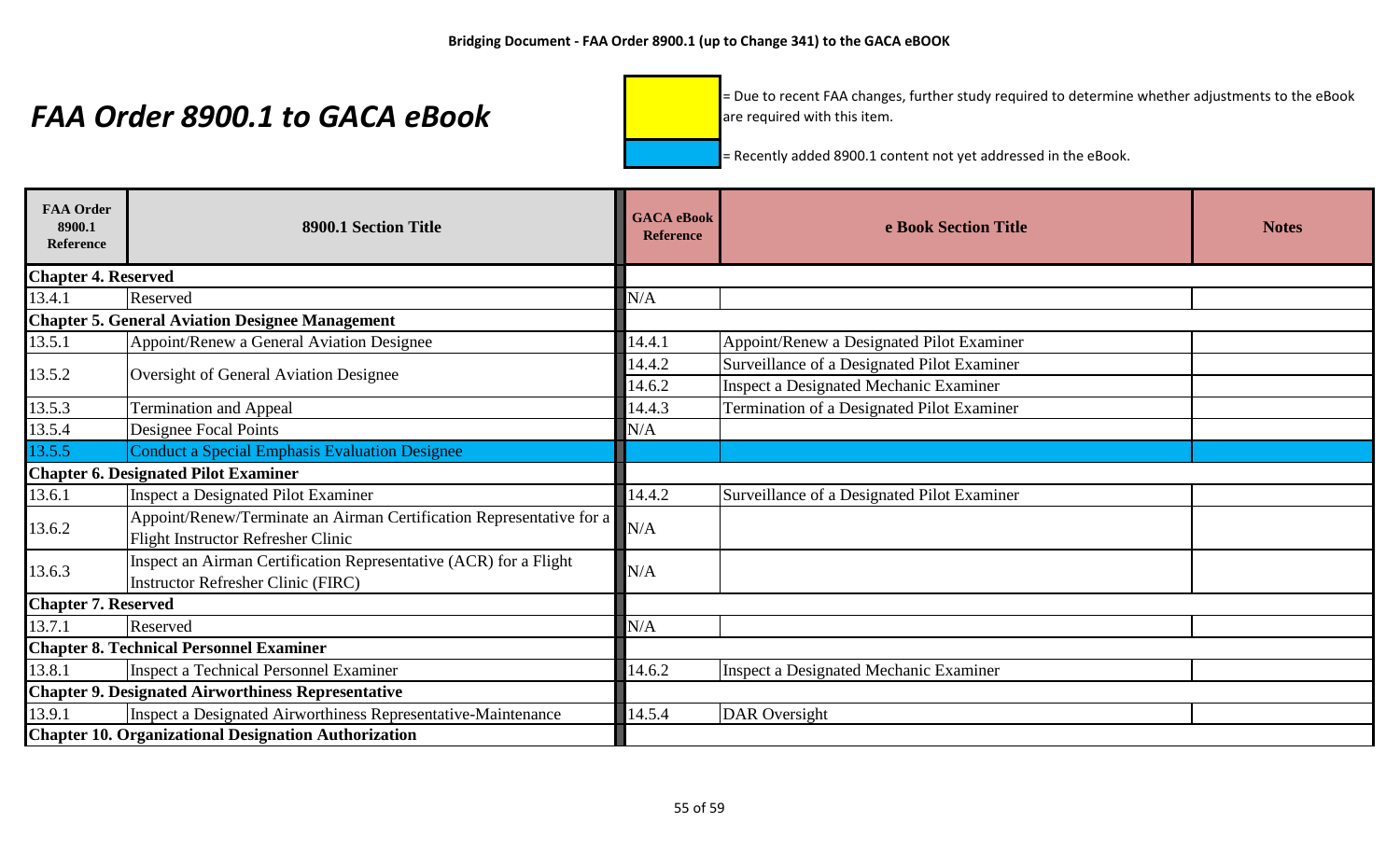= Due to recent FAA changes, further study required to determine whether adjustments to the eBook are required with this item.

| <b>FAA Order</b><br>8900.1<br><b>Reference</b> | 8900.1 Section Title                                                                                        | <b>GACA</b> eBook<br><b>Reference</b> | e Book Section Title                              | <b>Notes</b> |
|------------------------------------------------|-------------------------------------------------------------------------------------------------------------|---------------------------------------|---------------------------------------------------|--------------|
| 13.10.1                                        | Appoint/Renew/Terminate an Organization Designation Authorization                                           | N/A                                   |                                                   |              |
| 13.10.2                                        | <b>Inspect an Organization Designation Authorization</b>                                                    | N/A                                   |                                                   |              |
|                                                | <b>Volume 14. Compliance &amp; Enforcement</b>                                                              |                                       |                                                   |              |
|                                                | <b>Chapter 1. Introduction to Investigation and Compliance Related Tasks</b>                                |                                       |                                                   |              |
| 14.1.1                                         | Federal Aviation Administration (FAA) Compliance Philosophy                                                 | 13.1.1                                | GACA Compliance Enforcement Philosophy and Policy |              |
| 14.1.2                                         | Common Problems with Enforcement Investigation Report (EIR)<br>Preparation                                  | 13.1.2                                | <b>Inspector Responsibilities</b>                 |              |
| 14.1.3                                         | General Information and Background on Evidence                                                              | N/A                                   |                                                   |              |
| 14.1.4                                         | Preparation of Federal Aviation Administration (FAA) Form 2150-5,<br>Enforcement Investigative Report (EIR) | 13.2.3                                | Determining the Regulation Believed Violated      |              |
| 14.1.5                                         | Special Considerations-General Aviation                                                                     | 13.5.1                                | <b>Reckless Operation</b>                         |              |
|                                                |                                                                                                             | 13.5.2                                | Airworthy Or Un-Airworthy Aircraft                |              |
| 14.1.6                                         | Respond to Legal Request for Deposition or Appearance in Court Trials<br>and Formal Hearings                | N/A                                   |                                                   |              |
| 14.1.7                                         | Provide Technical Assistance to Legal Counsel                                                               | N/A                                   |                                                   |              |
| 14.1.8                                         | <b>Enforcement Decision Process</b>                                                                         | 13.3.2                                | <b>Enforcement Decision Tool</b>                  |              |
|                                                | <b>Chapter 2. Compliance and Enforcement Special Considerations</b>                                         |                                       |                                                   |              |
|                                                |                                                                                                             | 13.5.3                                | <b>Deviations Resulting From Emergencies</b>      |              |
| 14.2.1                                         | Compliance and Enforcement Special Considerations                                                           | 13.5.4                                | Violation Of Multiple Crewmembers                 |              |
|                                                |                                                                                                             | 13.5.5                                | <b>System Wide Violations</b>                     |              |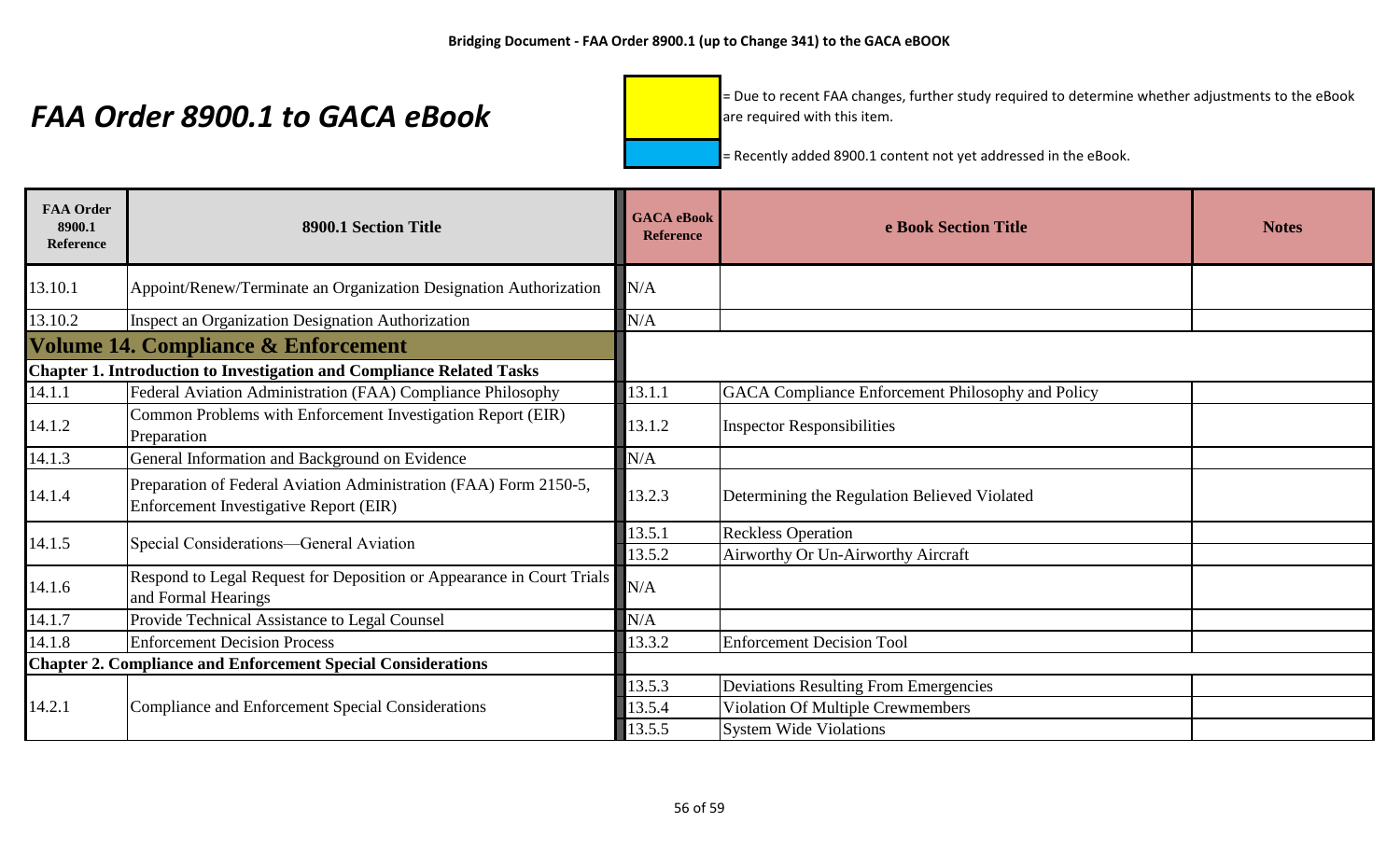= Due to recent FAA changes, further study required to determine whether adjustments to the eBook are required with this item.

| <b>FAA Order</b><br>8900.1<br>Reference | 8900.1 Section Title                                                           | <b>GACA</b> eBook<br><b>Reference</b> | e Book Section Title | <b>Notes</b> |
|-----------------------------------------|--------------------------------------------------------------------------------|---------------------------------------|----------------------|--------------|
|                                         | False and Misleading Statements Regarding Aircraft Products, Parts,            |                                       |                      |              |
| 14.2.2                                  | Appliances, and Materials                                                      |                                       |                      |              |
|                                         | <b>Volume 15. FAA Safety Team (FAASTeam) Policies and</b>                      |                                       |                      |              |
| <b>Procedures</b>                       |                                                                                |                                       |                      |              |
|                                         | <b>Chapter 1. General Information</b>                                          |                                       |                      |              |
| 15.1.1                                  | <b>General Information</b>                                                     |                                       |                      |              |
| 15.1.2                                  | Definitions, Acronymns, and Abbreviations                                      |                                       |                      |              |
| 15.1.3                                  | <b>FAASTeam Internet and Intranet Resources</b>                                |                                       |                      |              |
| 15.1.4                                  | <b>Program Structure</b>                                                       |                                       |                      |              |
| 15.1.5                                  | <b>Summary of Technical Duties and Responsibilities</b>                        |                                       |                      |              |
| 15.1.6                                  | <b>Basis for Promoting a Positive Safety Culture</b>                           |                                       |                      |              |
| 15.1.7                                  | <b>Risk and Work Task Prioritization</b>                                       |                                       |                      |              |
| 15.1.8                                  | Level of Program Intervention                                                  |                                       |                      |              |
| 15.1.9                                  | <b>Identifying and Sharing Best Practices</b>                                  |                                       |                      |              |
| 15.1.10                                 | <b>Local Innovation</b>                                                        |                                       |                      |              |
| 15.1.11                                 | <b>FAASTeam Ethical Considerations</b>                                         |                                       |                      |              |
|                                         | <b>Chapter 2. National Project and Committee Standards</b>                     |                                       |                      |              |
| 15.2.1                                  | General                                                                        |                                       |                      |              |
| 15.2.2                                  | <b>Workgroup Formation</b>                                                     |                                       |                      |              |
| 15.2.3                                  | National Project and Committee SharePoint                                      |                                       |                      |              |
|                                         | <b>Chapter 3. Data Collection, Analysis, and ReportingNational Project and</b> |                                       |                      |              |
| 15.3.1                                  | <b>General Information</b>                                                     |                                       |                      |              |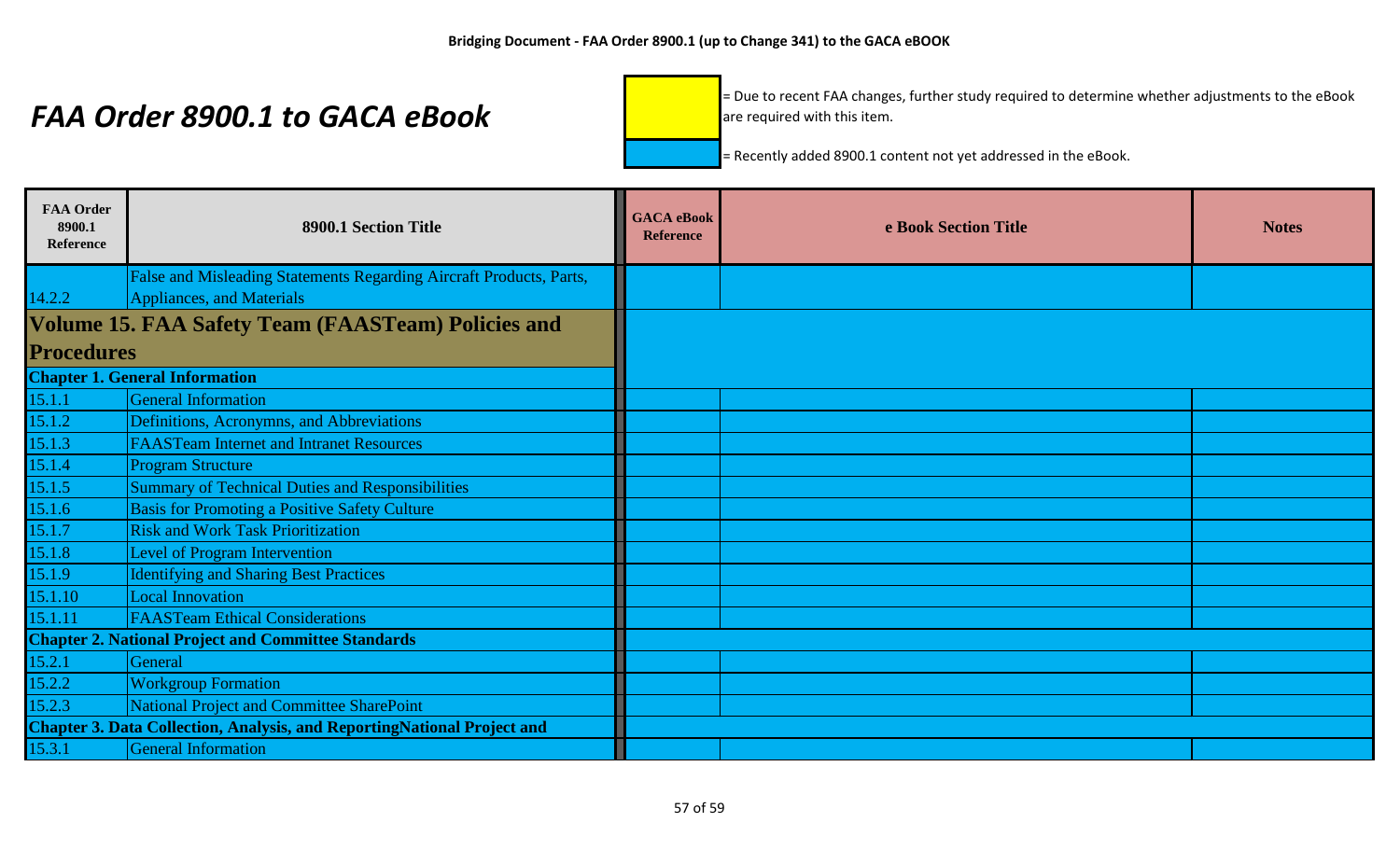= Due to recent FAA changes, further study required to determine whether adjustments to the eBook are required with this item.

| <b>FAA Order</b><br>8900.1<br>Reference | 8900.1 Section Title                                                            | <b>GACA</b> eBook<br><b>Reference</b> | e Book Section Title | <b>Notes</b> |
|-----------------------------------------|---------------------------------------------------------------------------------|---------------------------------------|----------------------|--------------|
| 15.3.2                                  | <b>Data Collection</b>                                                          |                                       |                      |              |
| 15.3.3                                  | Data Analysis                                                                   |                                       |                      |              |
| 15.3.4                                  | Developing the Annual Flight Standards District Office Report                   |                                       |                      |              |
|                                         | <b>Chapter 4. FAASTeam Business Planning Process</b>                            |                                       |                      |              |
| 15.4.1                                  | <b>General Information</b>                                                      |                                       |                      |              |
| 15.4.2                                  | <b>Creating the FAA Safety Team Business Plans</b>                              |                                       |                      |              |
|                                         | <b>Chapter 5. FAASTeam Tracking Systems</b>                                     |                                       |                      |              |
| 15.5.1                                  | <b>General Information</b>                                                      |                                       |                      |              |
| 15.5.2                                  | <b>Making FAASTracks Entries</b>                                                |                                       |                      |              |
|                                         | <b>Chapter 6. Working With Volunteers</b>                                       |                                       |                      |              |
| 15.6.1                                  | <b>General Information</b>                                                      |                                       |                      |              |
| 15.6.2                                  | <b>FAASTeam Staff Training</b>                                                  |                                       |                      |              |
| 15.6.3                                  | Volunteer Management                                                            |                                       |                      |              |
| 15.6.4                                  | <b>Basic Volunteers</b>                                                         |                                       |                      |              |
| 15.6.5                                  | <b>Service Volunteers</b>                                                       |                                       |                      |              |
| 15.6.6                                  | Representative                                                                  |                                       |                      |              |
| 15.6.7                                  | <b>Lead Representatives</b>                                                     |                                       |                      |              |
| 15.6.8                                  | <b>FAASTeam Industry Members</b>                                                |                                       |                      |              |
|                                         | <b>Chapter 7. Collaborating With Other Services, Offices, and Organizations</b> |                                       |                      |              |
| 15.7.1                                  | <b>Internal Collaborations</b>                                                  |                                       |                      |              |
| 15.7.2                                  | <b>External Collaborations</b>                                                  |                                       |                      |              |
|                                         | <b>Chapter 8. Maintaining Local Area Information</b>                            |                                       |                      |              |